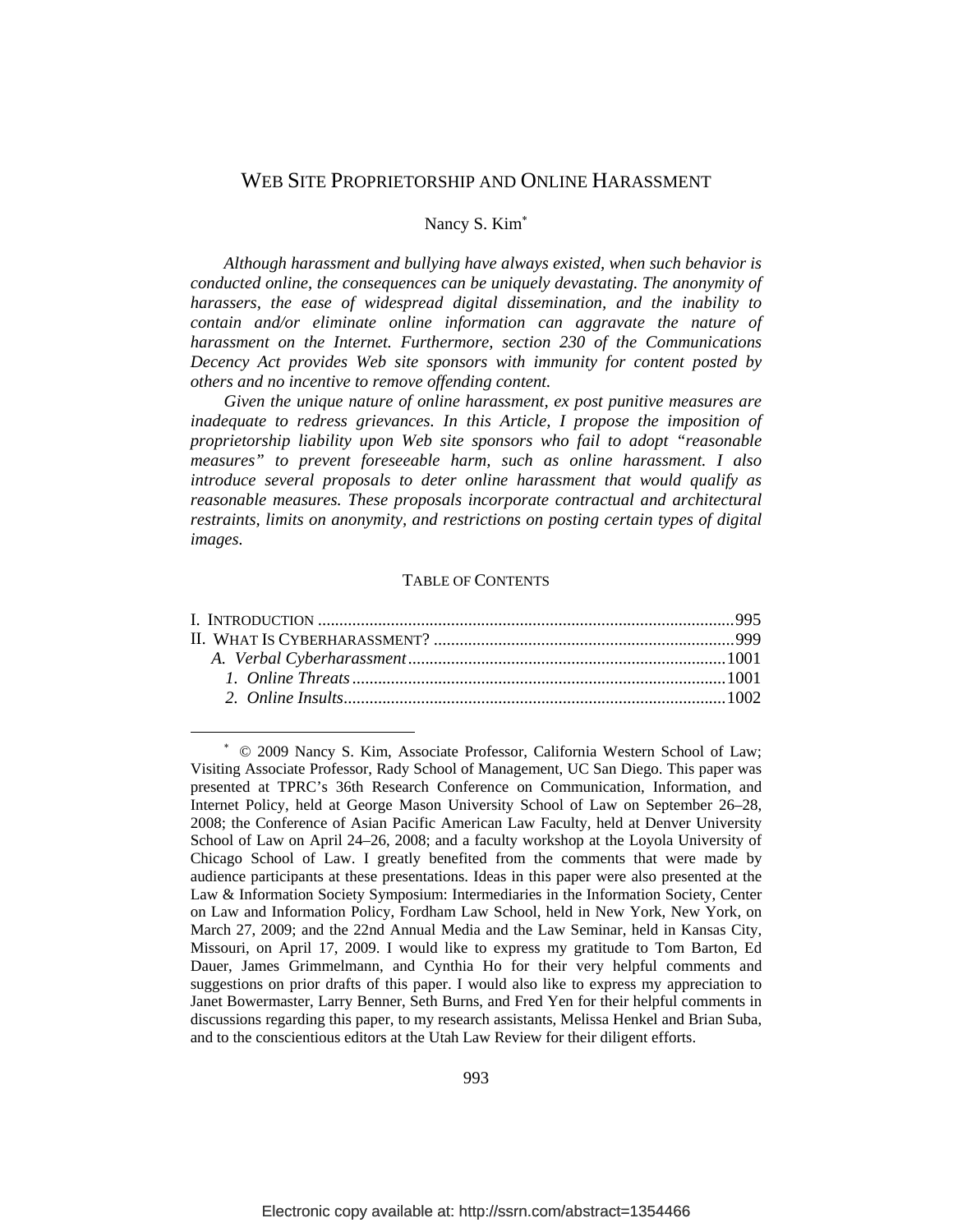# 994 UTAH LAW REVIEW [NO. 3

| III. THE NEED FOR ALTERNATIVE APPROACHES TO CYBERHARASSMENT  1005      |  |
|------------------------------------------------------------------------|--|
|                                                                        |  |
|                                                                        |  |
|                                                                        |  |
|                                                                        |  |
|                                                                        |  |
| IV. PROPOSALS TO ADDRESS THE PROBLEM OF CYBERHARASSMENT  1012          |  |
|                                                                        |  |
|                                                                        |  |
|                                                                        |  |
|                                                                        |  |
|                                                                        |  |
|                                                                        |  |
|                                                                        |  |
|                                                                        |  |
|                                                                        |  |
|                                                                        |  |
|                                                                        |  |
|                                                                        |  |
| 2. Takedown of Two Types of Digital Images (Nude Individuals           |  |
|                                                                        |  |
|                                                                        |  |
|                                                                        |  |
| B. Imposing Proprietorship Liability on Web Site Sponsors  1034        |  |
| C. Imposing Proprietorship Liability Conforms to Objectives            |  |
|                                                                        |  |
| VI. CONSTITUTIONAL SCRUTINY OF PROPOSED ANTI-CYBERHARASSMENT           |  |
|                                                                        |  |
| A. The Awkwardness of Applying First Amendment Doctrine to Online      |  |
|                                                                        |  |
| B. Contractual and Architectural Constraints are Content-Neutral  1055 |  |
| C. Easy Unmasking Proposals Can Be Limited to Survive                  |  |
|                                                                        |  |
| D. Prohibition on Certain Digital Images is Narrowly Tailored          |  |
|                                                                        |  |
|                                                                        |  |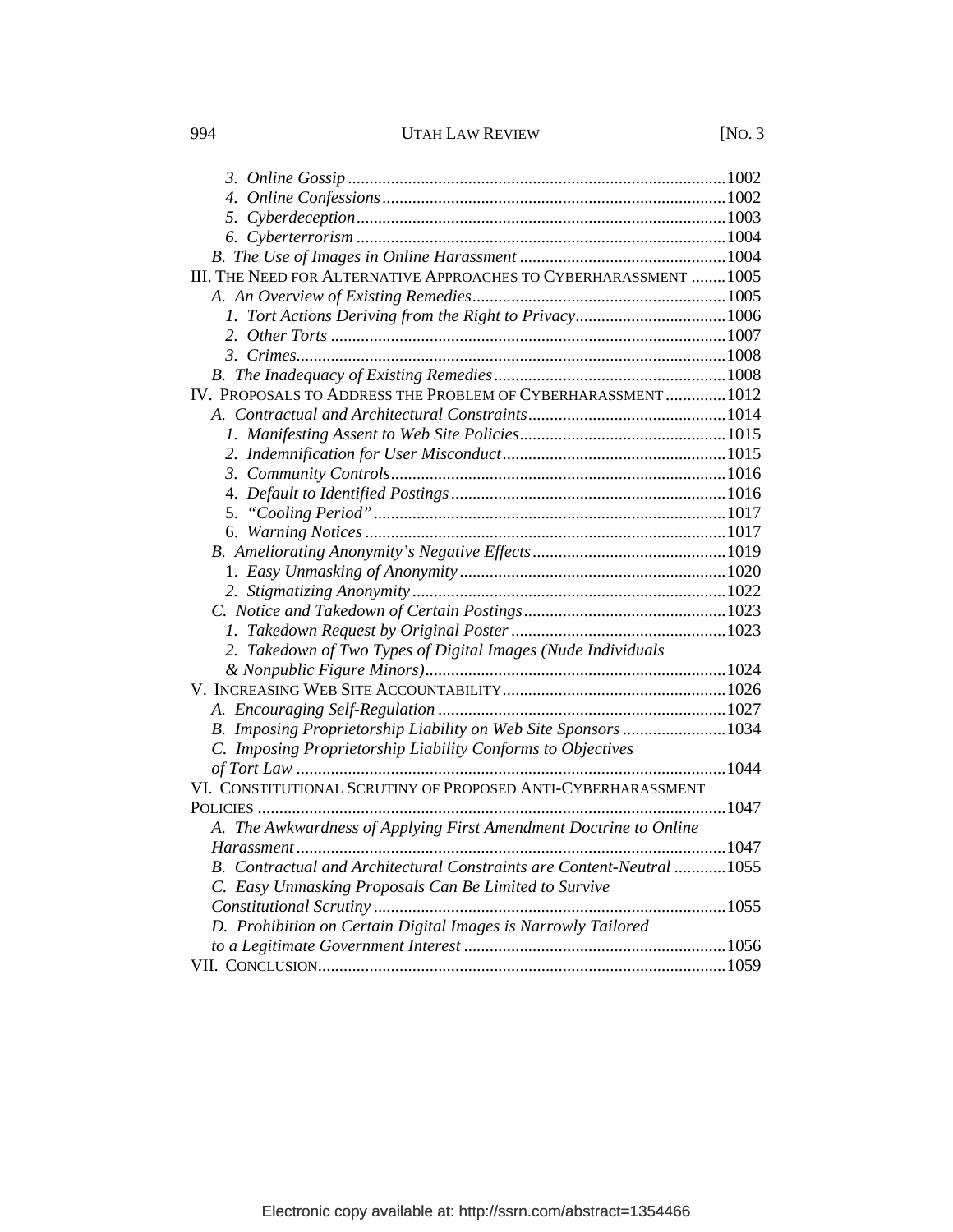*"Now, once you had communal fires and cooking and a higher calorie diet, the social world of our ancestors changed, too. Once individuals were drawn to a specific attractive location that had a fire, they spent a lot of time around it together. This was clearly a very different system from wandering around chimpanzee-style, sleeping wherever you wanted, always able to leave a group if there was any kind of social conflict. We had to be able to look each other in the eye. We couldn't react with impulsivity. Once you are sitting around the fire, you need to suppress reactive emotions that would otherwise lead to social chaos. Around that fire, we became tamer."*<sup>1</sup>

#### I. INTRODUCTION

Several female law students were the subject of malicious and obscene comments on AutoAdmit, a Web site catering to law school students.<sup>2</sup> The cruel nature of the posts, the hostile, unrepentant mob mentality of the anonymous posters, and the adamant refusal of the Web site operators to remove the offensive posts shocked the legal community and attracted media attention.<sup>3</sup> After repeated, unsuccessful requests to the Web site operator to remove the posts, two of the women sued, claiming that the posts caused them emotional distress and diminished their professional opportunities. $4$  As part of the litigation, the identities of several of the posters were revealed.<sup>5</sup> One of the named defendants was later dropped from the case; he then sued the plaintiffs, alleging emotional distress and damage to *his* professional reputation.<sup>6</sup>

The AutoAdmit case illustrates the damage online harassment wreaks upon both the targets of the harassment and the harassers. Although the harm to targets of online smear campaigns is obvious, what is less evident is that the harassers also risk damage to their own reputations.<sup>7</sup> Online communication is often phrased as

 <sup>1</sup> <sup>1</sup> Claudia Dreifus, *A Conversation with Richard Wrangham*, N.Y. TIMES, Apr. 21, 2009, at D2 (noting that Richard Wrangham is a professor of biological anthropology at Harvard University and author of CATCHING FIRE: HOW COOKING MADE US HUMAN  $(2009)$ ).

*See* Ellen Nakashima, *Harsh Words Die Hard on the Web*, WASH. POST, Mar. 7, 2007, at A1; David Margolick, *Slimed Online*, PORTFOLIO.COM, Mar. 2009, http://www.portfolio.com/news-markets/national-news/portfolio/2009/02/11/TwoLawyers-Fight-Cyber-Bullying. 3

Margolick, *supra* note 2*.* <sup>4</sup>

 $\frac{4}{1}$  *Id.* 

 $\int_{6}^{5}$  *Id*.

*Id.* 

One of the defendants in the AutoAdmit case claimed that the lawsuit has ruined his life. *Id.* Another defendant claims he has been unable to find a job as a result of the negative publicity surrounding the Web site and the litigation. *Id.*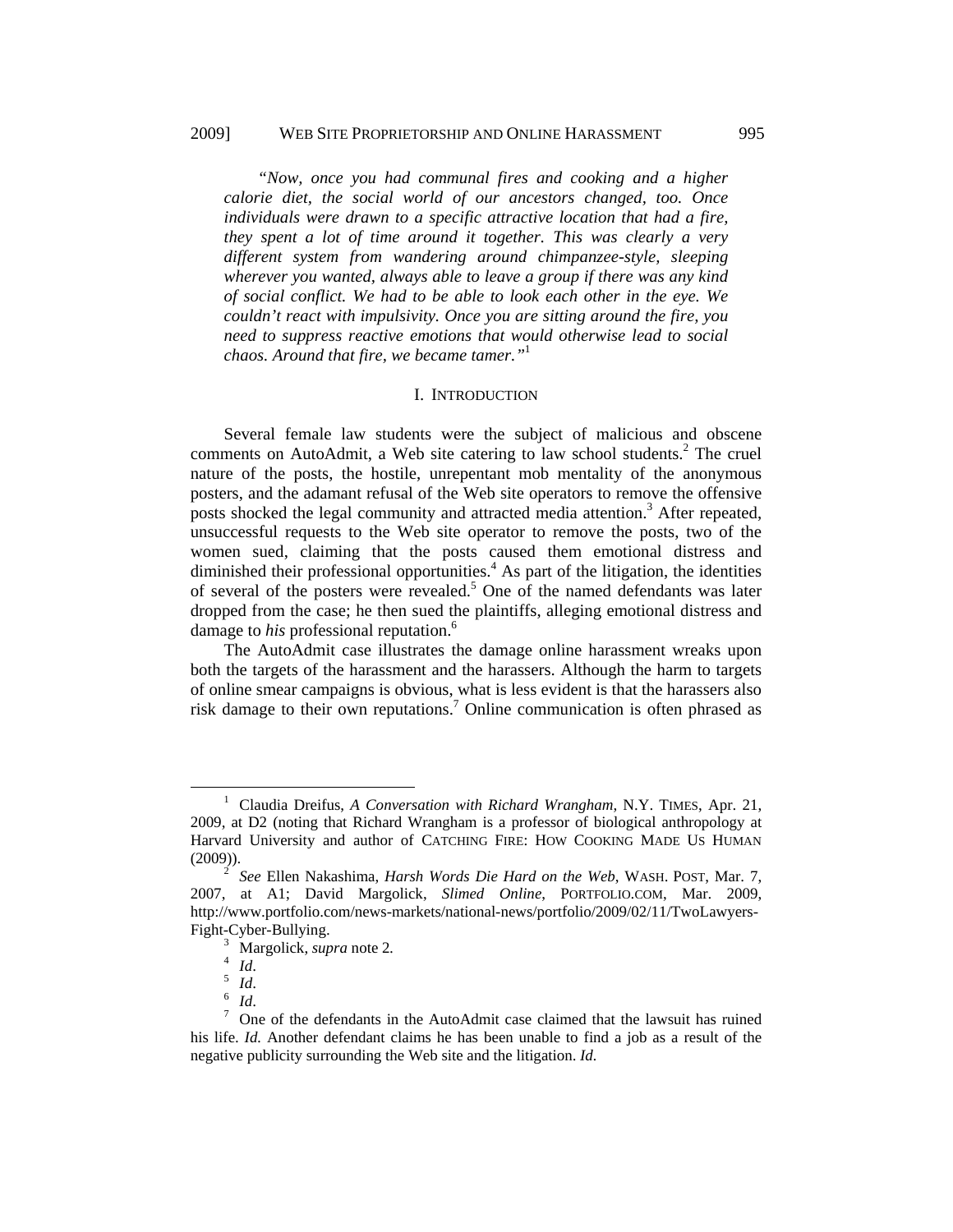expressive speech, $<sup>8</sup>$  but the nature of online discourse is often shaped by the Web</sup> site itself. For example, the founder of AutoAdmit marketed the Web site as an alternative to message boards that filtered out inflammatory posts.<sup>9</sup> This Article adopts a new approach to the problem of online harassment or "cyberharassment"<sup>10</sup> by treating it primarily as a failure of business norms,<sup>11</sup> rather than as a matter of unfettered speech.

Framing online harassment as a private-sector problem resolves or reduces many of the free speech concerns raised by First Amendment advocates.<sup>12</sup> It empowers and encourages Web site sponsors to shape developing norms as part of good business practices. Setting expectations for user conduct empowers Web site sponsors to better control their Web site image (i.e., their "brand"). To require users to conform to the law and prevailing offline social norms reinforces positive community values, and reduces the likelihood of conflicts between and amongst users regarding expectations of conduct on a particular Web site.

 $\frac{10}{10}$  I use the term online harassment or "cyberharassment" to characterize the use of the Internet as a medium for disseminating harmful material about another individual. The definition is deliberately loose to accommodate different types of conduct. 11 This Article argues that the social problem of online harassment is one that should

be addressed by Web site sponsors. By "Web site sponsors," I refer to the companies and individuals who control or have the ability to control activity on the Web site. I am not referring to Internet service providers or other Web hosting companies (ISPs) that technically enable those businesses, unless those companies also sponsor or control the activity on the site (such as AOL, which provides Internet access but also sponsors its own message board). *See, e.g.*, People Connection Blog, http://www.peopleconnectionblog.com (last visited Sept. 1, 2009) (showing that AOL sponsors it own message board).

The volume of traffic that a single ISP transports is typically many times greater than that hosted by any single Web site sponsor. *See* Mark A. Lemley, *Rationalizing Internet Safe Harbors* 12 (Stanford Public Law Working Paper, Paper No. 979836, 2007), *available at* http://ssrn.com/abstract=979836 (noting that it is "simply impossible for a search engine—to say nothing of an ISP or bandwidth conduit—to cull through the literally billions of links and messages they process each day and identify all those messages and Web pages that may create liability under any law"). Accordingly, different standards should apply to ISPs and Web site sponsors, and I confine my discussion in this Article to Web site sponsors.<br><sup>12</sup> This is not to suggest that government regulation is not an appropriate way to

address the problem of cyberharassment, only that First Amendment issues are more relevant where the government is directly regulating conduct rather than where a private entity or industry creates and adopts its own standards. For a discussion of an Internetbased civil rights strategy, see generally Danielle Keats Citron, *Cyber Civil Rights*, 89 B.U. L. REV. 61 (2009) (arguing that cyberharassment harms ought to be understood and addressed as civil rights violations).

 <sup>8</sup> *See, e.g.*, Eugene Volokh, *Freedom of Speech and Information Privacy: The Troubling Implications of a Right to Stop People From Speaking About You, 52 STAN. L.* REV. 1049, 1051 (2000) ("While privacy protection secured by contract [turns out to be] constitutionally sound, broader information privacy rules are not easily defensible under existing free speech law.").<br> $\frac{9}{9}$  Margolick, *supra* note 2.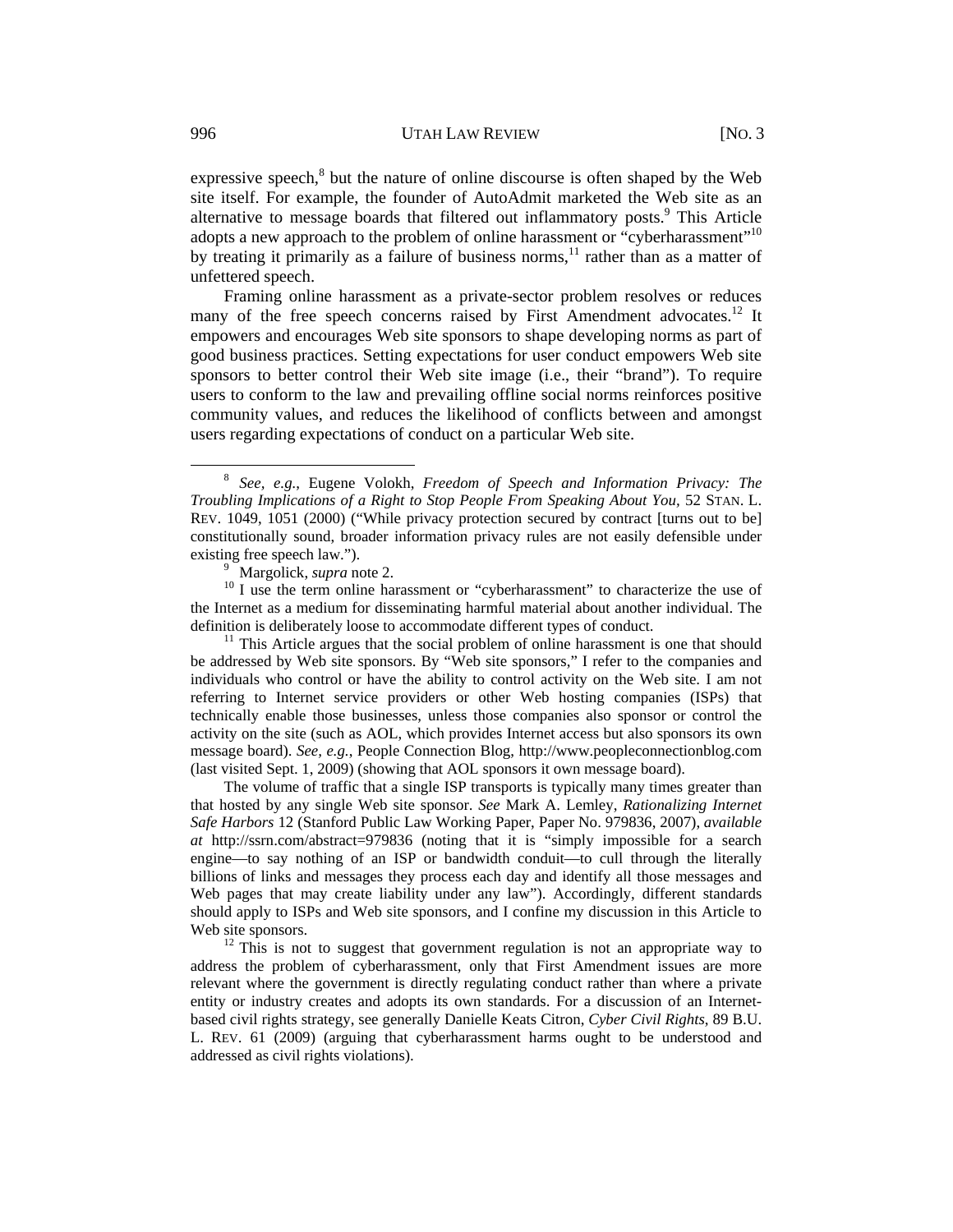Currently, Web site sponsors exercise power over their Web sites in an inconsistent and self-serving manner. They exercise property-like control over certain aspects of the site, yet claim powerlessness when it comes to removing harassing content. More important, despite their ability to control content, Web site sponsors are immune from liability as publishers under section 230 of the Communications Decency Act of 1996 ("section 230").<sup>13</sup> Courts have generally interpreted this provision to grant broad immunity to Web site sponsors.<sup>14</sup> Section 230 thus places responsibility for content directly*—*and exclusively*—*upon those who create it, and absolutely relieves from liability the Web sites that profit (or hope to profit) from it.<sup>15</sup> Yet the immunity granted to them under section 230 as *publishers* should not mean that Web site sponsors should be free from all liability for harm arising from their businesses.

Courts should impose tort liability upon Web site sponsors for creating unreasonable business models and hold them accountable for irresponsible and harmful business practices. To hold Web site sponsors accountable for creating socially irresponsible Web sites applies a "reasonableness" standard to Internet businesses that currently applies to offline businesses.<sup>16</sup> What constitutes reasonable measures or reasonable business practices, however, should acknowledge and accommodate the differences between Internet and offline proprietorships, such as dramatically higher volume online.

Online harassment is often viewed through the prism of free speech. Attempts to curb the substance of what is being said online become mired in discussions of constitutional rights, and online "speech" is often analyzed in the same way as offline "speech."17 Yet online communication is not the same as offline communication. Although harassment and bullying have always existed, when such behavior is conducted online, the consequences have different dimensions.

 <sup>13</sup> Communications Decency Act of 1996, 47 U.S.C. § 230, 560–61 (2006).

<sup>14</sup> *See, e.g.*, Carafano v. Metrosplash.com, Inc., 339 F.3rd 1119, 1123 (9th Cir. 2003) (noting that doubts should be "resolved in favor of immunity"); Zeran v. America Online, Inc., 129 F.3d 327, 330 (4th Cir. 1997) (holding Communications Decency Act immunized interactive computer service provider that hosted message board, even though it refused to remove false statement after notice); Barrett v. Rosenthal, 146 P.3d 510, 529 (Cal. 2006) (noting that section 230 "does not permit" Internet service providers or users to be sued as "distributors"). 15 *See* Rebecca Tushnet, *Power Without Responsibility: Intermediaries and the First* 

*Amendment*, 76 GEO. WASH. L. REV. 986, 1016 (2008) (noting that the Communications Decency Act uncouples ISP "property" ownership from responsibility). Tushnet proposes that Internet intermediaries' immunity should be tied to limits on their ability to control speech. *Id.* at 1015.<br><sup>16</sup> *See* Fair Hous. Council of San Fernando Valley v. Roomates.com, LLC, 521 F.3d

<sup>1157, 1162</sup> n.9 (9th Cir. 2008) (expressing concern with applying different rules for offline and online businesses). The Ninth Circuit stated: "[W]e must be careful not to exceed the scope of the immunity provided by Congress and thus give online businesses an unfair advantage over their real world counterparts, which must comply with laws of general applicability." *Id.* <sup>17</sup>*See* discussion *infra* Part VI.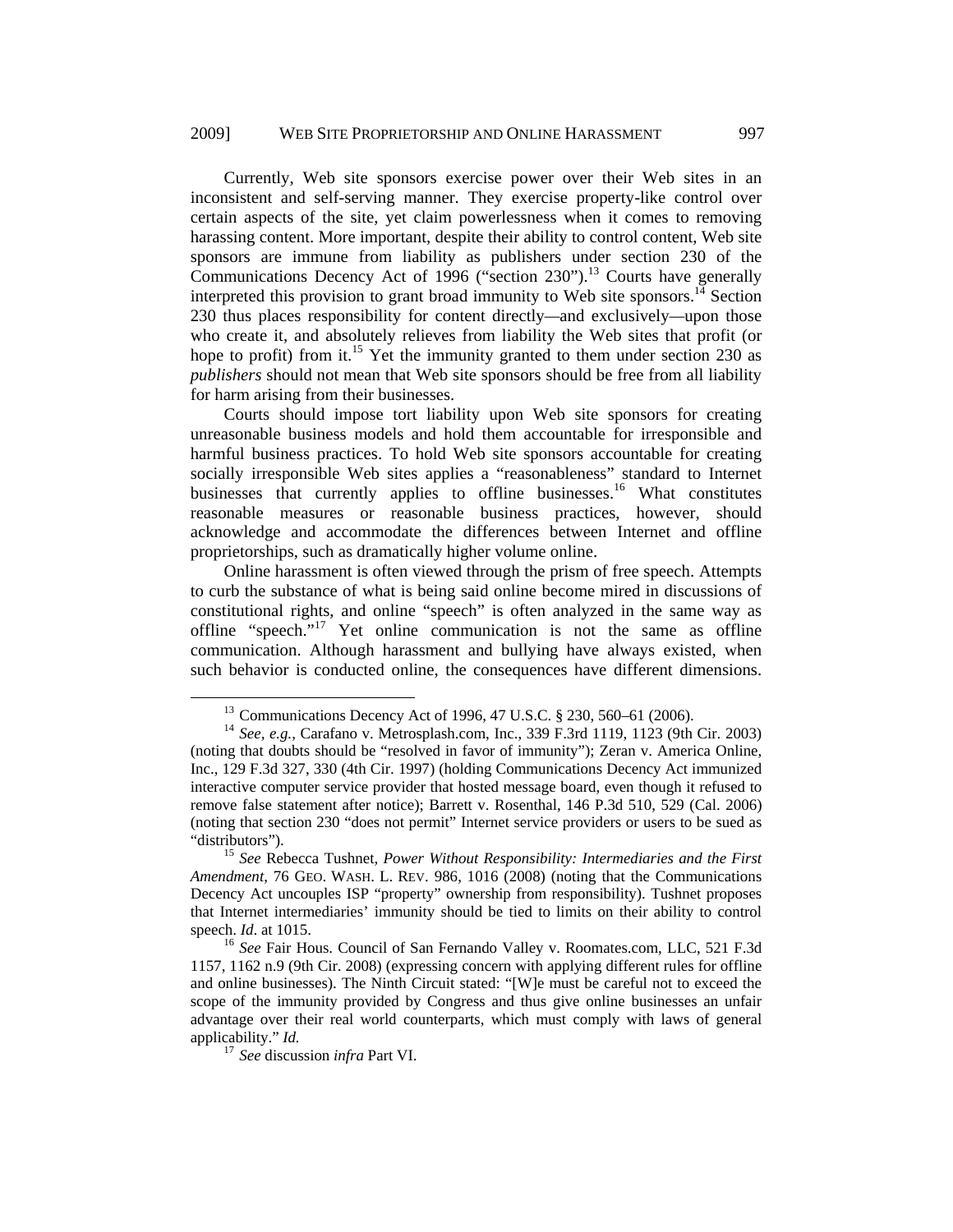The anonymity of harassers, section 230 immunity, the ease of widespread digital dissemination, and the inability to contain and eliminate online information change the nature of harassment when it is conducted on the Internet. To apply a First Amendment analysis without recognizing the ways in which online communication differs from offline communication leaves many of the harms created by online harassment unaddressed.

Although this Article proposes several strategies that Web site sponsors can implement to reduce the incidence of online harassment, it does so with the awareness that any solution must be flexible enough to accommodate technological evolution. The objective of this paper is not to provide static solutions to online harassment; rather, it is to propose a new way of looking at what is, in fact, a new and evolving problem. This Article explains how online harassment is not "just like" harassment offline, and argues that to apply existing free speech doctrine without recognizing those differences ignores the norm-shaping impact of Internet communication at this stage of technology adaptation and accommodation.<sup>18</sup> Although my proposals do not eliminate all forms of online harassment on all Web sites, they do encourage moving away from the impulsive "anything goes" culture that prevails on some Web sites, $19$  to one that requires more reflection and accountability. My proposals thus seek to encourage First Amendment values rather than to chill expression, without falling prey to slippery-slope First Amendment absolutism. Thus, one objective of this Article is to reconcile the culture of the Internet with offline social norms of behavior. $^{20}$ 

This Article attempts to avoid solutions that are overbroad by specifically delineating the problems at issue. Part II identifies and describes the various types of conduct that fall under the umbrella definition of "online harassment." It also provides a brief overview of current legal doctrines addressing the problem of online harassment.

Part III explains why existing legal remedies are inadequate to solve online harassment. Part IV proposes "reasonable measures" that Web site sponsors should take to reduce the incidence of online harassment on their sites. The proposals

<sup>&</sup>lt;sup>18</sup> This is not to say that there are not legitimate free speech concerns in Internet communication. For a discussion of these concerns, see Dawn C. Nunziato, *The Death of the Public Forum in Cyberspace*, 20 BERKELEY TECH. L.J. 1115 *passim* (2005) (lamenting the lack of public forums in cyberspace); Stacey D. Schesser, *A New Domain for Public Speech: Opening Public Spaces Online*, 94 CAL. L. REV. 1791 *passim* (2006) (advocating the formation of state-sponsored Web sites that would constitute public forums for free speech).

<sup>&</sup>lt;sup>19</sup> See supra note 9 and accompanying text.<br><sup>20</sup> See generally Anne Wells Branscomb, *Anonymity, Autonomy, and Accountability: Challenges to the First Amendment in Cyberspaces*, 104 YALE L.J. 1639, 1647 (1995) (noting that "more and more often, confrontations are arising between the legal expectations of the real world and the developing 'netiquette' of the 'netizens' of cyberspaces" and acknowledging that "transferring legal norms from the real world may result in the application of rigid rules inappropriate to the cybercommunities and may jeopardize the full development of the information agora that the technology promises").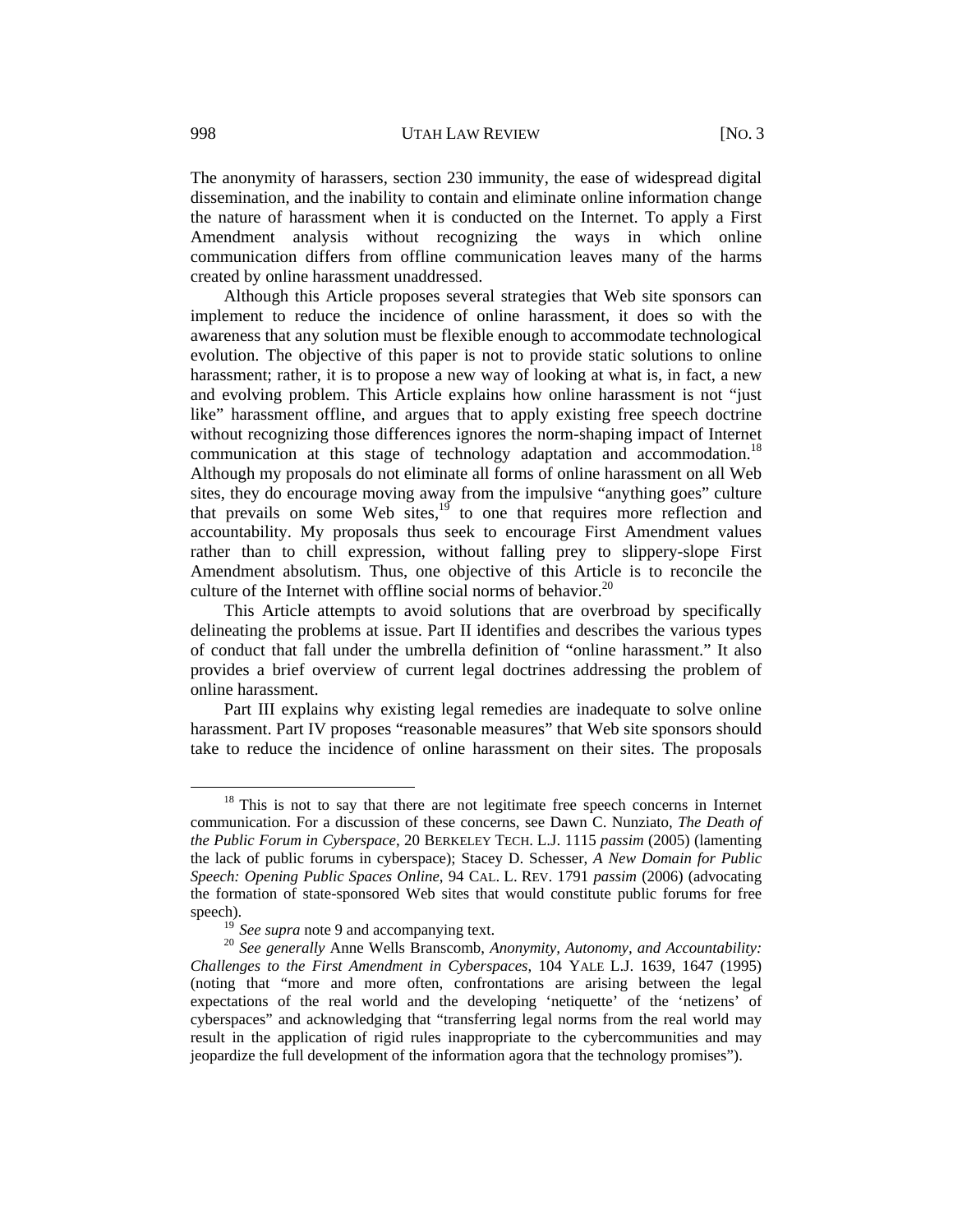focus on deterring, rather than penalizing, online harassment. The proposals also consider the ways in which Web-based businesses are different from brick-andmortar businesses. In particular, accounting for the high volume of traffic handled by some Web proprietors, the proposals do not impose prescreening obligations or require proprietors to make difficult subjective decisions regarding whether to remove user-supplied content.

Part V summarizes and further develops an argument that I first proposed elsewhere: $^{21}$  that tort law—in particular, a liability analogous to premises or business owner liability—may effectively be used to impose standards of conduct upon Web site sponsors.<sup>22</sup> I recommend adopting at least some of the proposals in Part IV as "reasonable measures" to prevent foreseeable online harassment. To require adoption of an anti-cyberharassment policy is consistent with section 230, as it holds the Web site sponsor accountable for its *own* actions or omissions, not for the content posted by third parties. Part VI addresses the constitutional issues raised by anti-cyberharassment policies.

This Article concludes that the problem of online harassment necessitates a change in the way we currently view the role of Web site sponsors. Web site sponsors are proprietors of businesses, not state-sponsored public forums. Some Web site sponsors have accepted the responsibilities that come with proprietorship by creating safeguards and designing Web sites that discourage unlawful activity.<sup>2</sup> By contrast, other Web site sponsors have exploited their section 230 immunity by intentionally adopting business models and designing their Web sites in ways that encourage online harassment.<sup>24</sup> Although they may be immune from liability as publishers of harmful content on their Web sites, $^{25}$  they should be held liable as proprietors for the creation of businesses likely to cause foreseeable harm to third parties.

## II. WHAT IS CYBERHARASSMENT?

The term "online harassment" or "cyberharassment" is typically used to refer to Internet postings intended to embarrass, annoy, threaten, or bother another *individual* (as opposed to a social or political group or movement).<sup>26</sup> Some words capture specific types of cyberharassment. "Cyberstalking," for example, is the

 <sup>21</sup> *See* Nancy S. Kim, *Imposing Tort Liability on Websites for Cyber-Harassment*, 118 YALE L.J. POCKET PART 115 *passim* (2008), *available at* http://yalelawjournal.org/images/ pdfs/732.pdf. 22 *Id.* at 118. Courts have rejected the premises-liability argument. I discuss the

leading case rejecting premises liability and why the court's grounds for rejecting the theory was wrong in Part V.<br>
<sup>23</sup> See infra note 164 and accompanying text.

<sup>25&</sup>lt;br>
See supra note 9 and accompanying text.<br>
<sup>25</sup> See supra notes 13–15 and accompanying text.<br>
<sup>25</sup> See supra notes 13–15 and accompanying text.<br>
<sup>26</sup> Although harassment of a social or political group or organization, su religious minorities, constitutes cyberharassment, this Article focuses specifically on harassment targeted at individuals.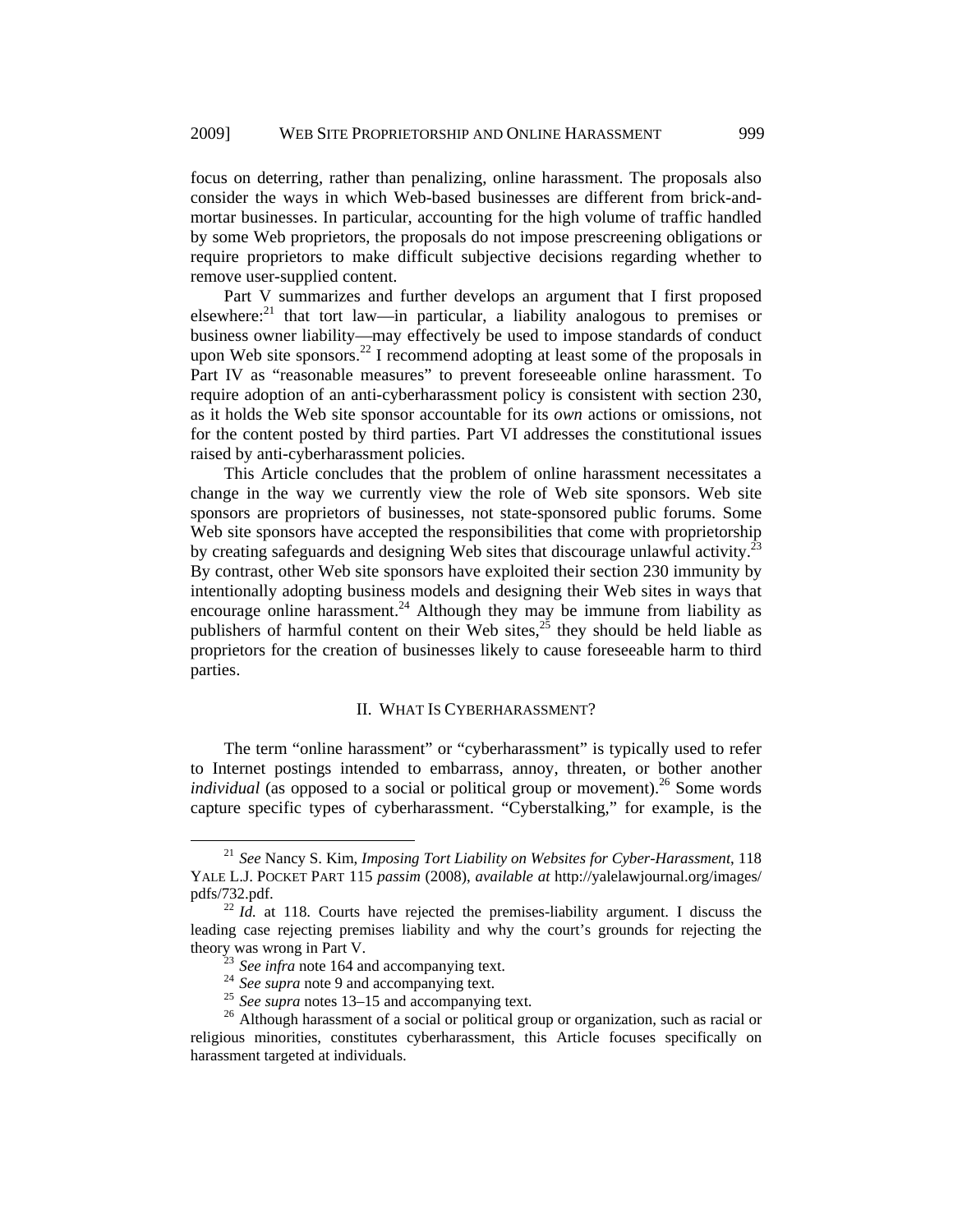term most frequently used to describe the threatening, often anonymous stalking of an individual through chat rooms, e-mail, and other forms of instant communication.<sup>27</sup> Some forms of online harassment are not threatening as much as they are annoying or humiliating. Some commentators distinguish "cyberharassment" from "cyberbullying" by defining cyberharassment as directed at adults and cyberbullying as directed at students or children.<sup>28</sup> I use the term cyberharassment to include cyberbullying, but the range of conduct and communication makes the use of one term inadequate. The absence of precise terminology makes discussion of cyberharassment difficult. Consequently, proposals aimed at one type of conduct may be inappropriate (either under- or overinclusive) for other types of conduct.

The usefulness of the phrase cyberharassment as a broad, catch-all term makes it necessary to categorize the various types of conduct that fall under it. For example, cyberharassment covers both repeated and unwanted e-mail messages from known acquaintances, as well as threatening and aggressive blog postings from anonymous posters. It also covers distribution of video clips and digital images of a personal, embarrassing, or intimate nature. While all these examples share a commonality—the use of the Internet as the medium for distributing the communication—the maliciousness of the actions varies, as does the intended and likely effect upon the victim of the harassment. Accordingly, the solutions to prevent, deter, or punish such actions should also vary. Failure to delineate and categorize different types of conduct risks policy proposals and solutions that are overbroad or otherwise ill-suited for some problems, though appropriate for others.

To be useful, a characterization of forms of cyberharassment must recognize that words and images may be employed in a variety of ways and to different effects. Although online harassment can occur in closed arenas, such as through email or closed group invitations, this Article is limited to online harassment that is conducted on publicly accessible Web sites, including those sites that require membership, so long as membership is nonselective and available to anyone who applies.<sup>29</sup> Certain online communication (e.g., e-mails, list-serve communications,

 <sup>27</sup> *See, e.g.*, Harry A. Valetk, *Mastering the Dark Arts of Cyberspace: A Quest for Sound Internet Safety Policies*, 2004 STAN. TECH. L. REV. 2, 53–65 (defining cyberstalking). <sup>28</sup>*See, e.g.*, Renee L. Servence, Comment, *Cyberbullying, Cyber-Harassment, and* 

*the Conflict Between Schools and the First Amendment*, 2003 WIS. L. REV. 1213, 1218–20 (distinguishing between cyberharassment and cyberbullying); Kara D. Williams, Comment, *Public Schools vs. MySpace & Facebook: The Newest Challenge to Student Speech Rights*, 76 U. CIN. L. REV. 707, 728 (2008) (distinguishing between cyberharassment and cyberbullying).

 $29$  For the sake of brevity, I will refer to Web sites that require membership, such as social networking sites, as "publicly accessible," where the contents of those sites are available to all members and membership is nonselective. In other words, if the content is available only to invited viewers, then that site, or portion of that site, is not publicly accessible. If the content is accessible if one registers with the site, and registration is automatically granted, then that site is publicly accessible for the purposes of this Article.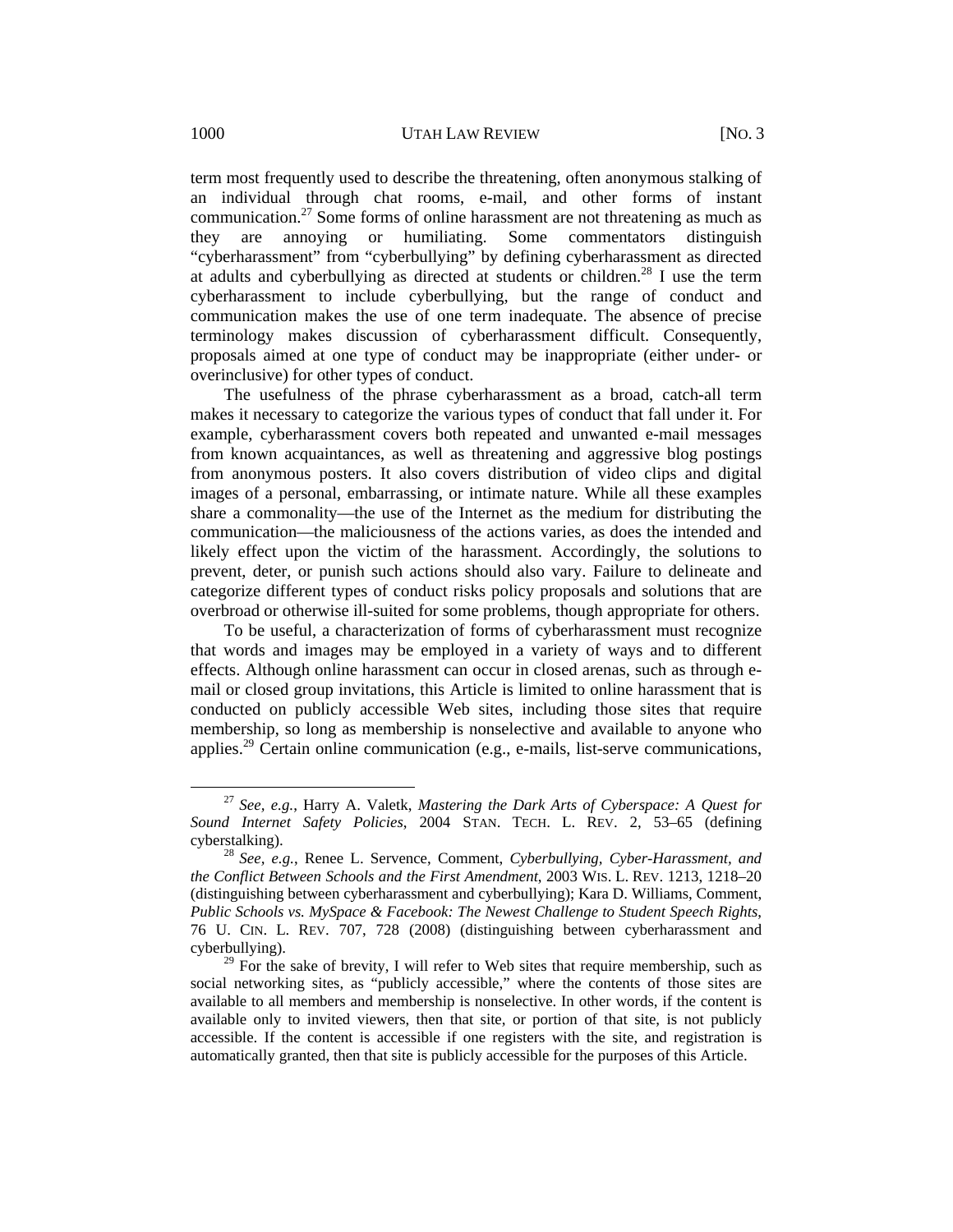and invitation-only Web sites that require passwords and whose contents are not searchable) should be accorded greater protection than publicly disseminated speech because closed-communication speech is already restricted in its manner of distribution. Furthermore, for reasons discussed in Part III, publicly viewable and searchable information has the potential to cause greater harm than restricted Web sites.<sup>30</sup>

This Part provides a description of the various forms of online harassment by dividing harassing conduct into two general categories—verbal and visual/auditory—which will be used in the remainder of the Article.

#### *A. Verbal Cyberharassment*

Words convey meaning online, but not necessarily in the same way as in the physical world. Words may be used to communicate intent to harm another. They may also be used simply as a way to express oneself, but even nonmalicious communications may incidentally harm another.

## *1. Online Threats*

 A software developer is attacked on various blogs, including her own, and threatened with rape, mutilation, and strangulation, including a statement that it would be a "pity if you turned up in the gutter where you belong, with a machete shoved in that self-righteous little cunt of yours."31

 A marketing consultant is threatened with bodily harm because of his blog posts.<sup>32</sup>

The expression of intent to inflict harm upon a person that causes the person to reasonably fear for his or her safety constitutes an "online threat" when such expression is communicated through the medium of the Internet. Cyberstalking is a pattern of repeated, credible online threats. Systematic and organized online threats may constitute cyberterrorism, as further explained below.

 $30$  Cyberharassment on closed Web sites also causes harm to its victims; however, to avoid being overbroad, this Article focuses on problems that are particular to publicly accessible Web sites. For example, "invitees" to password-protected sites are not members of the general public, and my analysis and application of tort law in Part V is consequently restricted to business owner liability to invitees of publicly accessible Web sites. Nevertheless, many of the issues raised in this Article could be applied to closed Web sites. <sup>31</sup>*See* Citron*, supra* note 12, at 64–65; *see also* Kathy Sierra, *Creating Passionate* 

*Users*, http://headrush.typepad.com (Apr. 6, 2007) (discussing why she has removed the post that generated threats). 32 Alex Pham, *Cyberbullies' Abuse, Threats Hurl Fear Into Blogosphere*, L.A. TIMES,

March 31, 2007, at C1.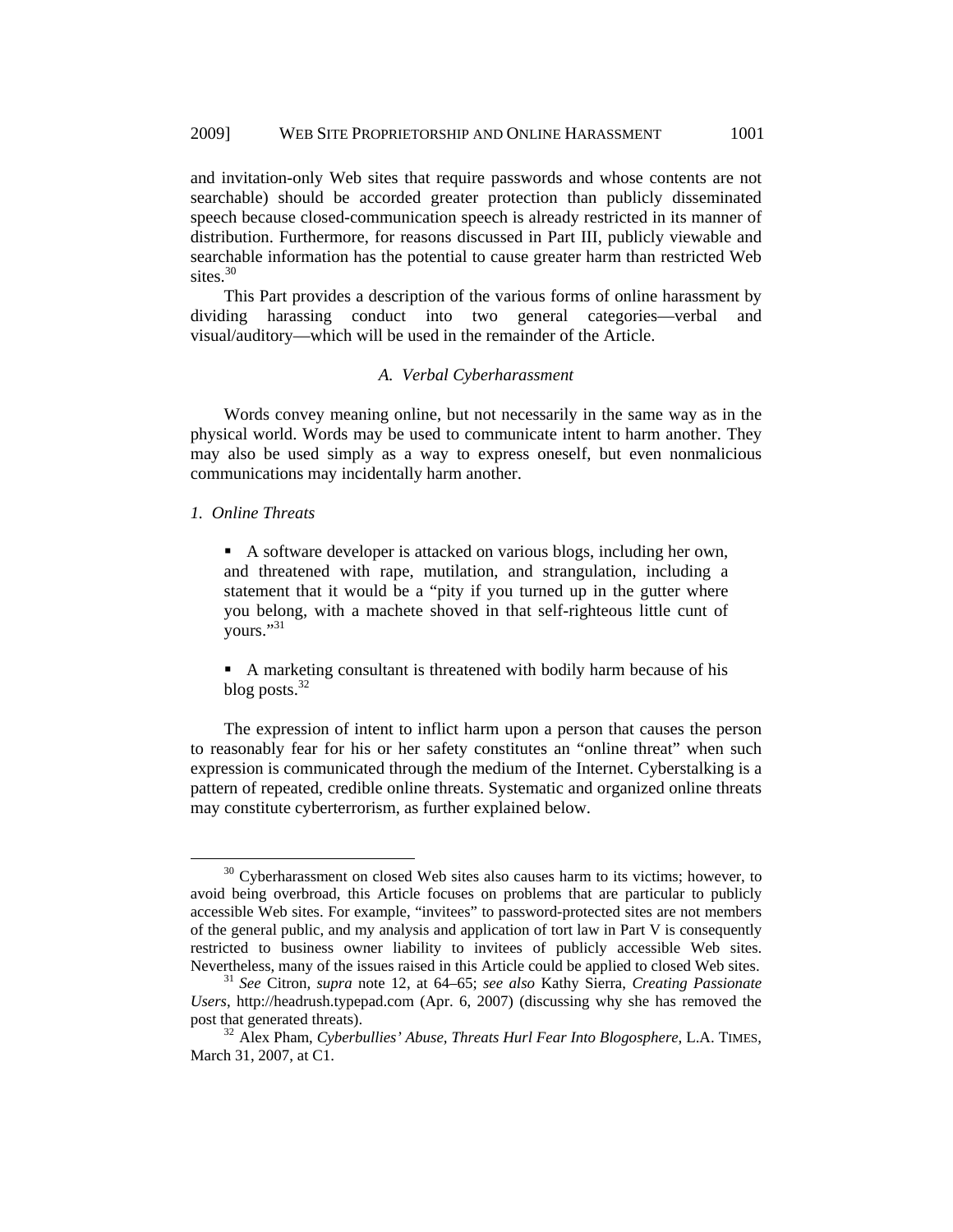## *2. Online Insults*

• The image of a boy with a rare congenital disease is posted on a Web site where users cruelly ridicule his appearance, calling his appearance "fucking hilarious," "frighteningly akin to the Joker from the Dark Knight movie," and a "grotesque sin."<sup>33</sup>

Insults are words that are used to offend, deride, or embarrass another. Online insults differ from online threats because the target or subject of the insult does not feel threatened. He or she may feel embarrassed or offended, but does not feel frightened or in danger as a result of the insult. An online insult would include opinions about an individual, or an occurrence involving that individual.

#### *3. Online Gossip*

 Women are encouraged to anonymously post information on a public Web site about their exes, such as whether they are promiscuous, have sexually transmitted diseases, and have illegitimate children.<sup>34</sup>

 An anonymous user posts on a popular social networking site that another family in the user's neighborhood has a son—identified by name—who "has been to jail" and dates "underaged girls."35

Gossip is the spreading of rumors or personal information about others. Gossip is distinguishable from insults in that it is presented as "factual." Gossip includes both rumors that are later substantiated as accurate, as well as falsehoods.

#### *4. Online Confessions*

 A blogger reveals explicit sexual information about her identifiable partners, including that one enjoyed being spanked, another was married, and that a third paid her for sex. $36$ 

<sup>&</sup>lt;sup>33</sup> *See* Encyclopedia Dramatica, *Daniele Fiorezna*, http://www.encyclopediadram atica.com/Daniele Fiorenza (last visited Sept. 1, 2009).

<sup>&</sup>lt;sup>34</sup> See DontDateHimGirl.com, http://dontdatehimgirl.com (last visited Sept. 1, 2009); *see also* Lizette Alvarez, *(Name Here) is a Liar and a Cheat: Don'tDateHimGirl.com*,

N.Y. TIMES, Feb. 16, 2006, at G1.<br><sup>35</sup> See Shhh! The Rise of Real People Internet Gossip Sites, http://blog.nj.com/digital life/2008/06/heard a juicy rumor about.html (June 24, 2008, 6:25).

<sup>&</sup>lt;sup>36</sup> See April Witt, *Blog Interrupted; When Jessica Cutler Put Her Dirty Secrets on the Web, She Lost Her Job, Signed a Book Deal, Posed for Playboy and Raised a Ton of Questions About Where America is Headed*, WASH. POST, Aug. 15, 2004, at W12.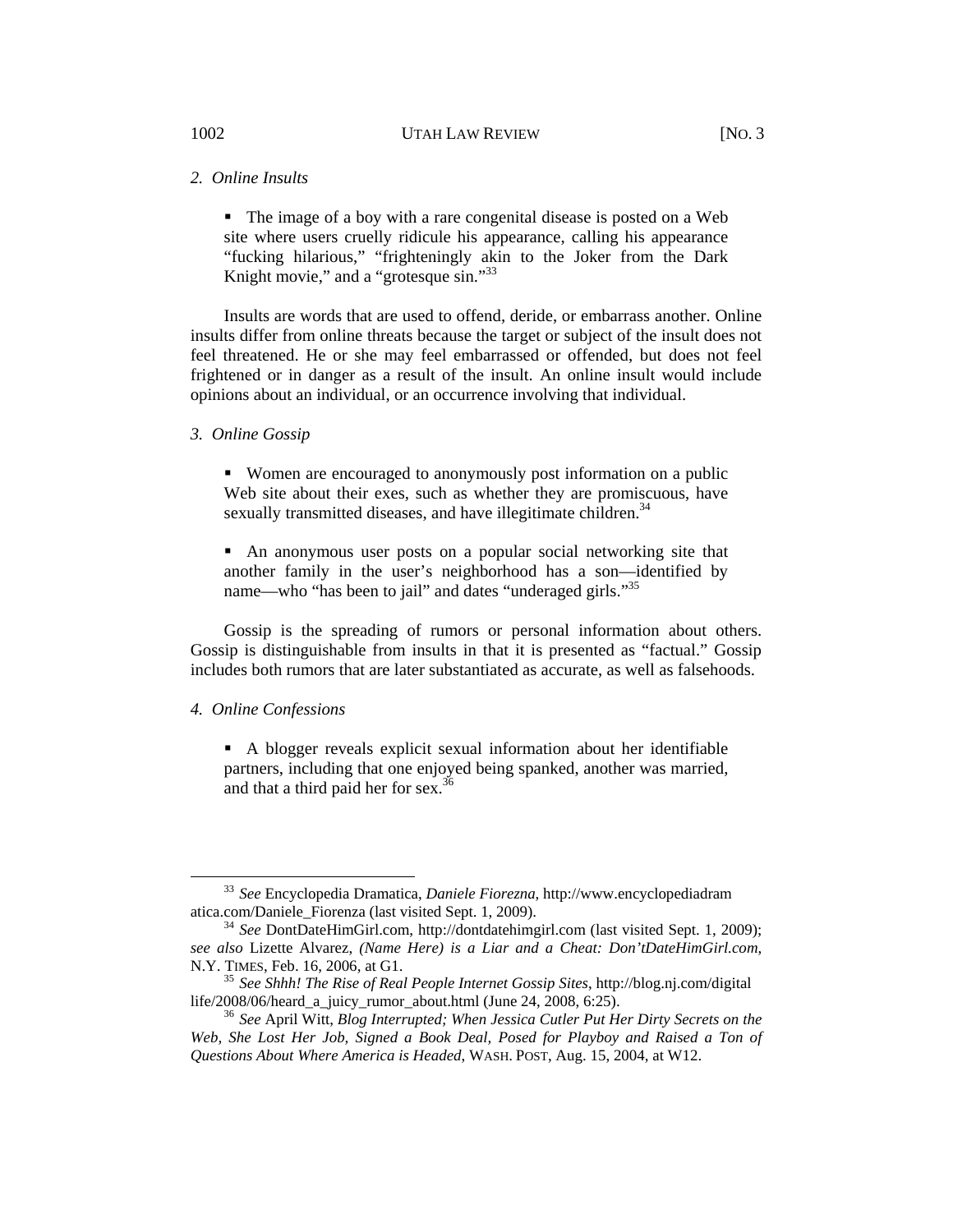The wife of a Broadway mogul reveals on a popular video-sharing site that she discovered her husband's stash of porn and Viagra, and claimed that he was likely having an affair. $37$ 

Confessions are revelations of intimate details about oneself and one's relationships with others. Online confessions include personal blogs and information posted on social networking sites. In addition, online confessions may be captured in the form of a video clip.

#### *5. Cyberdeception*

 A thirteen-year-old girl commits suicide after communicating with a woman who was posing as a teenage boy through a fake MySpace account.<sup>38</sup>

 A man posing as a woman posts an ad on a popular message board seeking a "brutal dom muscular male." He then posts on his blog the names, pictures, e-mail addresses, and phone numbers of the men who respond.<sup>39</sup>

On the Internet, as the oft-quoted New Yorker cartoon states, nobody knows that you're a dog.40 In some cases, the ability to disguise oneself and masquerade as someone else has led to tragic consequences.<sup>41</sup> The ease of hiding one's true identity and the use of communication tools to forge relationships make cyberdeception especially devious, particularly given that there is sometimes no crime for the resulting emotional wrongs. $42$ 

 <sup>37</sup> *See The Advent of "YouTube Divorce" or Just Old-Fashioned Revenge?*, http://latimesblogs.latimes.com/webscout/2008/04/the-advent-of-y.html (Apr. 16, 2008, 12:14 PT). 38 *See* Kim Zetter, *Cyberbullying Suicide Stokes the Internet Fury Machine*,

WIRED.COM, Nov. 21, 2007, http://www.wired.com/politics/onlinerights/news/2007/ 11/vigilante\_justice.

<sup>39</sup> *See* Mattathias Schwartz, *Malwebolence*, N.Y. TIMES MAG., Aug. 3, 2008, at 24,

<sup>26. 40</sup> *See* Peter Steiner, *On the Internet, Nobody Knows You're a Dog*, Cartoon, THE NEW YORKER, July 5, 1993, at 61. 41 *See* Jennifer Steinhauer, *Verdict in MySpace Suicide Case*, N.Y. TIMES, Nov. 27,

<sup>2008,</sup> at 25 (discussing how a forty-one-year-old woman disguised as a teenage boy harassed a teenage girl who subsequently committed suicide).<br><sup>42</sup> *Id*. (noting there was no existing crime under Missouri law for cyberdeception).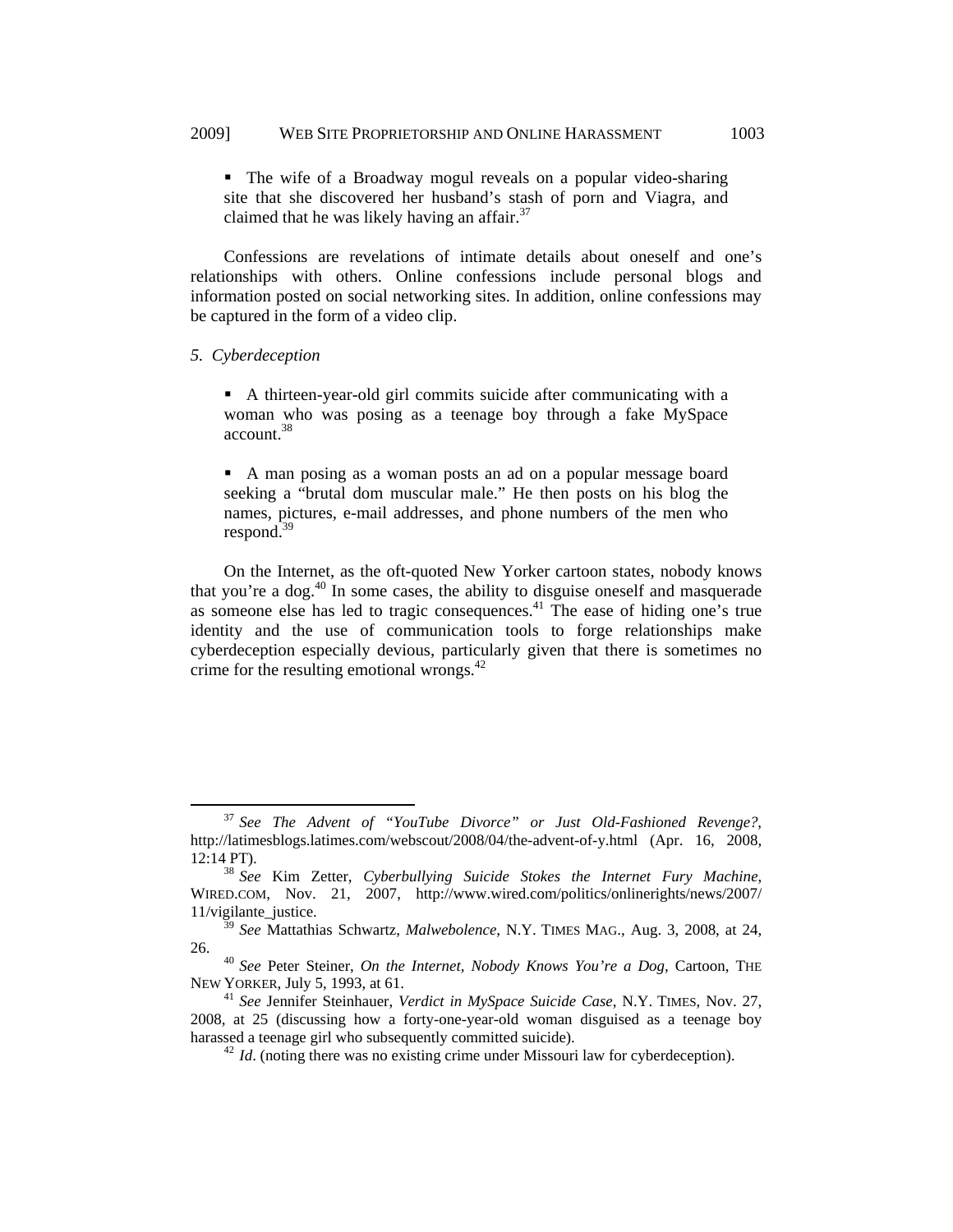## *6. Cyberterrorism*

 A female blogger and software developer suspends her blog and cancels public appearances after being attacked online, including having hackers reveal her home address and Social Security number.<sup>43</sup>

 A woman who had engaged in cyberdeception resulting in the suicide of a teenage girl finds herself the target of online mobs who reveal her email address, satellite images of her home, and her phone numbers.<sup>44</sup> She becomes the subject of death threats, including having a brick thrown through her kitchen window.<sup>45</sup>

In some cases, harassers take action beyond communicative activity. Cyberterrorism is the use of intimidation in a systematic way to achieve a particular objective, other than pure communication. Cyberterrorists may hack into a victim's e-mail or online banking accounts, publicly reveal personal data such as Social Security numbers, and initiate online campaigns aimed at shutting down the victim's personal Web site or blog.<sup>46</sup>

#### *B. The Use of Images in Online Harassment*

 $\blacksquare$  Pedophiles swap images of children online.<sup>47</sup>

 School children surreptitiously snap pictures of their classmates undressing during gym class and post the photographs to a public Web site.<sup>48</sup>

 A group of children forces a classmate to engage in humiliating acts while videotaping him. The video is then posted to a public Web site for other classmates to view.<sup>49</sup>

 <sup>43</sup> *See* Citron, *supra* note 12, at 64–65; *see also* Jessica Valenti, *How the Web Became a Sexists' Paradise: Everyone Receives Abuse Online but the Sheer Hatred Thrown at Women Bloggers Has Left Some in Fear for Their Lives*, THE GUARDIAN, Apr. 6, 2007, at

<sup>16. 44</sup> *See* Schwartz *supra* note 39, at 26–27. 45 *Id.* <sup>46</sup>*See* Citron, *supra* note12, at 64–65; Valenti, *supra* note 43, at 16 (discussing how Kathy Serra, a blogger and software developer, was attacked on her own blog and on other

Web sites when posters revealed her home address and Social Security number).<br><sup>47</sup> *See* Kurt Eichenwald, *From Their Own Online World, Pedophiles Extend Their Reach*, N.Y. TIMES, Aug. 21, 2006, at A1.

<sup>&</sup>lt;sup>48</sup> See INTERNATIONAL ONLINE CONFERENCE REPORT, NEW FORMS OF SCHOOL BULLYING AND VIOLENCE: CYBERBULLYING, HAPPY SLAPPING AND OTHER NEW TRENDS 9 (Apr. 24–May 19, 2006), *available at* http://www.bullying-in-school.info/uploads/media/ Conference 3 - full Report.pdf.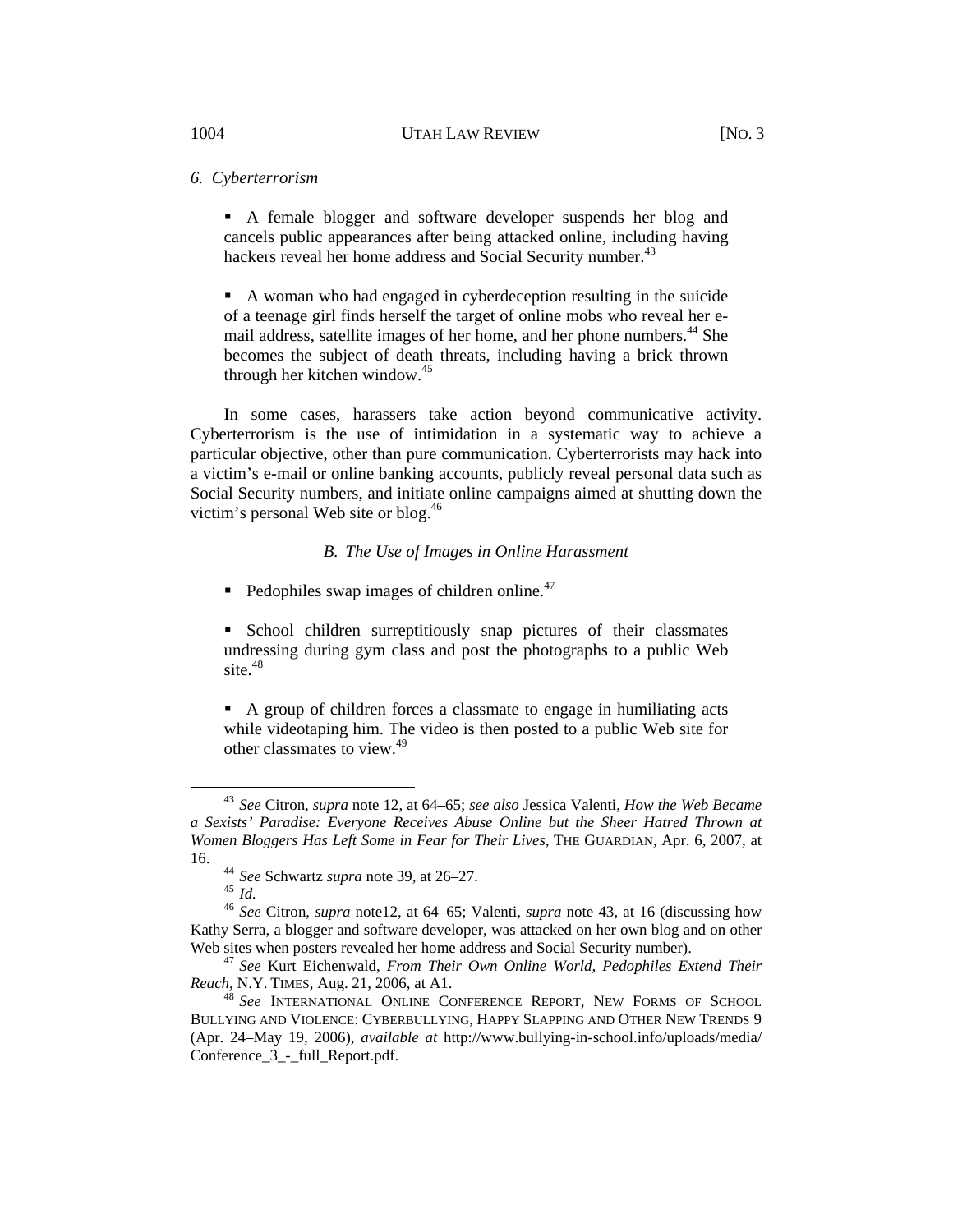A woman claims that her ex-boyfriend has a sexually transmitted disease and posts his photograph and name on a publicly searchable social networking site. $50$ 

 A jilted boyfriend vengefully posts nude pictures of his ex-girlfriend online. $51$ 

Online harassment may involve the use of images, such as photographs or videos. Although the method by which such images are captured may vary, for purposes of this Article's analysis, all images—whether captured as a photograph, video, or document—are classified simply as images. Images may accompany an online confession. For example, an individual may post a video of herself talking about an impending divorce.<sup>52</sup> In such cases, the words spoken by the individual should be viewed as an online confession and the video image (of the individual or others) should be analyzed as distinct from her confession. An image often reveals more information, and it therefore has the potential to be more damaging than a written description. For example, a blogger's description of her lover's face or naked body is likely to be less revelatory (and invasive to the lover's privacy) than posting his picture. As discussed in Part VI, the posting of certain images should not be equated with speech protected by the First Amendment.

### III. THE NEED FOR ALTERNATIVE APPROACHES TO CYBERHARASSMENT

Part III explains why existing remedies are inadequate to address the problem of online harassment. It then proposes reframing the problem of online harassment as a failure of business norms rather than as a constitutional right to expression.

#### *A. An Overview of Existing Remedies*

Laws currently address some, but not all, of the crimes that now fall under the umbrella definition of online harassment. This Part is not intended to be an exhaustive exposition of such remedies; nor is it a discussion of the various conceptions of privacy. Rather, it is intended to provide some necessary

<sup>49</sup>*Id*. 50 *See* DontDateHimGirl.com, http://dontdatehimgirl.com (last visited Sept. 1, 2009). 51 *See* Richard Morgan, *Revenge Porn*, http://men.style.com/details/blogs/ details/porn\_punishment/index.html (November 2008); Barnes v. Yahoo!, No. Civ. 05-926-AA, 2005 WL 3005602 (D. Or., Nov. 8, 2005) *rev'd on appeal* 2009 WL 1232367 (9th Cir., May 7, 2009) (plaintiff's ex-boyfriend posted nude pictures of plaintiff to Yahoo's online chat rooms). 52 One high-profile divorce video garnered over three million views. *Trisha Walsh-*

*Smith–The Video That Started it All!*, http://www.youtube.com/watch?v=hx\_WKxqQF2o (last visited Sept. 1, 2009).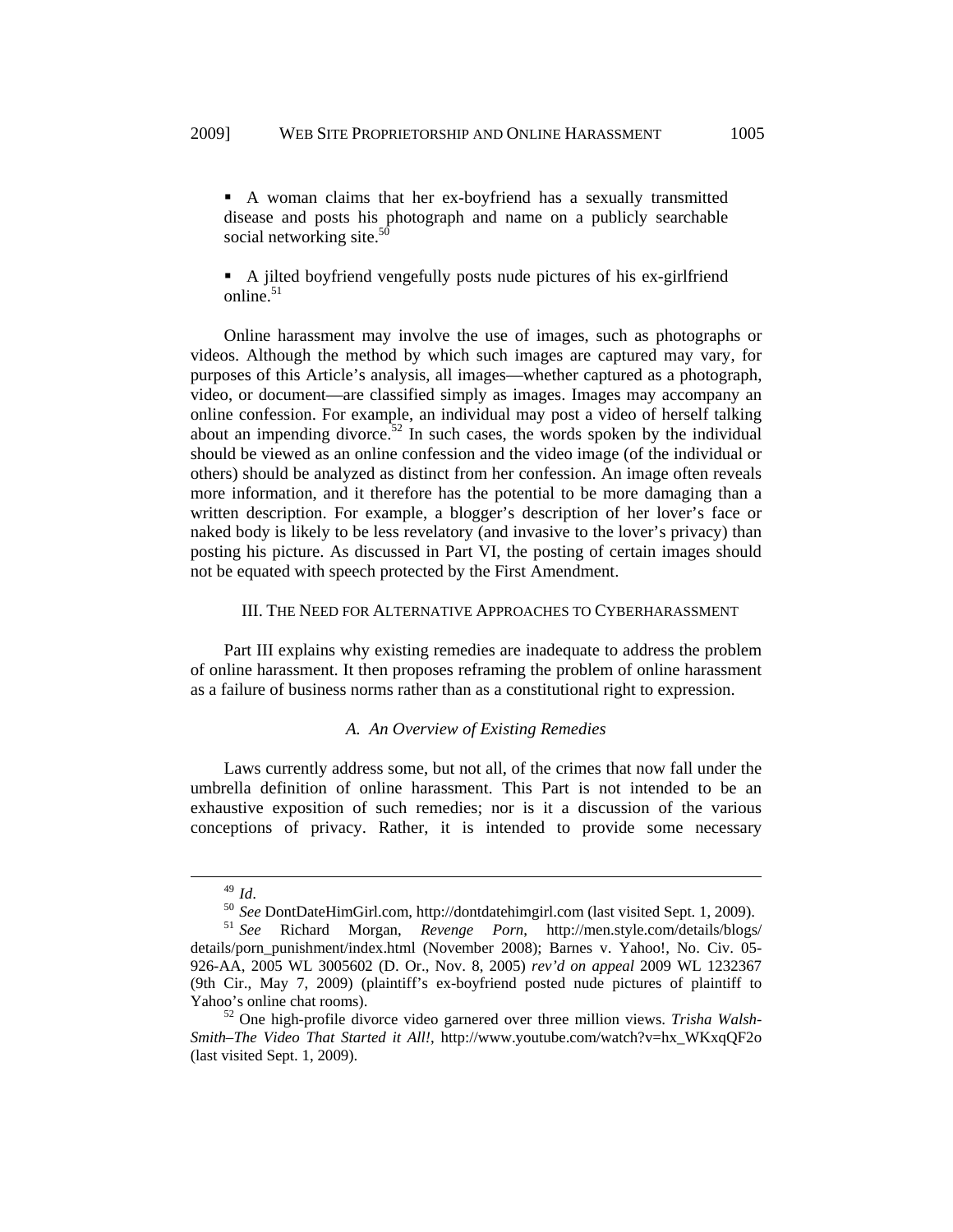background to frame the proposals offered in Part IV.<sup>53</sup> Generally, the remedies currently available to victims (of some types) of online harassment can be grouped in three broad categories: (1) tort actions deriving from privacy, (2) nonprivacy tort claims such as defamation and intentional infliction of emotional distress, and (3) criminal or anti-stalking statutes.

## *1. Tort Actions Deriving from the Right to Privacy*

The primary remedies for victims of online harassment derive from the right to privacy. Samuel Warren and Louis Brandeis first recognized privacy as a legal right in a groundbreaking article.<sup>54</sup> Warren and Brandeis described the "right of privacy" as a natural development of the common law:

That the individual shall have full protection in person and in property is a principle as old as the common law; but it has been found necessary from time to time to define anew the exact nature and extent of such protection. Political, social, and economic changes entail the recognition of new rights, and the common law, in its eternal youth, grows to meet the demands of society.55

As many scholars have noted, however, although courts have recognized the existence of a "right to privacy," the parameters of such a right are vaguely defined. $56$ 

The recognition of a right to privacy<sup>57</sup> gave rise to several common law actions in tort, namely appropriation,<sup>58</sup> false light,<sup>59</sup> disclosure or wrongful

 $53$  For a helpful taxonomy that characterizes privacy by violations rather than existing causes of action, see Daniel J. Solove, *A Taxonomy of Privacy*, 154 U. PA. L. REV. 477, 481–83 (2006). Employing Solove's taxonomy may alleviate many of the problems arising from the public/private distinction. 54 Samuel Warren & Louis Brandeis, *The Right to Privacy*, 4 HARV. L. REV. 193, 193

<sup>(1890).</sup> While the concept of privacy existed prior to publication of Warren and Brandeis's article, the article is widely acknowledged as being the first to establish the legal foundation for such a right. For further discussion on privacy as a legal right, see Solove, *supra* note 53, at 481–83, and Katherine Strandberg, *Privacy, Rationality, and Temptation: A Theory of Willpower Norms*, 57 RUTGERS L. REV. 1235, 1267–68 (2005). 55 Warren & Brandeis, *supra* note 54, at 193. 56 *See generally* Daniel J. Solove, *Conceptualizing Privacy*, 90 CAL. L. REV. 1087

<sup>1088–94 (2002) (</sup>discussing the problems with conceptualizing privacy and suggesting a new pragmatic approach that focuses on privacy problems).<br><sup>57</sup> RESTATEMENT (SECOND) OF TORTS, § 652A (1977) ("One who invades the right of

privacy of another is subject to liability for the resulting harm to the interests of the other.").<br><sup>58</sup> *Id.* § 652C ("One who appropriates to his own use or benefit the name or likeness

of another is subject to liability to the other for invasion of his privacy.").

<sup>59</sup> *Id.* § 652E ("One who gives publicity to a matter concerning another that places the other before the public in a false light is subject to liability to the other for invasion of his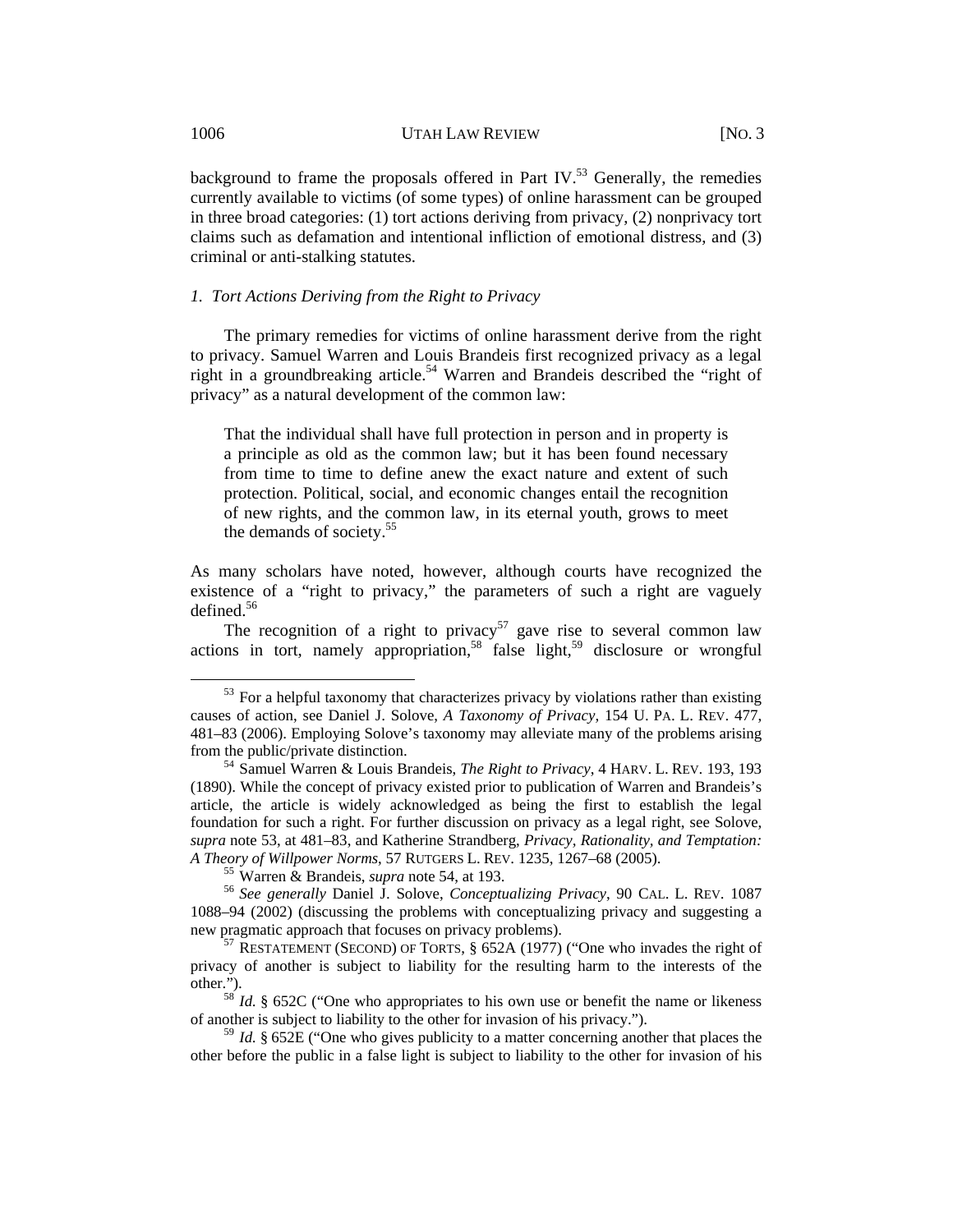publication of private facts, $60$  and intrusion.<sup>61</sup> Causes of action based upon privacy torts would be most appropriate where the plaintiff was the subject of online confessions, online gossip, and online insults.

## *2. Other Torts*

Defamation law protects the interests of a person in his or her reputation.<sup>62</sup> To establish liability for defamation, the plaintiff must show that the defendant made a false and defamatory statement that harmed the plaintiff's reputation.<sup>63</sup> Two types of defamation torts exist: libel and slander. Libel is the publication of defamatory statements by printed or written words.<sup>64</sup> Slander is the publication of defamatory matter by spoken words or by any form of communication other than those covered by libel.<sup>65</sup> Defamation-based causes of action would be appropriate where the plaintiff is the subject of online gossip, online insults, and online confessions, provided that the statements made were untrue. Ironically, the wild, juvenile nature of much online discourse may exculpate posters, as the context may indicate that it should not be taken seriously—although it may nevertheless tarnish the reputation of the subject of the online harassment.<sup>66</sup>

In addition, the target of the online harassment may sue for intentional infliction of emotional distress, sometimes referred to as the tort of outrage, by proving that the poster engaged in extreme or outrageous conduct intending to cause severe emotional distress.<sup>67</sup> While the intentional infliction of emotional distress may provide a basis for all kinds of online harassment, it is particularly useful with cyberdeception, which often has a different character from, and occurs more frequently than, offline cases of false identity.

 $\overline{a}$ 

privacy, if (a) the false light in which the other was placed would be highly offensive to a reasonable person, and (b) the actor had knowledge of or acted in reckless disregard as to the falsity of the publicized matter and the false light in which the other would be placed."). <sup>60</sup> *Id.* § 652D ("One who gives publicity to a matter concerning the private life of

another is subject to liability to the other for invasion of his privacy, if the matter publicized is of a kind that (a) would be highly offensive to a reasonable person, and (b) is not of legitimate concern to the public.").<br><sup>61</sup> *Id.* § 652B ("One who intentionally intrudes, physically or otherwise, upon the

solitude or seclusion of another or his private affairs or concerns, is subject to liability to the other for invasion of his privacy, if the intrusion would be highly offensive to a reasonable person.").<br>
<sup>62</sup> See Hearst Corp. v. Hughes, 466 A.2d 486, 489–90 (Md. Ct. App. 1983).<br>
<sup>63</sup> RESTATEMENT (SECOND) OF TORTS §§ 558–59 (1977).<br>
<sup>64</sup> See id. § 568.<br>
<sup>65</sup> See id.<br>
<sup>66</sup> See supra notes 2–4 and acco

outrageous conduct intentionally or recklessly causes severe emotional distress to another is subject to liability for such emotional distress, and if bodily harm to the other results from it, for such bodily harm.").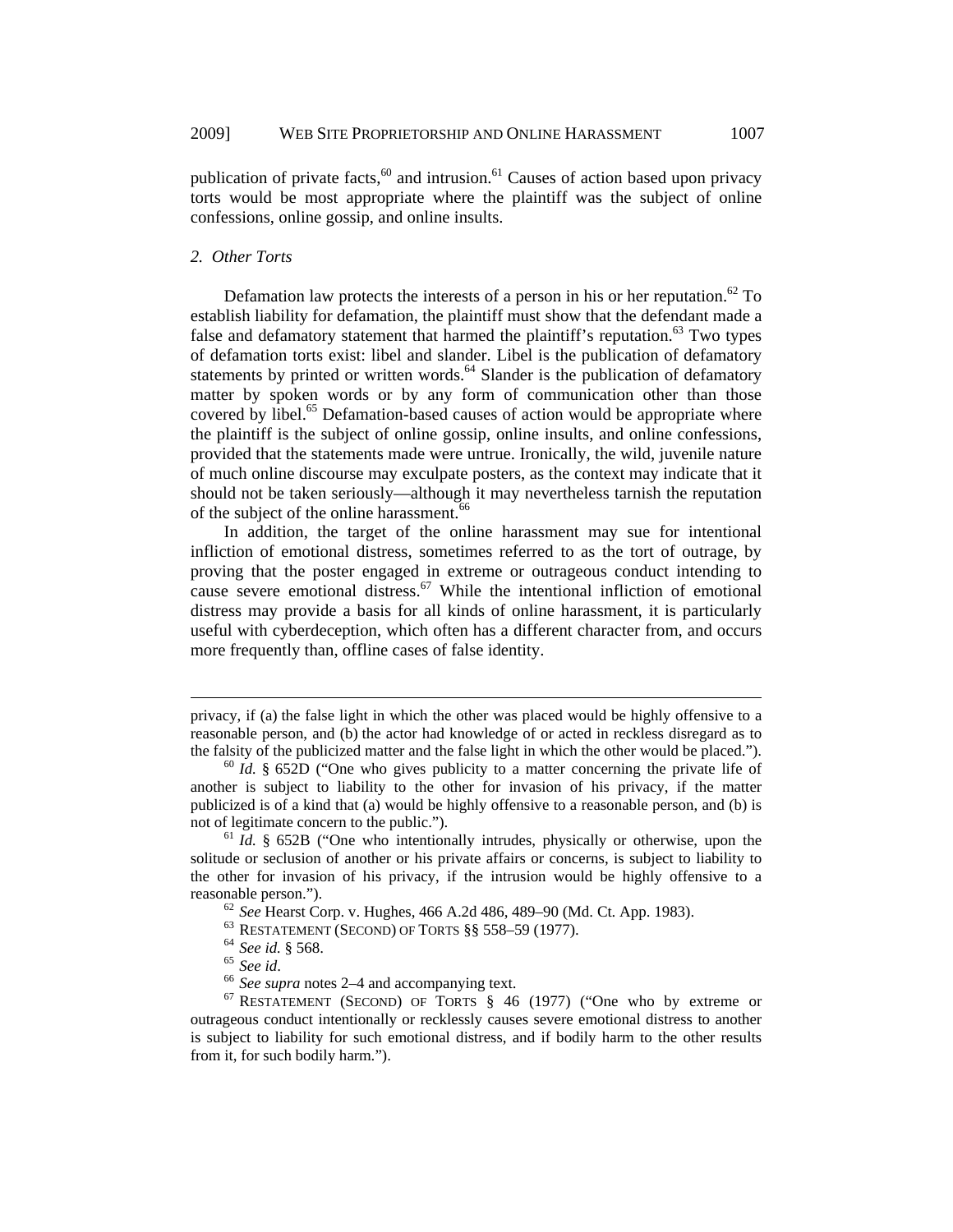## *3. Crimes*

In addition to torts, online threats and/or cyberstalking may also be a crime.<sup>68</sup> Typically, the defendant must have engaged in behavior or a pattern of conduct with the intent to alarm, abuse, or frighten the victim.<sup>69</sup> Acts of cyberterrorism may be criminalized under anti-hacking statutes.<sup>70</sup>

## *B. The Inadequacy of Existing Remedies*

Online harassment is distinct in both the process by which it occurs and the harms that it creates. While existing remedies discussed in the previous section may adequately address offline harassment, they are inadequate to deal with online harassment for several reasons.

First, posting is cheap and easy, which produces two effects with respect to online harassment. Offline publishers often have deep pockets, and the range of their distributive reach correlates with their financial means. On the Internet, however, widespread distribution is available to those without substantial financial resources. Consequently, even where a plaintiff prevails in a civil action against an online harasser, the odds are high that the plaintiff will not be able to recover significant damages.<sup>71</sup>

Furthermore, online harassment affects private individuals in a very public manner by means that were previously infeasible. Because posting is cheap and easy, many forms of online harassment are more likely to involve a nonpublic figure than offline forms of the same conduct. For example, online publication of insults and gossip about nonpublic figures is much more common than publication of insults and gossip about nonpublic figures in traditional media. Unfortunately, because litigation is costly, many private individuals who are the target of online harassment do not have the financial resources to pursue legal remedies. For

 <sup>68</sup> *See, e.g.*, CAL. CIV. CODE § 1708.7 (West 2009) (describing the tort of stalking, including cyberstalking, where the defendant engaged in a "pattern of conduct the intent of which was to follow, alarm or harass the plaintiff" and the plaintiff "reasonably feared for his or her safety, or the safety of an immediate family member"); CAL. PENAL CODE § 422 (West 2009) (making it a crime for a person "who willfully threatens to commit a crime which will result in death or great bodily injury to another person, with the specific intent that the statement, made verbally, in writing, or by means of an electronic communication device, is to be taken as a threat, even if there is no intent of actually carrying it out" thereby causing a person "reasonably to be in sustained fear for his or her own safety or for his or her immediate family's safety").<br><sup>69</sup> *See* CAL. CIV. CODE § 1708.7 (West 2009); CAL. PENAL CODE § 422 (West 2009);

*see also* MASS. GEN. LAWS ANN. ch. 265, § 43 (LexisNexis 2002); OHIO REV. CODE § 2917.21(B) (LexisNexis 2005); ALASKA STAT. § 11.61.120 (2007); TEX. PENAL ANN. § 42.07 (Vernon 2008); ALA. CODE § 13A-11-8 (2009). 70 *See, e.g*, 18 U.S.C. § 1030 (2006) (criminalizing fraud and related activity in

connection with computers). 71 *See, e.g.*, Margolick, *supra* note 2.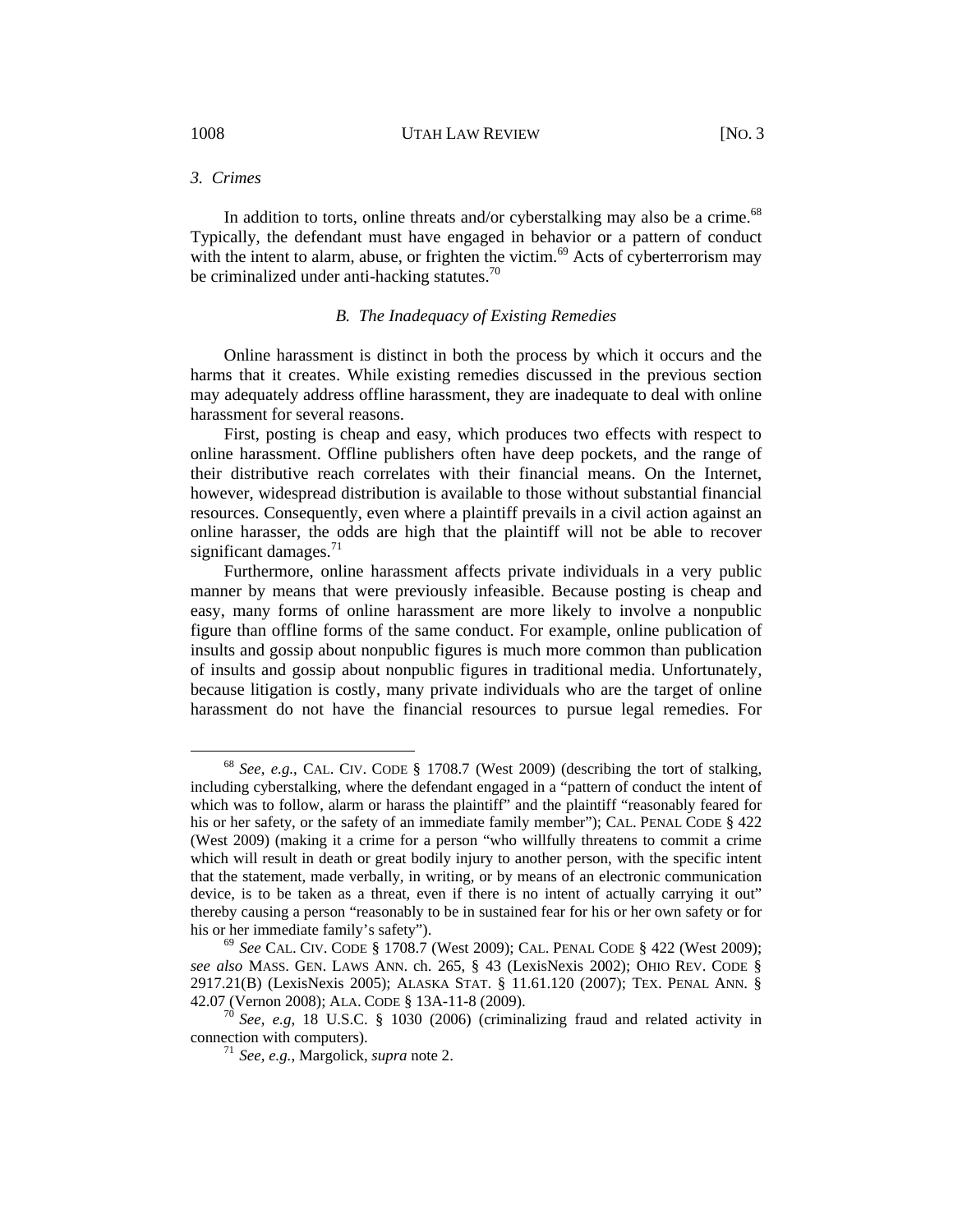example, the female law student plaintiffs in the AutoAdmit case could afford to bring a lawsuit against their aggressors because they were represented at no charge by one of the country's leading litigation firms, and by one of the country's leading intellectual property lawyers.72 It is unlikely that they would have done so otherwise; although the plaintiffs were seeking monetary damages, they would probably not have received much because many of the defendants were students and/or recent graduates and may have lacked the financial means to satisfy a substantial judgment. $73$ 

Second, many harassing posts are anonymous. Anonymity removes many of the social controls that may have deterred offenders in the pre-Internet era.<sup>74</sup> Anonymity also reduces accountability and accuracy.<sup>75</sup> Anonymous information is simply not disseminated as easily offline as it is on the Internet. While one may argue that anonymously authored postings are not as credible as identified postings, the mere existence or prevalence of online gossip or online insults may have a negative effect even where such information is refuted or discredited. One study showed that repeated exposure to information made people believe the information was true, even where the information was identified as false.<sup>76</sup> The "illusion of truth" appears to come from increased familiarity with the claim and decreased recollection of the original context in which the information was received.<sup>77</sup>

 <sup>72</sup> *Id.* The lawsuit has since been settled. *See* Ilana Seager, *Law Graduates Settle Suit*, YALE DAILY NEWS, Oct. 23, 2009, *available at* http://www.yaledailynews.com/ news/university-news/2009/10/23/law-graduates-settle-suit/.<br><sup>73</sup> *See id*. <sup>74</sup> *See DANIEL J. SOLOVE*, THE FUTURE OF REPUTATION: GOSSIP, RUMOR AND

PRIVACY ON THE INTERNET 140 (2007) (noting "anonymous, people are often much nastier and more uncivil in their speech [because it] . . . is easier to say harmful things about others when we don't have to take responsibility"). Solove adds that a gossiper risks harm to his or her own reputation, as well as the reputation of others: "If a person gossips about inappropriate things, betrays confidences, spreads false rumors and lies, then her own reputation is likely to suffer. People will view the person as untrustworthy and malicious. They might no longer share secrets with the person. They might stop believing what the person says." *Id*. at 140–42. 75 Justice Scalia made this argument in his dissent in *McIntyre v. Ohio Elections* 

*Commission*, 514 U.S. 334, 382 (1995) (Rehnquist, C.J., joined by Scalia, J., dissenting) (noting "a person who is required to put his name to a document is much less likely to lie than one who can lie anonymously" and that anonymity "facilitates wrong by eliminating accountability"); s*ee also* Branscomb, *supra* note 20, at 1642–43 (noting anonymous or pseudonymous postings "relieve[] their authors from responsibility for any harm that may ensue [and that] . . . [t]his often encourages outrageous behavior without any opportunity

for recourse to the law for redress of grievances"); SOLOVE, *supra* note 74, at 462–64. 76 *See* Ian Skurnik et al., *How Warnings About False Claims Become Recommendations*, 31 J. CONSUMER RES. 713, 714 (2005).<br><sup>77</sup> *Id*.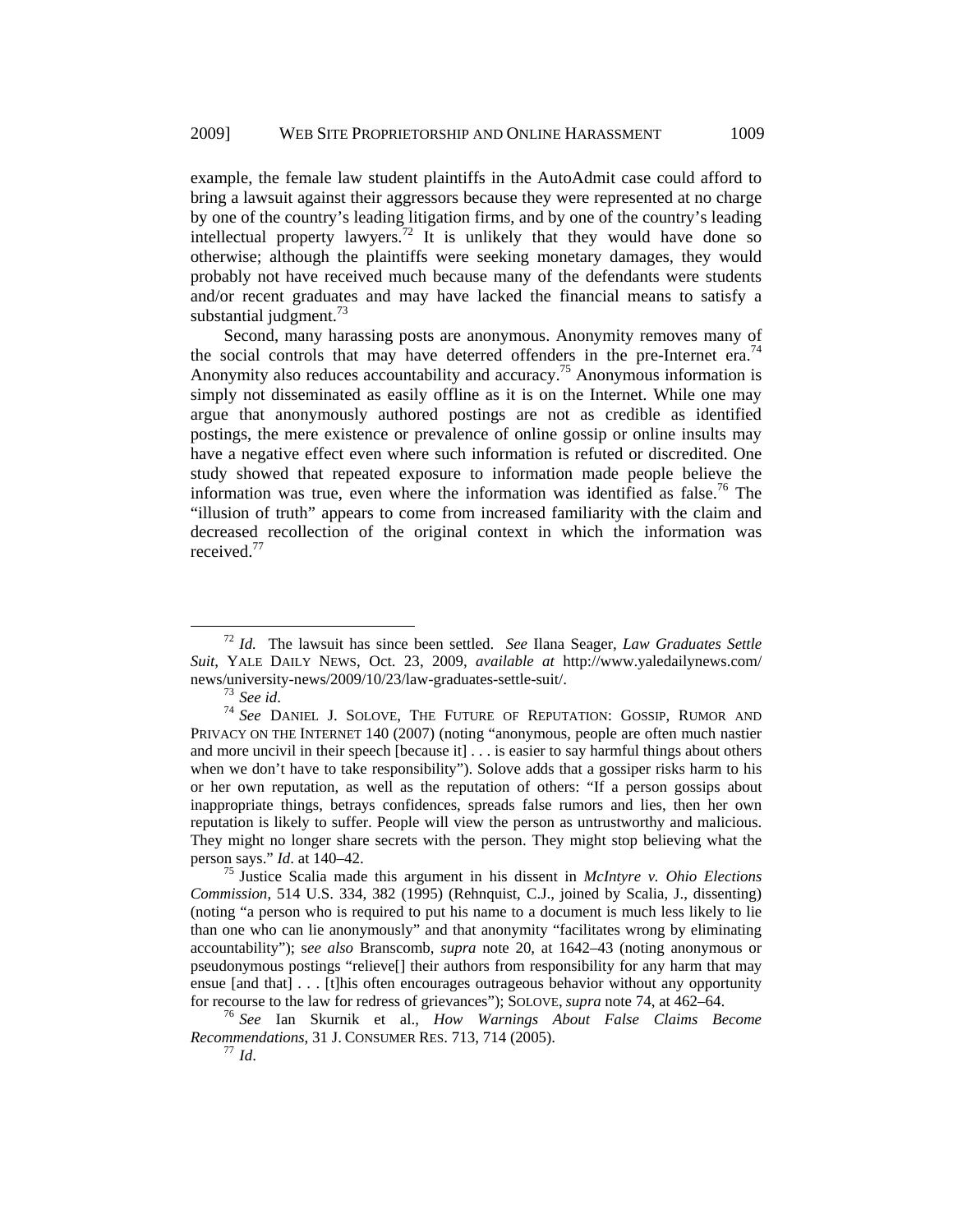## 1010 UTAH LAW REVIEW [NO. 3]

Anonymity also reduces the likelihood of nonlegal measures or conciliatory efforts.<sup>78</sup> If one can anonymously submit a post airing a grievance or a claim, one has less incentive to seek out the object of the post to determine its accuracy or to resolve the conflict giving rise to the grievance. Perceived wrongs can be redressed the coward's way, by anonymously posting the rumor or incident for public opprobrium. If the victim of a post is unable to *identify* the poster, he or she is unable to resolve any conflicts or clarify any issues in a nonlegal manner.<sup>79</sup> The victim of online harassment must initiate legal proceedings to unmask the identity of the poster as there may be no other way to negotiate with the poster or respond to the posting, other than by responding via a post.<sup>80</sup> In fact, anonymity removes any opportunity to redress grievances in a nonpublic manner if the Web site sponsor is unwilling to intervene on the victim's behalf. The victim must try to ignore the post (an admirable but perhaps unrealistic effort), react via a responsive post, or initiate an often costly and time-consuming lawsuit, which may draw even more attention to a humiliating or threatening post. As previously mentioned, the lawsuit may ultimately be fruitless because the poster is without significant resources or is a minor.<sup>81</sup> Even if the subject of the post prevails in a lawsuit, posts may remain online and linked to by other Web sites during the drawn-out litigation, causing more emotional harm.

Third, near instantaneous, widespread dissemination and the impossibility of recapturing distributed postings put online harassment injuries in a class by themselves. There is no comparable injury in the offline world because there is no other method of distribution that is as inexpensive, accessible, widespread, and difficult—if not impossible—to retrieve. Online insults, for example, may not be libelous; yet, through their widespread distribution and permanence, they are harmful in a way that offline insults are not. Secrets and gossip have the potential to cause much greater reputational damage when spread online than when shared over a cup of tea among friends. Furthermore, anonymity enables less restrained disclosure as it frees the discloser from the stigma associated with salacious information.

Whether the Internet is different from the offline world, and thereby necessitates different rules, has been a recurring topic of discussion among

<sup>78</sup>*See infra* notes 84–86 and accompanying text. 79 *See infra* notes 84–86 and accompanying text. 80 *See infra* notes 84–86 and accompanying text; *see also* Caroline E. Strickland, Note, *Applying* McIntyre v. Ohio Elections Comm'n *to Anonymous Speech on the Internet and the Discovery of John Doe's Identity*, 58 WASH & LEE L. REV. 1537, 1539–41 (2001) (noting that without knowledge of online posters' identities, a corporation that is the object of cybersmears has limited options and that, as a result, "Corporation X can only hope to obtain a damages award from the thus far unidentified parties," by filing a lawsuit against "John Doe"). 81 *See supra* note 73 and accompanying text; *see also* Branscomb, *supra* note 20, at

<sup>1643 (&</sup>quot;Law enforcement officials or lawyers seeking to file a civil suit might not be able to identify an individual to hold responsible.").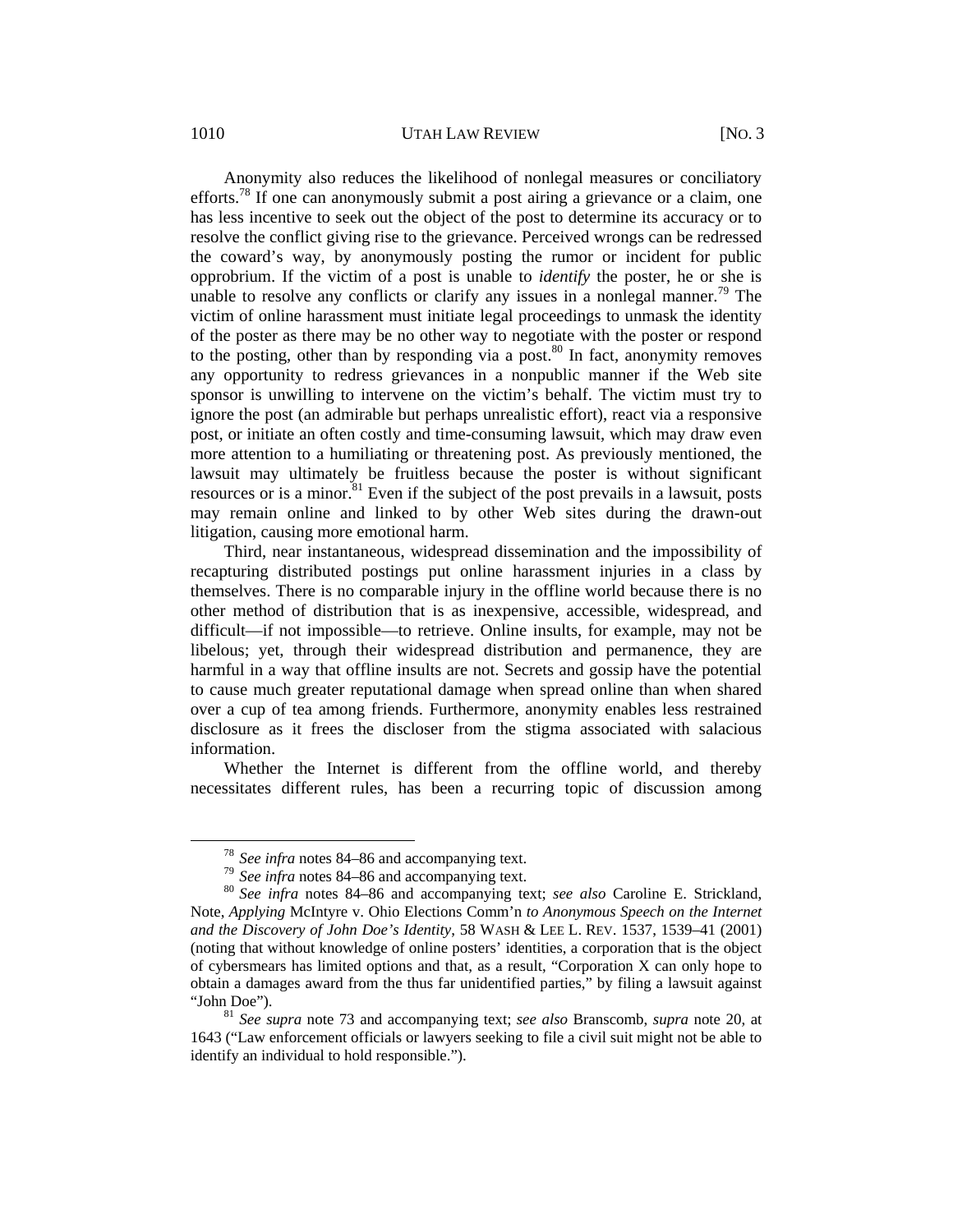academics and commentators. $82$  Perhaps the more relevant issue, at least regarding the problem of online harassment, is not whether the Internet is inherently different as a mode of communication, but, rather, whether Internet-related conduct and the effects of such conduct is, and has been, *treated* differently from non-Internetrelated conduct. The answer to that is an unequivocal *yes*. Users say and do things on the Internet they would not in the offline world, which is something psychologists refer to as the online "disinhibition effect."83 Web site sponsors routinely accept anonymous postings, whereas major newspapers generally require at least a contact name and telephone numbers, and often require additional biographical information about the author.<sup>84</sup> Offline gossipmongers typically do not spread their information wearing bags over their heads. The petty and malicious gossip of college students is not typical fodder for national print publications.

Even where anonymity is not an issue because the poster has self-identified, the Internet poses unique challenges that make traditional responses to harassment inadequate. Web site sponsors often disclaim all responsibility for harassing conduct that occurs on their Web sites, and many make no attempt to monitor or control uploaded content.<sup>85</sup> In contrast, if such conduct were to occur on physical property—written on a bathroom wall or posted on a bulletin board in a store, for example—social norms and fear of a lawsuit would compel the store owner to take some sort of action. Distributing false rumors in the physical world is a tort for which the publisher is liable, yet in cases where rumors are spread via the Internet, Web sites are immune from liability under section 230 of the CDA.<sup>86</sup>

 <sup>82</sup> *See, e.g.*, Frank H. Easterbrook, *Cyberspace and the Law of the Horse*, 1996 U. CHI. LEGAL F. 207, 208 (noting it is not clear whether many features of existing law can be appropriately applied in the cyberrealm); *cf.* Lawrence Lessig, *The Law of the Horse: What Cyberlaw Might Teach*, 113 HARV. L. REV. 501, 502 (1999) (arguing "there is an important general point that comes from thinking in particular about how law and cyberspace

connect"). <sup>83</sup>*See* John Suler, *The Online Disinhibition Effect*, 7 CYBERPSYCHOL. & BEHAV. 321, 321 (2004); *see also* John M. Grohol, *Teens, Sex and Technology*, http://psychcentral.com/blog/archives/2009/01/06/teens-sex-and-technology (Jan. 6, 2009). 84 *See, e.g.*, *Op-Ed Guidelines for the Wall Street Journal*, WALL ST. J.,

http://www.opinionjournal.com/guidelines (requiring the contact name and telephone number of authors); *Submissions & Contributions*, S.F. CHRON., http://www.sfgate.com/ chronicle/submissions (requiring the contact name and telephone number of authors); *Submitting an Article to Op-Ed*, L.A. TIMES, http://www.latimes.com/news/opinion/oehowtosubmitoped,0,5238591.story (requiring the contact name and telephone number of authors, as well as biographical information).<br><sup>85</sup> *See supra* note 9 and accompanying text.<br><sup>86</sup> *See* Doe v. MySpace, Inc., 528 F.3d 413, 418–20 (5th Cir. 2008); Carafano v.

Metrosplash.com, Inc., 339 F.3d 1119, 1123 (9th Cir. 2003) (stating doubts should be "resolved in favor of immunity"); Goddard v. Google, Inc., No. C 08-2738 JF (PVT), 2008 WL 5245490, at \*2 (N.D. Cal. Dec. 17, 2008) (noting courts "consistently have held that section 230 provides a 'robust' immunity"); Barrett v. Rosenthal, 146 P.3d 510, 529 (Cal.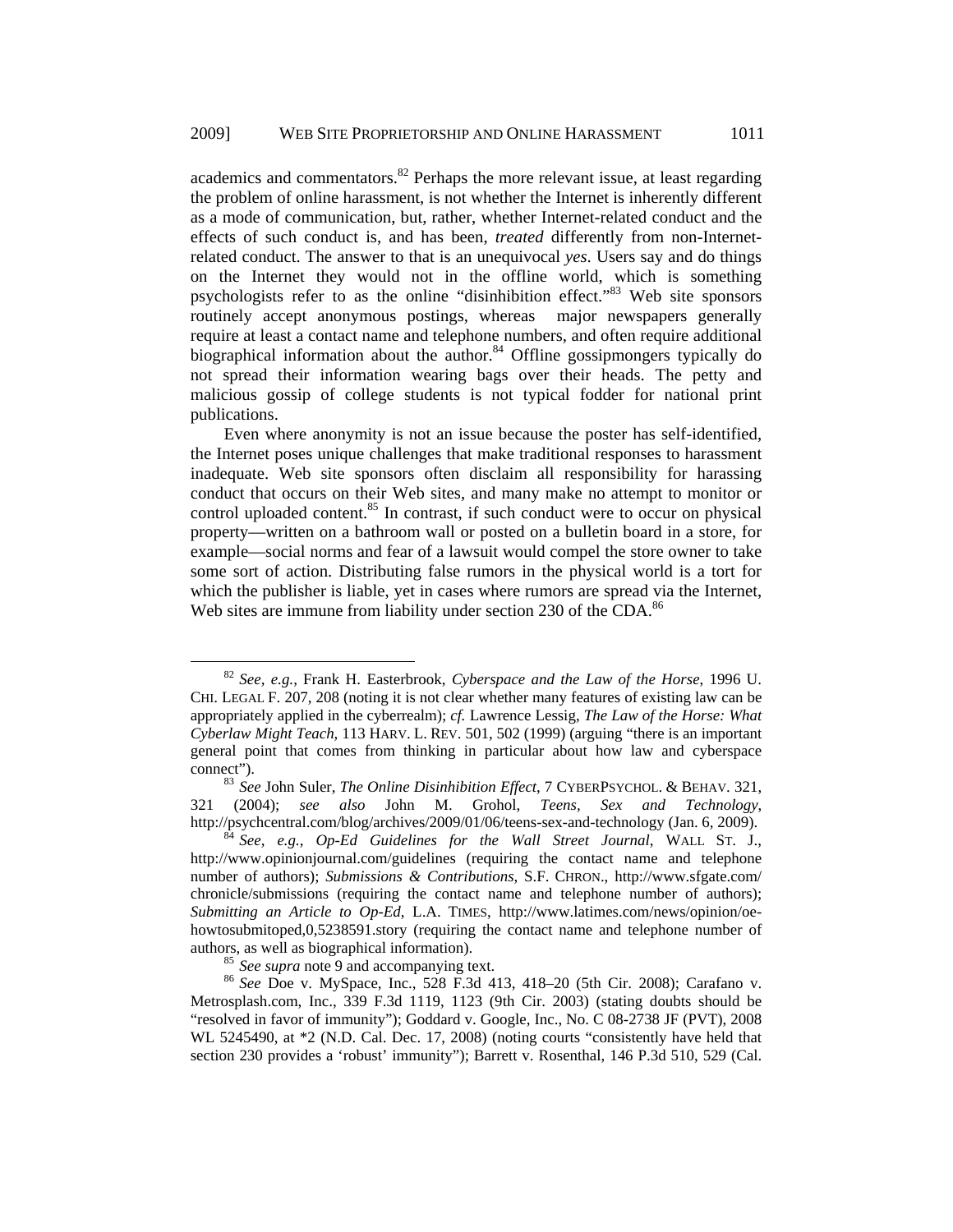1012 UTAH LAW REVIEW [NO. 3]

The remedies currently available require a victim of online harassment to file costly, time-consuming, and often fruitless lawsuits. Although this may be a problem in the physical world, it is a greater problem in the virtual world because of the unique aspects—ease of publication, section 230 immunity for Web sites, anonymity, widespread distribution, and lack of control—of Internet publication.

Online harassment can be combated by changing the roles that Web site sponsors currently play and by imposing tort liability on those who fail to meet certain expectations. Web site sponsors maintain a proprietary interest in their Web sites, and we should expect them to conform to the standard of conduct expected of other proprietors.<sup>87</sup> The interpretation of that standard, however, should recognize the differences between online and offline businesses. In other words, while we should expect proprietors to conduct their businesses with reasonable care, what constitutes reasonable care should take into consideration the differences between online and offline businesses. The proposals set forth in Part IV provide guidance as to what might constitute reasonable care on the part of Web site sponsors.

#### IV. PROPOSALS TO ADDRESS THE PROBLEM OF CYBERHARASSMENT

Given the harm created by nearly instantaneous widespread dissemination, the lack of editorial controls, and other obstacles to publication—and perhaps most significantly, the irretrievability and permanence of the effects of online harassment—the primary objectives of the proposals set forth in this section are deterrence and prevention. Tort remedies and criminal prosecutions provide scant comfort to victims of online harassment who lack the resources to pursue available remedies and/or wish to avoid further publicity.<sup>88</sup> The remedies also often exacerbate the emotional trauma of having had personal details or images released to an audience of millions. The permanence of Internet distributions also makes rehabilitation much more difficult. One undergraduate student stated it was a challenge to continue his new life as a college student after he was identified by name as having appeared in a pornographic movie in a post on the Juicy Campus

 $\overline{a}$ 

<sup>2006) (</sup>noting section 230 "does not permit" Internet service providers or users to be sued as "distributors").<br><sup>87</sup> Black's Law Dictionary defines "proprietor" as "[a]n owner, esp. one who runs a

business." BLACK's LAW DICTIONARY 1339 (9th ed. 2009).<br><sup>88</sup> Solove raises many of the same concerns expressed in this Article. His proposals

focus on broadening the current definition and application of existing tort remedies to deter future instances of cyberharassment. *See* Solove, *supra* note 74, at 113. He also introduces remedies, such as alternative dispute resolution measures, that would limit the impact of cyberharassment. *Id.* at 124. Although I agree with many of Solove's proposals, my proposals focus more on prevention of cyberharassment through primarily nonlegal measures.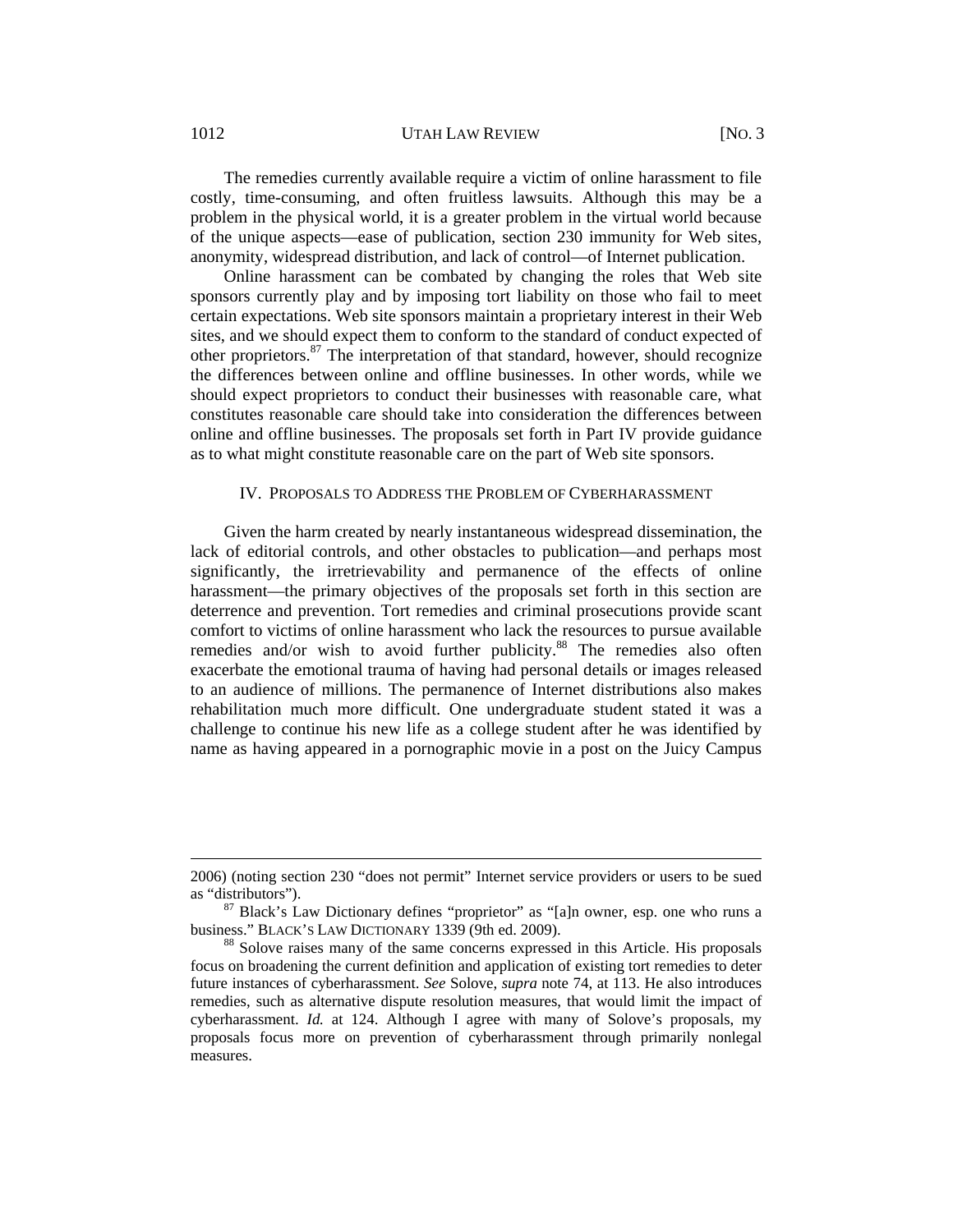Web site.<sup>89</sup> The post also linked to a Web site that showed him engaging in explicit sexual acts with other men.<sup>90</sup>

These proposals recognize that some forms of online harassment have the potential to cause more harm than others. They also take into account that at least some forms of online harassment potentially have social value, including expressive value, whereas other forms of online harassment do not. These proposals consider and balance the competing interests of both the poster and the subject of the post.

The proposals focus primarily on two aspects of Internet conduct that differentiate online harassment from physical-world harassment. The first is anonymity. While anonymous speech occurs in the physical world, it is more difficult to accomplish and less likely to occur than online. While anonymity has benefits—in particular for minority groups who may, for economic or social reasons, lack other forums for communication—it also has serious drawbacks. As discussed in Part III(B), anonymity may remove incentives for self-regulating behavior so that an anonymous poster may be more inclined to post damaging material. A poster may also be willing to post more vicious or less discreet information if he or she can do so anonymously. Disassociative anonymity is one of the factors causing online disinhibition. $91$  Anonymous users feel less vulnerable about being frank and do not feel responsible for their online conduct. $92$ 

Finally, the notion of anonymity itself is misleading. In many cases, the identity of a user is accessible, even if such accessibility requires some effort. The government or a party to a lawsuit can subpoena user identification.<sup>93</sup> In addition, the Web site sponsor often requires user registration, thereby identifying the poster internally, even if users are unaware of the poster's identity.<sup>94</sup> This Article's proposals thus make plain for the user that anonymity is not permanent or secure, and may encourage users to reconsider impulsive, regrettable behaviors without overly restricting considered and desired communications.

My proposals also advocate a more responsible role for Web site sponsors. Because of the private regulatory nature of the Internet,  $95$  Web site sponsors are in

<sup>93</sup> See supra notes 2–5 and accompanying text (discussing the AutoAdmit case).

 <sup>89</sup> Richard Morgan, *A Crash Course in Online Gossip*, N.Y. TIMES, Mar. 16, 2008, at ST. 7.<br> $^{90}$  *Id.* 

<sup>&</sup>lt;sup>91</sup> Suler, *supra* note 83 (noting that "anonymity works wonders for the disinhibition effect").<br> $\frac{92}{1}$ Id.

<sup>94</sup> *See* Branscomb, *supra* note 20, at 1643 ("Many providers of computer-mediated facilities do not permit genuine anonymity. They keep records of the real identity of pseudonymous traffic so that abusers can be identified and reprimanded."). Branscomb, however, notes there is a trend toward using "anonymous remailers" who "provide a guarantee that messages cannot be traced back to their sources." *Id.*

<sup>95</sup> *See* Nunziato, *supra* note 18, at 1116 (noting the "vast majority of speech on the Internet today occurs within private places and spaces that are owned and regulated by private entities").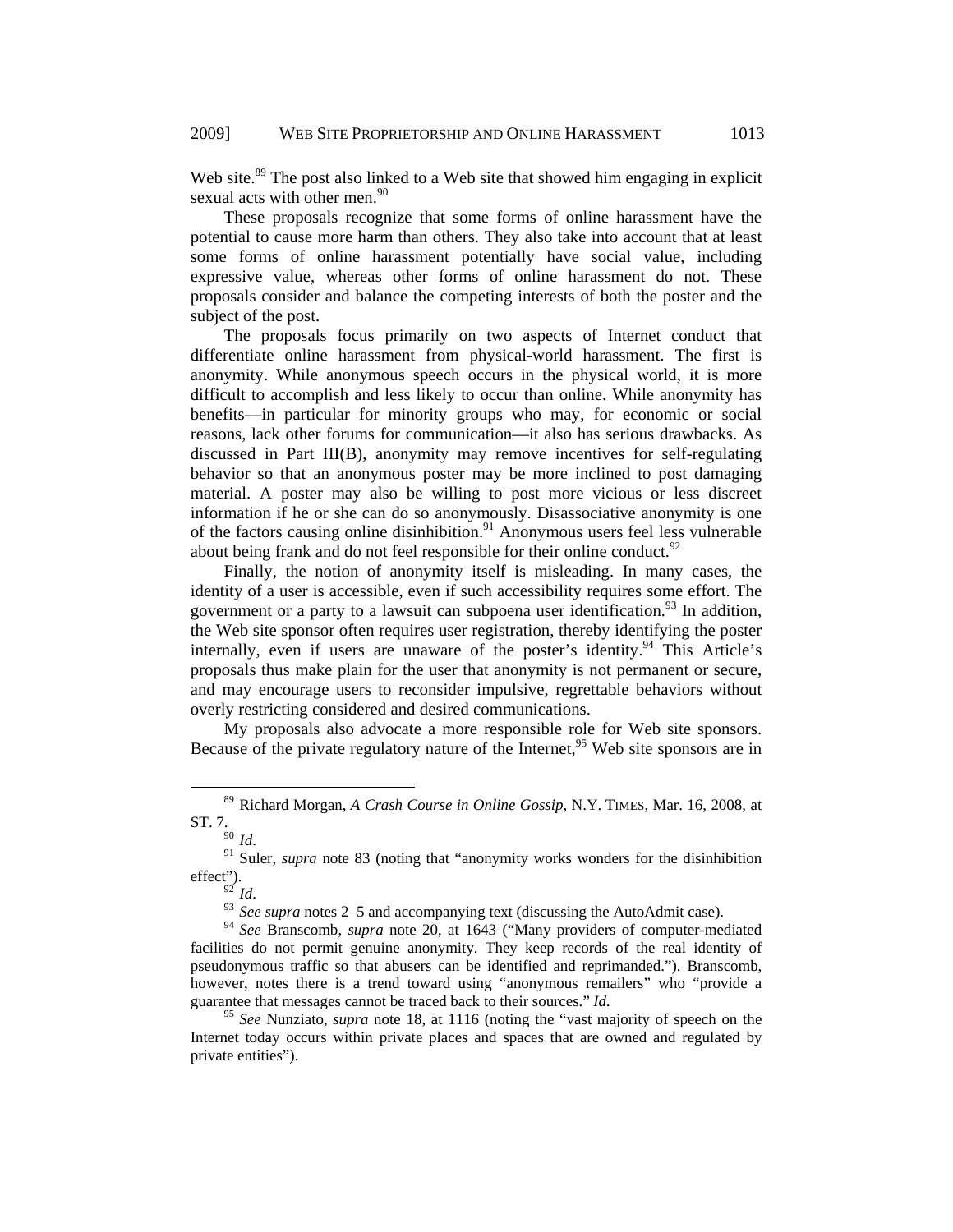the best position to address the problem of online harassment. Web site sponsors have borrowed the rhetoric of free speech as though they were public forums while taking full advantage of their sites as private businesses.<sup>96</sup> As a matter of fairness and consistency, Web site sponsors should have a duty to take reasonable steps to prevent tortious and criminal conduct on their Web sites, at least in certain circumstances. These reasonable steps should include policies to deter online harassment that incorporate at least some of the proposals set forth in this Article.

#### *A. Contractual and Architectural Constraints*

One way Web sites may prompt posters to reconsider their postings is by implementing contractual and architectural restraints, many of which already exist on commercial Web sites. $\frac{97}{2}$  As many scholars have explained, the way choices are presented influences their selection or nonselection.<sup>98</sup> Object design or architecture

*Id.* <sup>97</sup> While some of the contractual restraints may prove to be unenforceable if the poster is a minor, they may nevertheless have a deterrent effect on undesirable behavior. Furthermore, a court might enforce a Web site's terms of service against a minor. *See* A.V. v. iParadigms, 544 F. Supp. 2d 473, 480–81 (E.D. Va. 2008) (enforcing the terms of a clickwrap agreement against minor plaintiffs and stating that plaintiffs could not "use the infancy defense to void their contractual obligations while retaining the benefits of the contract").

<sup>98</sup> *See* DONALD A. NORMAN, THE DESIGN OF EVERYDAY THINGS 141–218 (1988) (discussing the influence of product design upon consumer behavior and use); RICHARD H. THALER & CASS R. SUNSTEIN, NUDGE: IMPROVING DECISIONS ABOUT HEALTH, WEALTH, AND HAPPINESS 81–100 (2008) (citing social studies to explain how choice architecture can be used to improve decision making); KIM VICENTE, THE HUMAN FACTOR: REVOLUTIONIZING THE WAY PEOPLE LIVE WITH TECHNOLOGY 65–280 (2004) (discussing how technological advancements must be designed with human limitations in mind). In the context of software and the Internet, see LAWRENCE LESSIG, CODE AND OTHER LAWS OF CYBERSPACE 7–8 (1999) (explaining why the architecture of cyberspace matters); James Grimmelmann, Note, *Regulation by Software*, 114 YALE L.J. 1719, 1721–45 (2005) (noting the ways that regulation by software is, and is not, like physical architecture); Joel R. Reidenberg, *Lex Informatica: The Formulation of Information Property Rules Through* 

 <sup>96</sup> As Dawn Nunziato notes:

Private regulation of speech on the Internet has grown pervasive, and is substantially unchecked by the Constitution's protections for free speech, which generally apply only to state actors' regulations of speech. At an earlier stage of the Supreme Court's First Amendment jurisprudence, such private speech regulations might have been subject to the dictates of the First Amendment under the state action doctrine. The Supreme Court, however, has substantially limited the application of the state action doctrine in past decades, and courts have been unwilling to extend this doctrine to treat private regulators of Internet speech as state actors for purposes of subjecting such regulation to First Amendment scrutiny.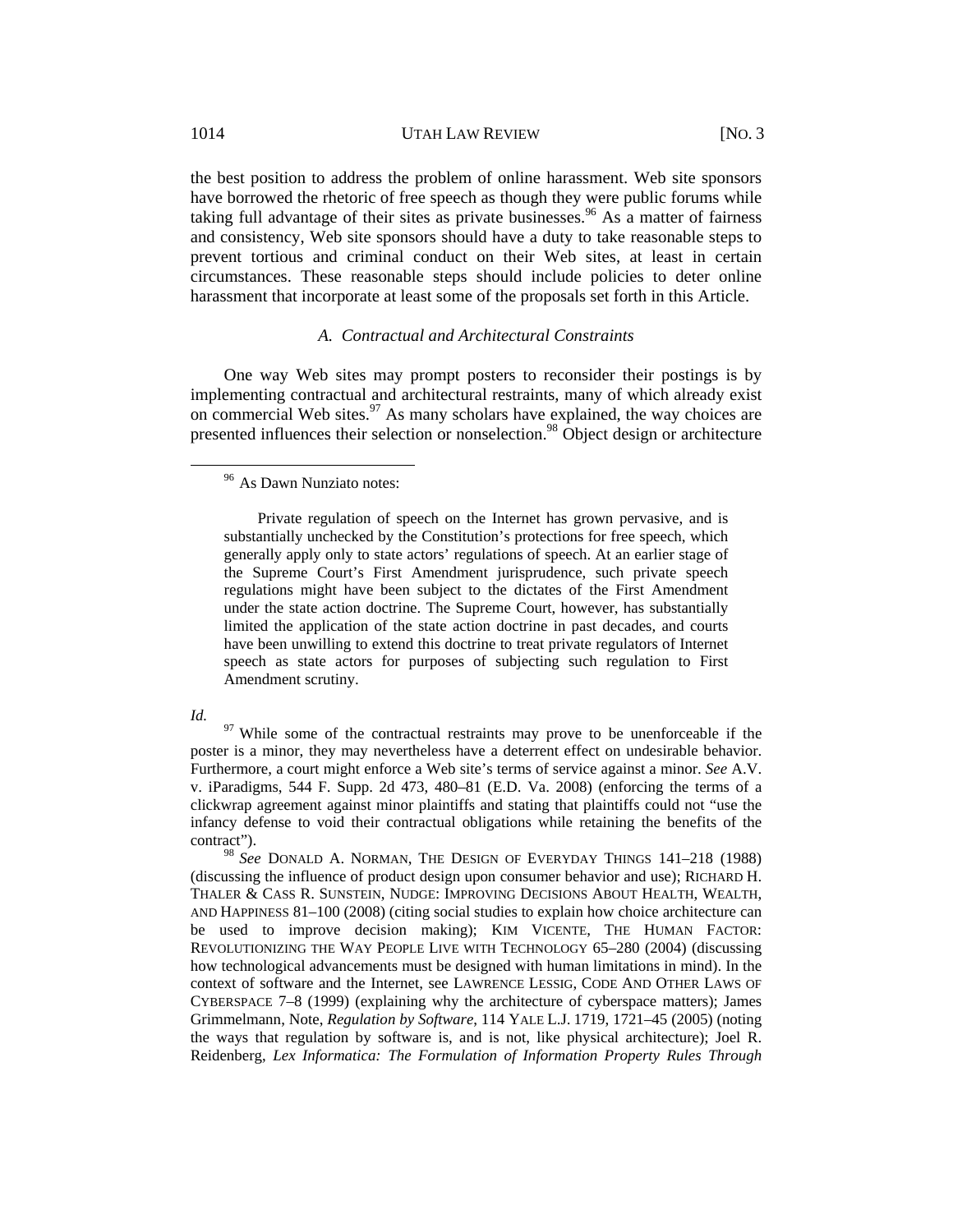along with human foibles and limitations influence decisions and object use (or misuse).<sup>99</sup> The contractual and architectural constraints proposed in this Part create structural barriers to speech without unreasonably restricting it. In other words, the constraints may serve in their modest way the purposes of time, place, and manner restrictions, as well as the purposes of physical, logistical, and normative barriers imposed upon speakers in the physical world.

#### *1. Manifesting Assent to Web Site Policies*

Web site sponsors can require posters to register with the Web site before gaining the ability to post comments. Although posters can easily create e-mail addresses and use false information, having to go through the motions of doing so may slow down the posting process or cause posters to reconsider their communications. As part of the posting process, a poster may be reminded of the Web site's policy against online harassment.<sup>100</sup> The poster may be asked to click "I agree" to the terms of the policy. The physical act of consent may remind the poster of the legally binding nature of agreement. In the alternative, or in addition to expressing agreement to the terms of the Web site's online harassment policy, the poster may be asked, "Are you sure you want to post this?" A simple question requiring a pause may be annoying to some, but it may also cause posters to consider whether they really want to continue. Web site sponsors can also institute comment policies or moderate user comments.

### *2. Indemnification for User Misconduct*

 $\overline{a}$ 

Additionally, Web site sponsors could discourage online harassment by requiring that all users contract to indemnify the sponsors from any harm the users cause. Part V advocates the imposition of proprietorship tort liability upon Web site sponsors for foreseeable harm caused by third parties. Web site sponsors, in turn, can reduce their risk of tort liability by contracting for indemnification with their users. To ensure enforceability, the agreement should be concise,

*Technology,* 76 TEX. L. REV. 553, 555 (1998) ("Technological capabilities and system design choices impose rules on participants. The creation and implementation of information policy are embedded in network design and standards as well as in system configurations."); Rajiv C. Shaw & Jay P. Kesan, *Deconstructing Code*, 6 YALE J. OF L. & TECH. 277, 279 (2003) (explaining how "code is not neutral and apolitical, but instead embodies the values and motivations of the institutions and actors building it"); *see also*  JONATHAN ZITTRAIN, THE FUTURE OF THE INTERNET—AND HOW TO STOP IT 228–29 (2008) (discussing a form of "reputation bankruptcy" as an example of a design choice that Web site intermediaries could adopt to capture "the nuances of human relations far better than our current systems"). Zittrain adds that "online intermediaries might well embrace such new designs even in the absence of a legal mandate to do so."  $Id$ . at 229.

<sup>&</sup>lt;sup>99</sup> As Joel Reidenberg has observed, "Even user preferences and technical choices create overarching, local default rules." Reidenberg, *surpra* note 98, at 555. 100 Of course, this would require that the Web site have such a policy.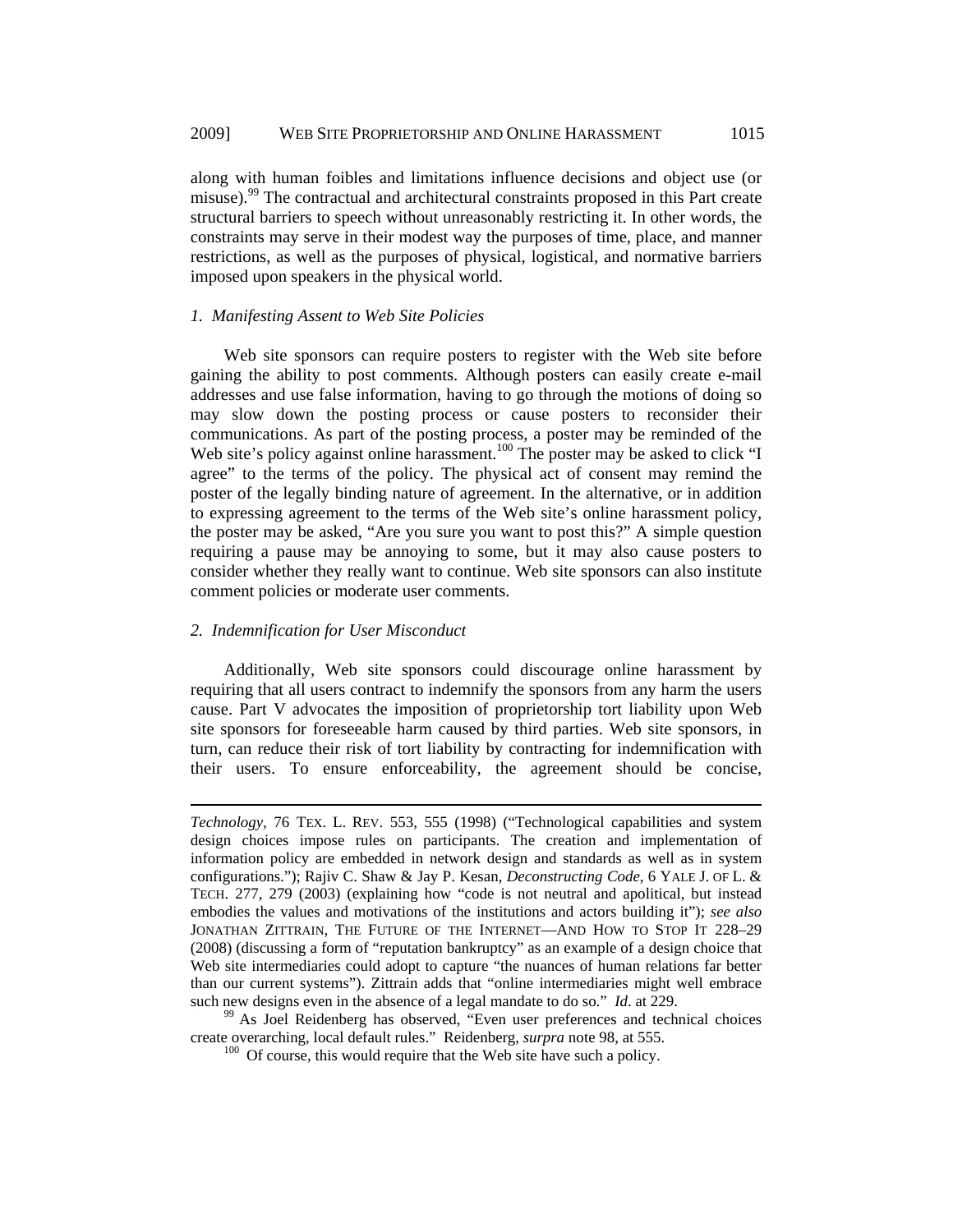understandable, and conspicuous. Furthermore, the user should be required to manifest assent by clicking, rather than burying the terms in an interior "terms of use" page. Requiring active assent may make users realize that a Web site is serious about enforcing its anti-harassment policies and encourage users to consider the legal repercussions of their actions.

#### *3. Community Controls*

In addition, the Web site might incorporate user-generated controls on content. For example, some Web sites incorporate "report abuse" buttons to enable visitors to report offensive content or abusive conduct.<sup>101</sup> Wikipedia enables users to update and delete content placed by others, and it has reportedly changed its policy so that new and anonymous users must have their content "flagged," or approved by registered, reliable users.<sup>102</sup> Craigslist incorporates an easy way to flag certain posts by categorizing the violation and enabling the user to click on the upper right-hand side of each listing.<sup>103</sup> Amazon and eBay enable users to rate other users.104 All of these controls can be incorporated on other Web sites as well. A message board can have users rate the quality of a particular poster for the benefit of newcomers. The online version of the San Francisco Chronicle, for example, enables readers to click on an icon to indicate a "thumbs up" or "thumbs down" in rating a poster's comments.<sup>105</sup> Users can also report offensive posts and request that such posters be banned from the Web site.

### *4. Default to Identified Postings*

Another architectural control that Web sites can implement is a default to identified postings rather than anonymous postings. Currently, much of Internet communication is structured to facilitate anonymous postings and to accord each posting equal weight. Instead, communication could be structured to default to

 <sup>101</sup> *See, e.g.*, *Terms and Conditions*, S.F. CHRON., http://www.sfgate.com/ pages/termsandconditions (last visited Sept. 1, 2009) (incorporating "report abuse" buttons to report offensive and abusive conduct). A Web site security group recently recommended that Web sites aimed at consumers incorporate such buttons on their sites. *See* David Neal, *Security Group Calls for 'Report Abuse' Button on Web Sites*, June 1, 2009, http://www.v3.co.uk/vnunet/news/2243285/isaf-pushes-security-button. 102 Noam Cohen, *Wikipedia May Restrict Public's Ability to Change Entries*,

http://bits.blogs.nytimes.com/2009/01/23/wikipedia-may-restrict-publics-ability-to-change-

entries (Jan. 23, 2009, 17:46).<br><sup>103</sup> *See* craigslist, http://www.craigslist.org (last visited Sept. 1, 2009).<br><sup>104</sup> *See* eBay, *Feedback Forum*, http://pages.ebay.com/services/forum/feedback.html (last visited Sept. 1, 2009); Amazon, *Rating Your Amazon Marketplace Seller*, http://www.amazon.com/gp/help/customer/display.html?nodeId=537806 (last visited Sept. 1, 2009). 105 *See* The San Francisco Chronicle, http://www.sfgate.com (last visited Sept. 1,

<sup>2009).</sup>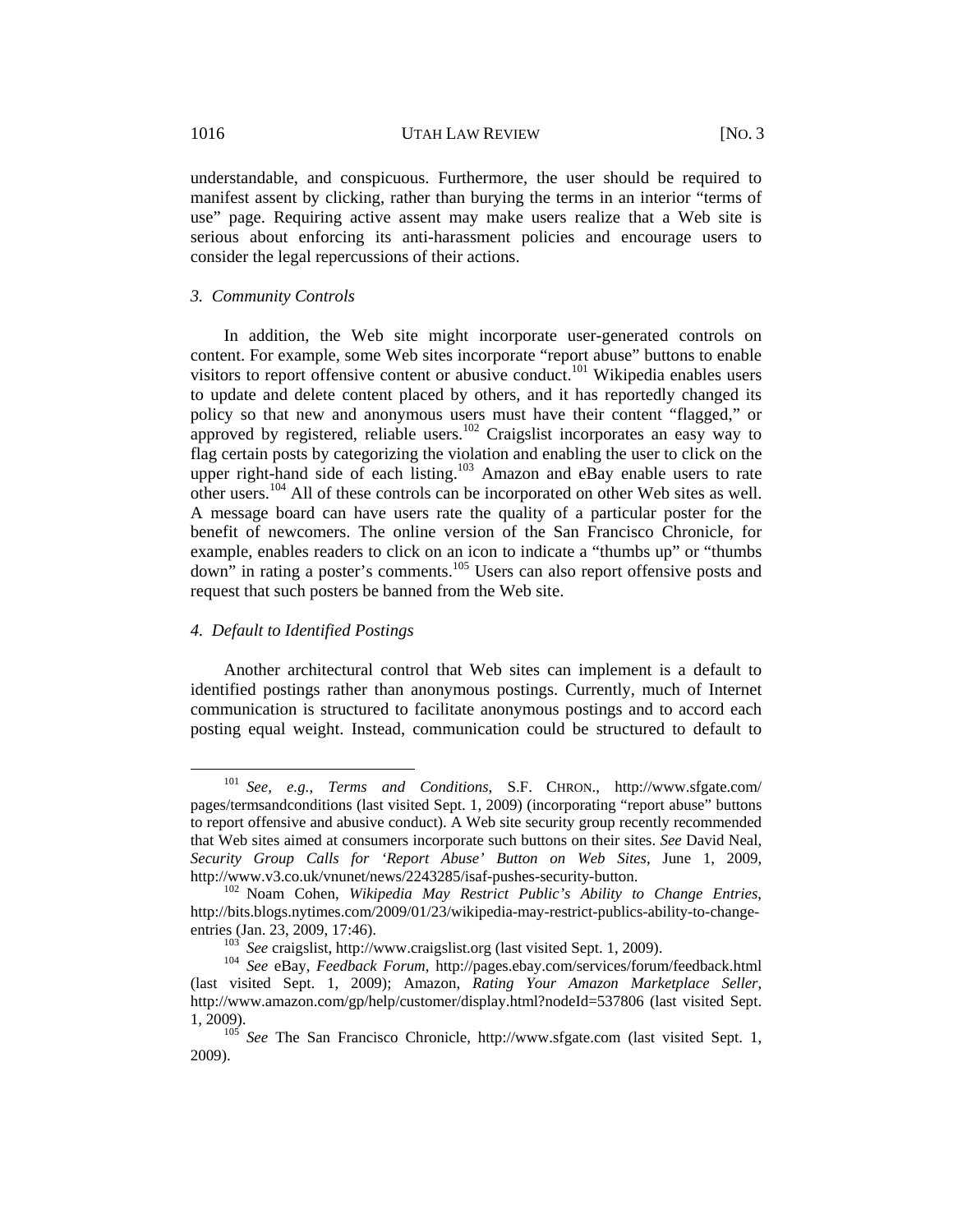postings that identify the poster, unless the poster opts to post anonymously by clicking out of the default each time the user tries to post a message, in much the same way that companies currently require customers to opt out of receiving marketing information. It would be most effective if the ability to opt out required the user to navigate through another Web page, rather than merely checking a box on the same page. Of course, some posters would continue to falsify their registration information or take the extra step to opt out of identification, but some might not. The point is not to make identified postings mandatory, but to make identified postings easier than slightly more burdensome anonymous postings.

#### *5. "Cooling Period"*

A Web site sponsor can incorporate hurdles or procedures to slow down the posting process, encouraging posters to more carefully consider what they say before they press "Send." Because anonymity and the ease and pace of the Internet may encourage impulsive behavior, one way to curb such behavior is to require a "cooling period." A poster might be required to wait before a message or image is posted to a Web site. During this cooling period, the poster may choose to edit or remove the message or image from the posting "queue." Some may object that instituting a cooling period will harm spontaneous discussion on message boards. This harm can be minimized by imposing a cooling period that reflects the type of harassment likely to occur on the Web site. Blog sites on political topics, for example, may require a shorter period of time, say ten minutes, whereas social networking sites may require a twenty-four-hour waiting period. Alternatively, a different waiting period may be instituted where the poster wishes to remain anonymous. Those users who choose to identify themselves may have a shorter waiting period, or no waiting period at all, whereas anonymous posters may be subject to a longer cooling period. Any waiting period at all encourages further reflection, which may have the additional benefit of better written and more thoughtful posts.

#### *6. Warning Notices*

Notices may also deter misconduct. A notice may inform a poster of the legal consequences of his or her actions. Some posters may be ignorant of what constitutes tortious or criminal behavior. Simply knowing that a defamatory or threatening post subjects the poster to a civil lawsuit may be enough to deter a poster who might not otherwise realize—either because of ignorance or because the issue is not at the mind's forefront at the time of posting—the risks of his or her conduct. A reminder that a posting may have legal repercussions may prompt a poster to soften the language or reconsider the message.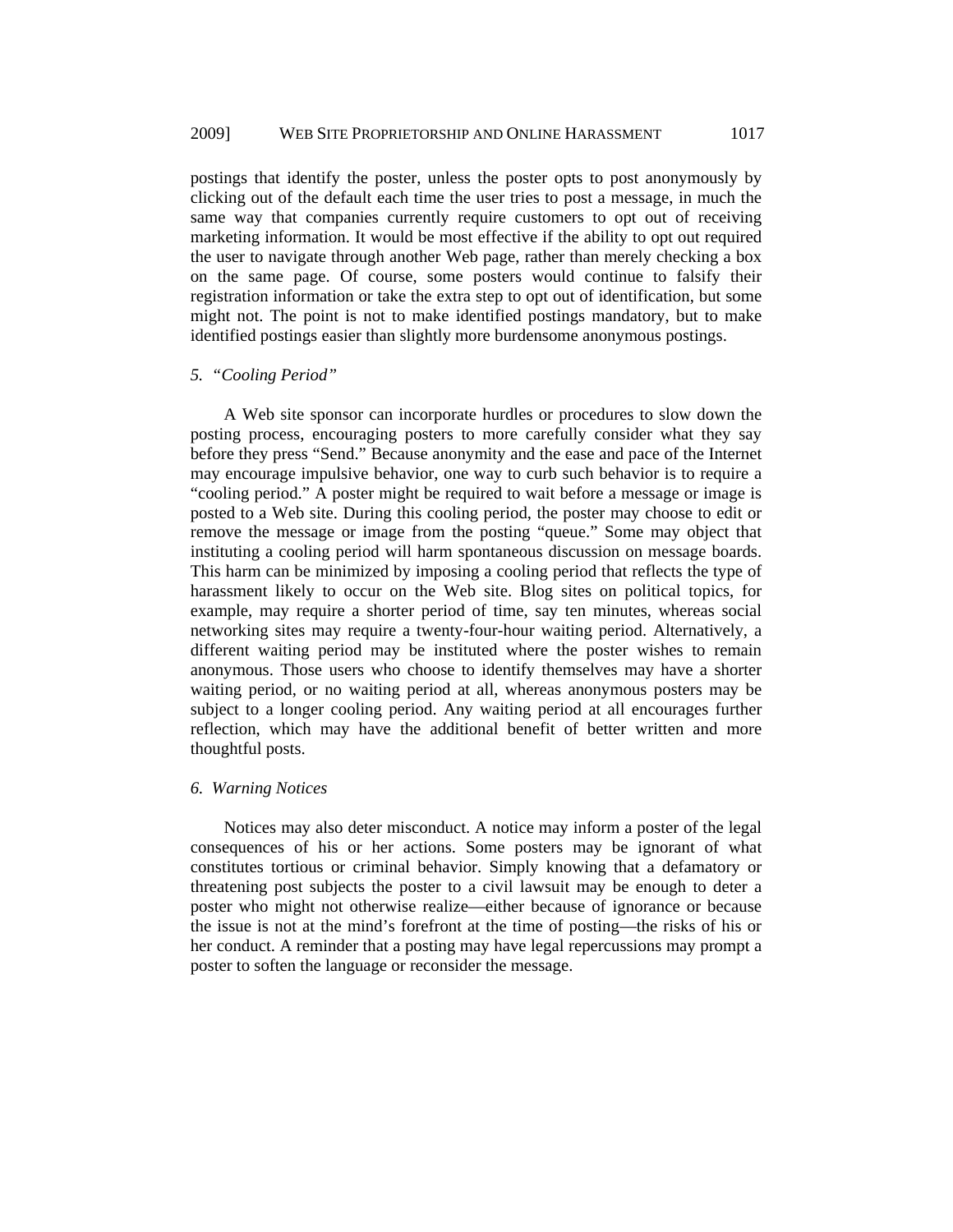1018 UTAH LAW REVIEW [NO. 3]

A recent study illustrates the effectiveness of warning notices.<sup>106</sup> Researchers created a MySpace page for "Dr. Meg" that identified her as a doctor.<sup>107</sup> The researchers then found MySpace users who identified themselves as eighteen to twenty years of age, and who discussed sexual activity and substance use on their publicly viewable pages.108 "Dr. Meg" sent these users a note informing them of the risk of disclosing personal information along with a link to a Web site about sexually transmitted diseases.<sup>109</sup> Three months later, the researchers learned that 42.1 percent of the MySpace pages had been changed (either by enhancing privacy settings or by deleting the references to sex and/or substance use) compared with 29.5 percent in the control group.<sup>110</sup>

In addition to notifying the poster of what constitutes potentially criminal and tortious activity, the poster should be informed of the Web site's policies governing user activity, especially because many such policies restrict more types of activity than are prohibited by law. This type of reminder is particularly important for social networking sites where users routinely violate policies that forbid harassing or annoying other members.

Notices could also inform posters of the circumstances under which their identities may be revealed. Some posters may not know, or may not consider at the time of posting, that "anonymity" is rarely secure and inviolable.<sup>111</sup> Posters' identities are usually known by the Web site sponsors and by Internet service providers.<sup>112</sup> Poster identity may be revealed where a lawsuit has been filed pursuant to a subpoena, even where the Web site and the poster wish to maintain anonymity.113 In some cases, Web site policies may permit unmasking users under certain conditions, a few of which are suggested in the next section. Other posters may also reveal the identity of anonymous posters. For example, an anonymous blogger was recently identified as a law professor by another poster on a popular Web site.<sup>114</sup> Informing posters of the tenuous nature of anonymity may cause some to modify their postings. To illustrate, it is unlikely that the students who posted offensive comments about female law students on the AutoAdmit message board

 <sup>106</sup> Megan A. Moreno, *Reducing At-Risk Adolescents' Display of Risk Behavior on a Social Networking Web Site: A Randomized Controlled Pilot Intervention Trial*, 163 ARCHIVES OF PEDIATRIC & ADOLESCENT MED. 35, 35–41; *see also* Eric Nagourney, *A Note to the Wise on MySpace Helps*, N.Y. TIMES, Jan. 6, 2009, at D6 (discussing teenagers posting highly personal information that is accessible to future employers or online predators).<br>
<sup>107</sup> Moreno, *supra* note 106, at 36.<br>
<sup>108</sup> *Id.*<br>
<sup>109</sup> *Id.* at 37.<br>
<sup>110</sup> *Id.* at 38.<br>
<sup>111</sup> *See supra* notes 93–94 and accompanying text.<br>
<sup>112</sup> *See supra* notes 93–94 and accompanying text.<br>
<sup>112</sup>

*<sup>&#</sup>x27;Publius' Blogger*, A.B.A. JOURNAL.COM, June 9, 2009, http://www.abajournal.com/news/ netiquette debate erupts over law profs outing as publius blogger/print/.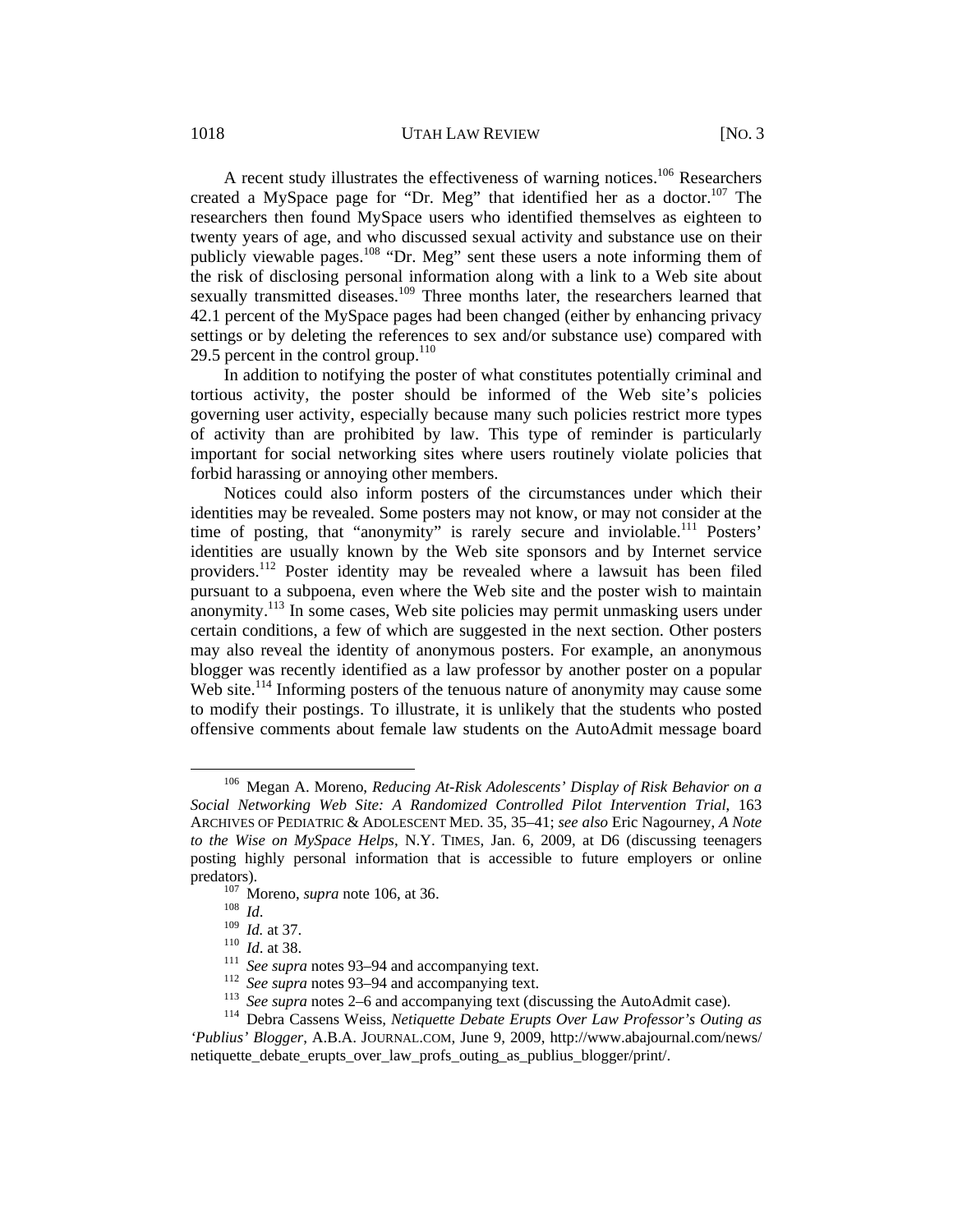would have done so if they had realized that their true identities might be revealed in the course of a lawsuit. They would have likely reconsidered how to phrase their posts, or they might have declined to post at all given the damage to their personal and professional reputations.

To be most effective, warnings and other notices should be concise and in plain English to be comprehensible to most users.<sup>115</sup> It may be helpful for notices to include examples of what constitutes each type of prohibited conduct. Finally, notices should appear at the time of posting, rather than as a general message on the Web site or tucked in an interior page.

#### *B. Ameliorating Anonymity's Negative Effects*

One of the problems associated with anonymity on the Internet is that it minimizes posters' accountability for their actions. Anonymity encourages a lack of accountability because posters may feel more comfortable posting comments if their identities can remain hidden. There are, however, valid arguments in favor of anonymity.<sup>116</sup> Stripping all posters of anonymity to curb online harassment is an overbroad measure because it threatens to stifle many socially beneficial forms of communication. Members of subcultures or minority social, racial, religious, and/or political groups may fear repercussions for posting unpopular views or for expressing beliefs, desires, or thoughts that do not conform to mainstream values or norms. An atheist may post remarks that question God's existence. A teenage boy may seek support regarding his sexuality. A girl may ask for advice regarding an abortion. Anonymity enables all of them to share and receive important information. Given that one of our culture's values is the protection of minority views, an absolute ban on anonymity is, for this reason, not encouraged.

Certain types of conduct merit more identity protection, however, than others. As previously discussed, anonymity may facilitate discussion for a variety of reasons.<sup>117</sup> One of the most important is that it enables those afraid to speak to seek advice, support, and information from others without fear of repercussion. In some cases, however, anonymity is not useful because it enables and facilitates online harassment, often of members of the very same minority or disempowered groups.<sup>118</sup> Currently, the only way a victim of online harassment can unmask the

 <sup>115</sup> *See* Robert P. Bartlett III & Victoria C. Plaut, *Blind Consent? A Social Psychological Investigation of Non-Readership of Click-Through Agreements* (forthcoming 2009), *available at* http://repositories.cdlib.org/cgi/viewcontent.cgi?article=1233&context= berkeley law econ (finding that shorter form click agreements in a more readable format appeared to make contract terms more salient and meaningful). 116 For a comprehensive discussion of the costs and benefits of anonymous speech,

see Lyrissa Barnett Lidsky & Thomas F. Cotter, *Authorship, Audiences, and Anonymous Speech*, 82 NOTRE DAME L. REV. 1537 *passim* (2007).<br><sup>117</sup> *See id.* <sup>118</sup> *See Christopher Wolf, Racists, Bigots and the Law on the Internet, ANTI-*

DEFAMATION LEAGUE, http://www.adl.org/Internet/Internet\_law1.asp (last visited Sept. 1, 2009) (explaining how the Internet is "a relatively cheap and highly effective way for hate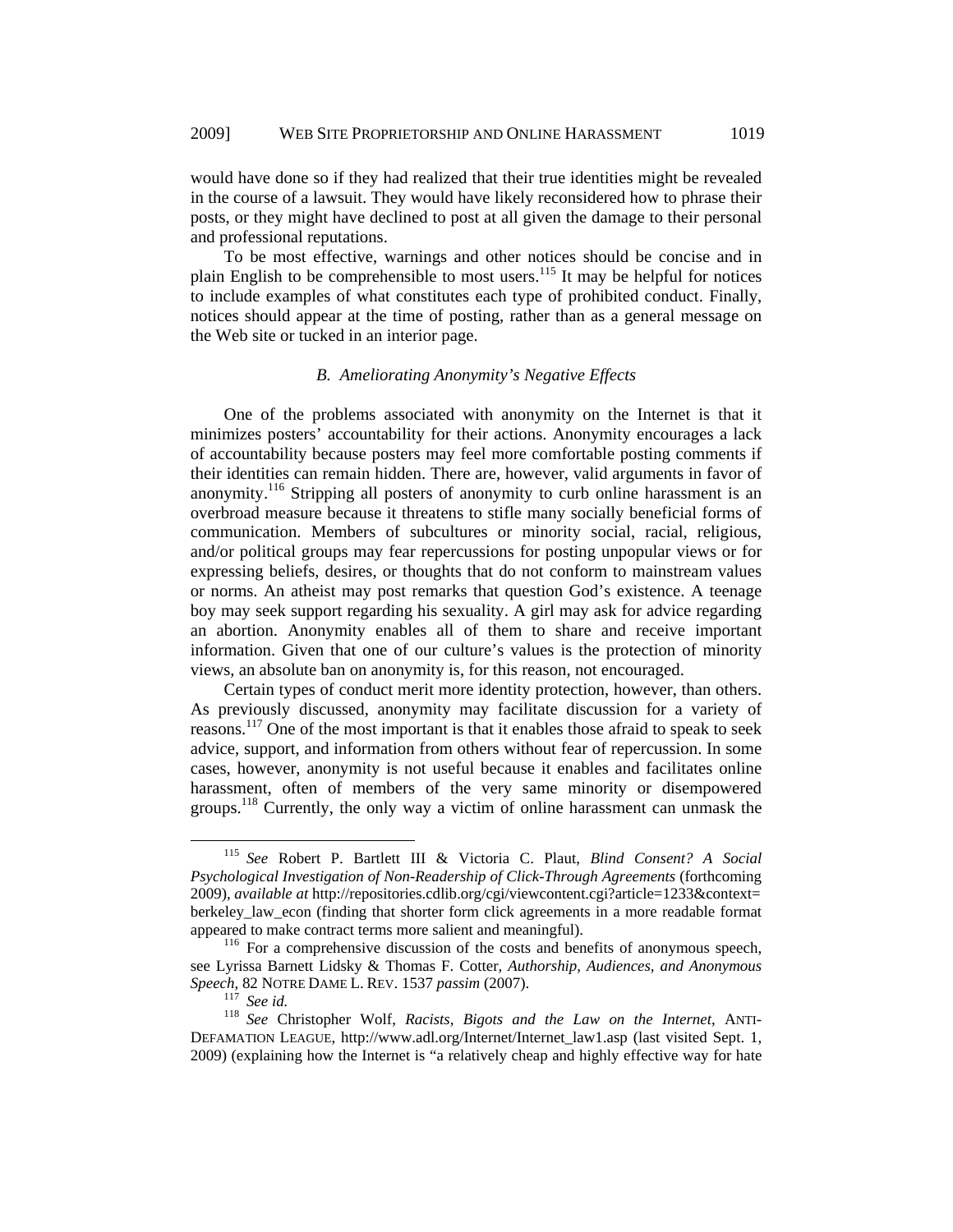identity of an anonymous poster is to file a lawsuit. In most cases, however, the process is time consuming and costly. Because it is time consuming, the damaging information remains online longer. The costliness of litigation is aggravated by the likelihood that the harassers are judgment-proof. Victims are consequently left without recourse. Therefore, one solution is to permit victims of certain types of online harassment to unmask harassing posters without filing lawsuits.

#### *1. Easy Unmasking of Anonymity*

The "easy unmasking" of anonymity proposed here is limited to situations where all of the following factors are present: the victim of the online harassment has been identified in a posting; the victim is a nonpublic individual; the victim has signed an affidavit swearing that he or she is the individual identified in the posting; and the victim sets forth facts establishing why easy unmasking is warranted. These limitations aim to limit easy unmasking to situations where the posts do not involve matters of legitimate public interest. The downside to these limitations is that there may be victims of online harassment (i.e., public officials) who are unable to easily unmask their anonymous harassers. Those individuals, however, may still seek to strip anonymity by filing a lawsuit and seeking recourse under the currently available remedies.<sup>119</sup>

Several reasons support easy unmasking of a cyberharasser. The first is deterrence. If the barriers for removing anonymity are lowered, and the harasser is aware of that, he or she may be less inclined to post harassing information. The second is redress. If the victim knows the harasser's identity, the victim can more effectively respond to the posted information and assess the credibility of the threat. Anonymous threats hover ominously online and permit the victim to imagine the most terrible culprits. A female law student who was the target of online threats on the law school admission message board, AutoAdmit, stated, "I . . . felt kind of scared because it was someone in my community who was

 $\overline{a}$ 

groups as diverse as the National Alliance and the Ku Klux Klan, as well as anti-Semites, right-wing extremists, militia groups, and others to propagate their hateful ideas"); *see also* Andrew Chin, *Making the World Wide Web Safe for Democracy: A Medium-Specific First Amendment Analysis*, 19 HASTINGS COMM. & ENT. L.J. 309, 310 (1997) (observing that "[t]o the extent that the Web's free market of homepages and links amplifies the voices of the powerful and silences the powerless, impoverishing public debate, corrective policy measures should be constitutionally favored"); *Democracy Gone Wild: Hate Speech Infests Online Versions of Local Daily Newspapers,* PASADENA WKLY., June 12, 2008, at 8 (describing the hateful, racially charged posts of "Viking Knight" on newspaper Web sites); Valenti, *supra* note 43, at 16 (noting that on some online forums "anonymity combined with misogyny can make for an almost gang-rape like mentality"). For an extensive discussion of how online anonymous mobs threaten the online speech of traditionally disadvantaged groups, see Citron, *supra* note 12, at 68–84.

<sup>119</sup> *See* discussion *supra* Part III.A.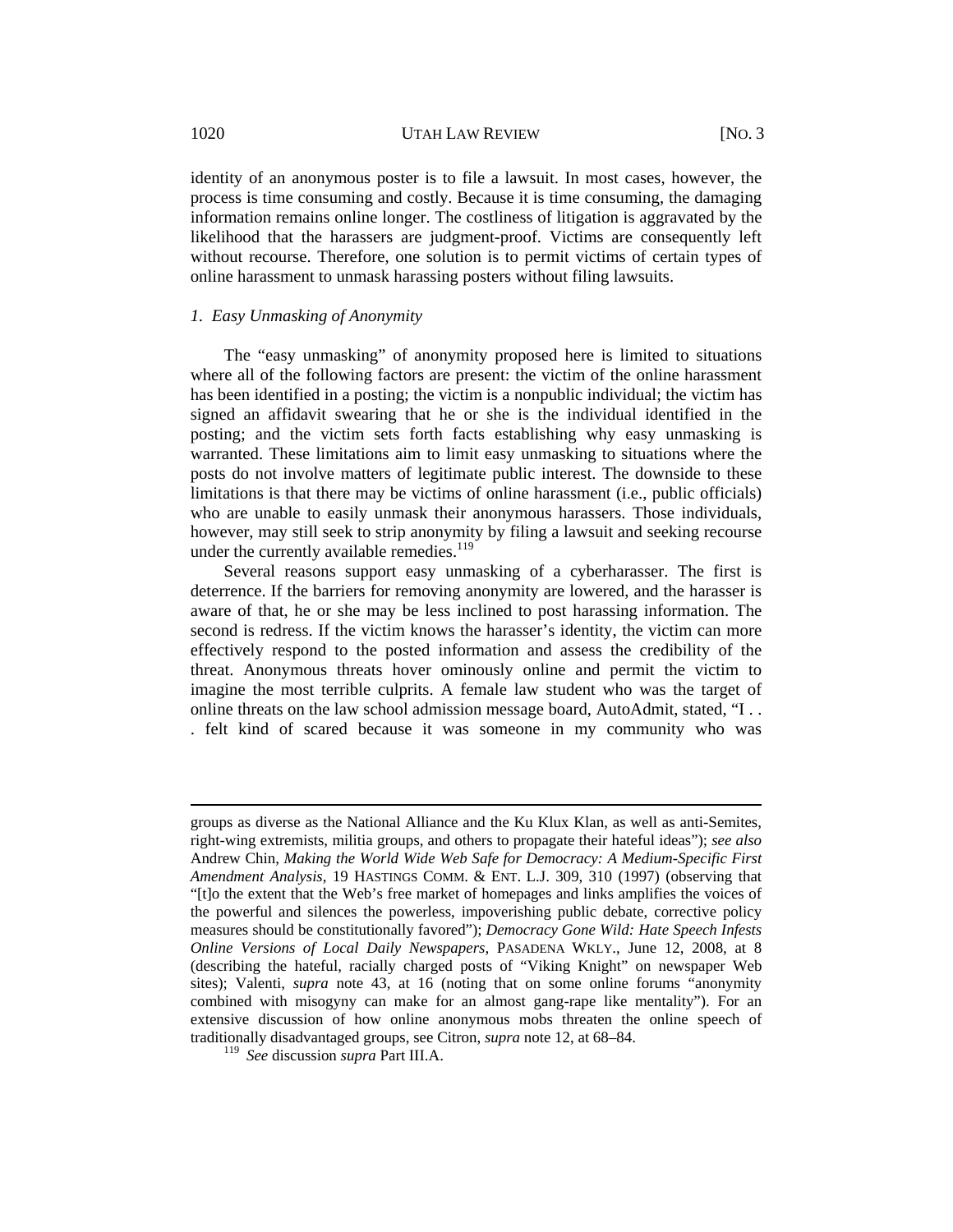threatening physical and sexual violence and I didn't know who."<sup>120</sup> In some instances, those fears are justified. In others, they may not be. Enabling victims of online threats to put a face on their tormentors helps the victims determine what they should do next, whether it is filing a police report or calling an underage harasser's parents. Harassers may then feel social pressure to stop the harassing behavior without judicial intervention.

Some may argue that permitting the unmasking of the harasser subjects the harasser to attacks by the victim. It is important to keep in mind that easy unmasking would only be permitted where personal information about the victim, including the victim's identity, was revealed online. Easy unmasking would not be permitted in situations where the victim was not identified to the public. Thus it would not occur in situations where one was speaking about an issue or problem, where the information was conveyed in generalities, or where the victim was not identified. Furthermore, easy unmasking would not be permitted where the gossip pertained to a company or business entity, or where the individual was a public figure.<sup>121</sup> The concern about unmasking harassers in this context is then puzzling because the victim is only receiving the same type of information that the harasser felt comfortable revealing to the public about the victim. If the harasser feels it is acceptable to release to the public personal, identifying information about the victim, then the victim should be entitled to identifying information about the harasser. Turnabout is fair play and may reinforce the social norms that currently exist in the offline world. Although backbiting and gossip exist everywhere, in most cases the individual spreading the gossip must deal with the consequences of doing so. The gossiper develops a reputation for reliability or misinformation and may be sought out or shunned for the gossip. On the Internet, however, credibility is detached from identity where the gossiper's identity is unknown. An unmasking policy enables a victim of online gossip to respond by revealing critical information about the harasser, such as ulterior motivations, which may undermine the harasser's credibility and thereby minimize the damage from the online harassment. In some situations, such as where the victim and the harasser occupy the same social milieu, such as attending the same school or living in the same neighborhood, an unmasking helps redress the harassment by shaming the harasser. For example, in the AutoAdmit case, the degrading posts affected the academic performance and emotional well-being of the female subjects; the posters, on the other hand, continued about their daily lives comparatively unaffected.<sup>122</sup> Easy unmasking would have allowed these female law students to socially shame their classmates, and would have made it more difficult for some of the posters to continue their messages unchecked. Some of the posters whose

 <sup>120</sup> Denis Cummings, *Anonymous AutoAdmit Posters to Be Revealed in Court*, FINDINGDULCINIA, Aug. 4, 2008, http://www.findingdulcinea.com/news/technology/July-August-08/Anonymous-AutoAdmit-Posters-to-be-Revealed-in-Court.html. 121 Of course, this would not foreclose the business or public figure's ability to seek

recourse under existing legal remedies. 122 *See* Margolick, *supra* note 2.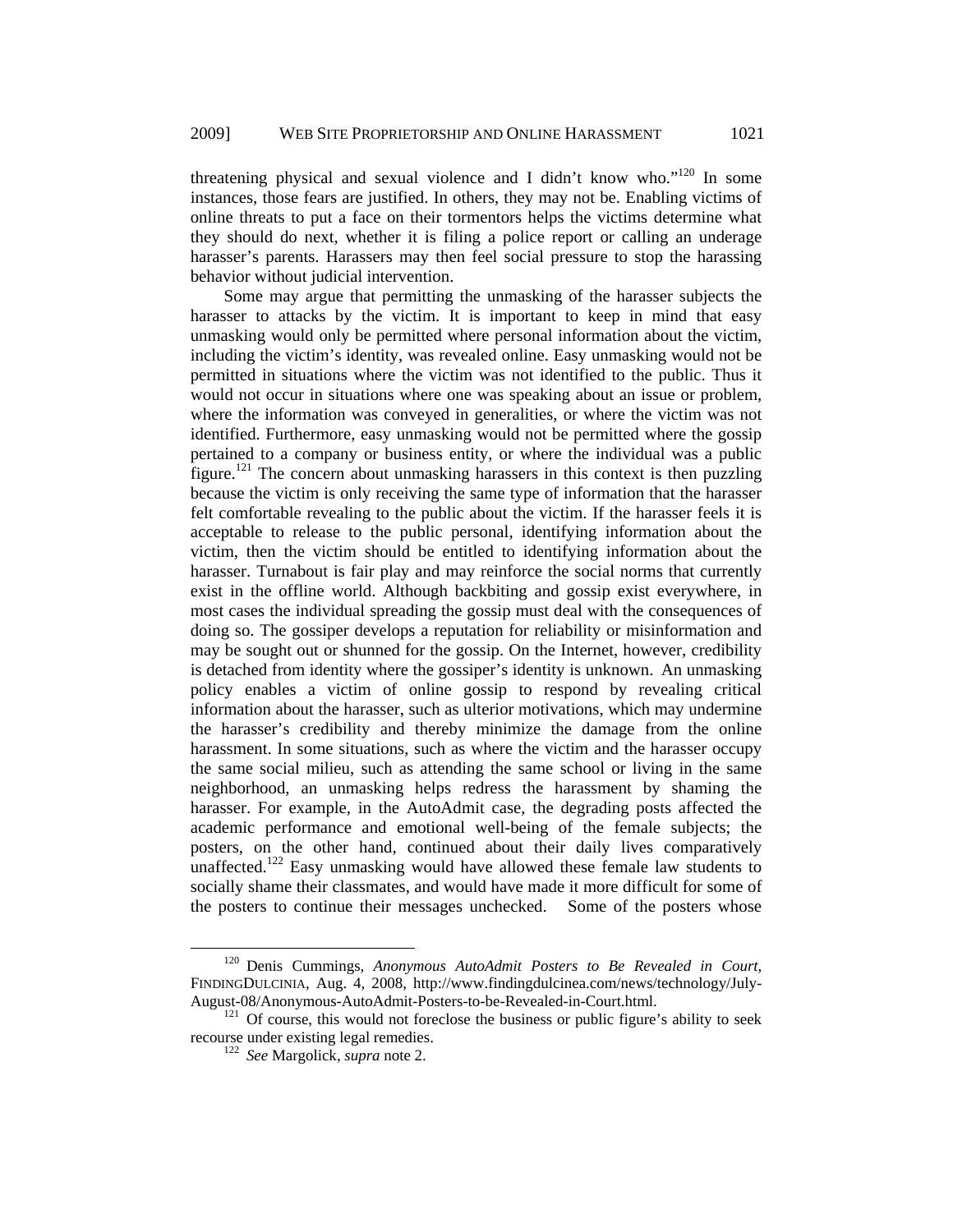identities were revealed as part of the lawsuit apparently had never even met the women.<sup>123</sup> Easy unmasking would have demonstrated that these posters' Easy unmasking would have demonstrated that these posters' comments were fabricated or unfounded and thus, would have reduced their negative impact.

Of course, an easy unmasking policy is unavailing where the poster is the Web site sponsor itself (such as an anonymous blogger)<sup>124</sup>, or where the poster has used an anonymity service. But it may reduce some instances of online harassment where the poster has a reputation it wishes to preserve, or where the poster desires to post in a "truly anonymous" manner but does not know how to do so.

#### *2. Stigmatizing Anonymity*

For easy unmasking to be effective, the Web site must have an effective registration process. Many Web sites require posters to register their e-mail addresses. Other times, posters can be identified through their Internet protocol addresses. In some cases, however, a poster may use an anonymity provider or remailer using a forged identity, thus becoming "truly" anonymous. The Web site sponsor can deal with truly anonymous posters in one of several ways. It can ban truly anonymous posters from the Web site altogether. It can monitor the content from truly anonymous posters more closely, or require a longer posting time. It can also segregate anonymous postings to minimize their impact or reduce their ability to be searched.

One of the problems with anonymous postings is that readers are unable to assess the credibility of the poster. The current default for Internet postings seems to be anonymity. Changing the default to identified postings may make anonymous postings seem less credible. A poster continues to have the option of remaining anonymous; however, his or her postings can be segregated to the bottom of the message board or otherwise identified as written by someone who wished, for whatever reason, to remain anonymous. Message boards might even post a notice preceding the anonymous messages that underscores the possibility that they may lack authenticity or credibility. Web site sponsors could deprive anonymous posters of unique names, forcing them to identify only as "Anon 1," "Anon 2," etc., thus giving their posts less of a "headline" and no catchy alias without depriving them of a communication forum. For example, the AutoAdmit posters used juvenile pseudonyms such as "playboytroll," "Pauliewalnuts," "Whamo," and "Spanky."<sup>125</sup> Depriving such posters of fanciful user names may reduce the online disinhibition effect. After having his identity revealed, "Whamo" claimed, "I

<sup>&</sup>lt;sup>123</sup> *Id.* (noting that one of the students was an undergraduate at the University of Iowa and another a Seton Hall graduate.) 124 The ISP, however, may be required by a court to reveal the blogger's identity. *See* 

James Bone, *Rude Blogger Is Unmasked by Model*, THE TIMES (London), Aug. 19, 2009, at 8 (reporting that a New York supreme court judge ordered Google to reveal the identity of an anonymous blogger so plaintiff could file a defamation lawsuit). 125 Complaint at 3, Doe I v. Ciolli (D. Conn. 2007), *available at* http://online.wsj.com/

public/resources/documents/aaComplaint.pdf.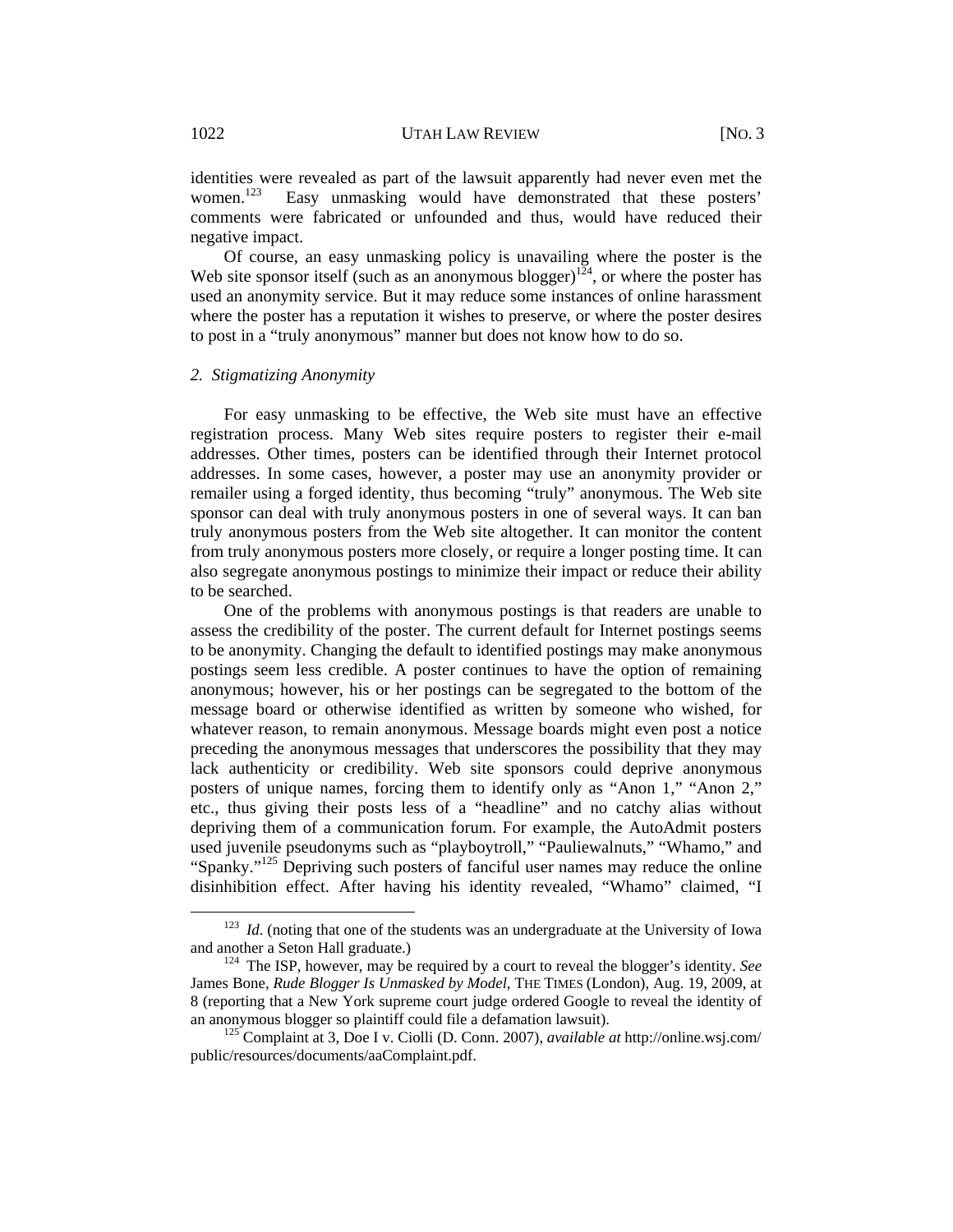didn't mean to say anything bad . . . . I said something really stupid on the . . . internet, I typed for literally, like, 12 seconds, and it devastated my life." $126$ 

Finally, as previously suggested, the Web site may be set up to allow other users to "rate" the quality and credibility of an anonymous user's postings, putting other visitors on notice regarding the veracity or reliability of that particular anonymous user's postings.

## *C. Notice and Takedown of Certain Postings*

Because of the volume of traffic on many Web sites, $127$  prescreening is impracticable. Given both the quantity of postings as well as the nature of posts (which are often subjective or difficult to verify), Web site sponsors are illequipped to determine the lawfulness of content even after it has come to their attention. Yet, in certain cases, to require Web site sponsors to take down certain posts upon request would not impose an undue burden upon them. This Section argues that Web site sponsors should automatically remove content upon request in three situations: where the request is made by the original poster; where the post is a digital image of a naked person and the takedown request comes from the subject; and where the post is a digital image of a minor and the takedown request comes from the subject's legal guardian.

## *1. Takedown Request by Original Poster*

As previously discussed, online postings are often made in a heightened emotional state. In some cases, the poster may regret having made an online rant about another individual. The Web site sponsor should be required to remove the post upon request of the original poster. One alleged poster to a popular social networking Web site claimed that she posted information about her former partner that she later regretted.128 She claimed that the Web site refused to remove the post even after repeated requests.<sup>129</sup> A failure to take down the original post upon

<sup>&</sup>lt;sup>126</sup> Margolick, *supra* note 2.<br><sup>127</sup> Facebook, for example, reportedly has more than 200 million unique users. *See* Michael Learmonth, *Facebook Crushing MySpace in Traffic*, ADVERTISING AGE (2009), http://adage.com/digital/article?article\_id=134062. MySpace reportedly has 100 million

unique users. *Id*.<br><sup>128</sup> *See* Cindy English, *Don't Date Him Girl! The Lawsuit* . . . . http://www.cheating ways.com/cheaters/dont-date-him-girl-the-lawsuit (Apr. 28, 2007) ("They froze my account and will not delete the poosting after i emailed 10 times for them to get rid of it. Yes I wrote the posting when i was hurt, angry, sad, I was a mess and i wanted him to hurt as much as I was. We are back together and this website is the only thing that is standing in our way of moving forward. Any suggestions on how to get this posting removed?????? I dont really have the money for an attorney but itf it comes down to it i wll have to do it but is asking them to remove a posting to much? They froze my account and left the posting! Crazy!!!) (comment as originally posted by "Jesika").

<sup>129</sup> *Id*.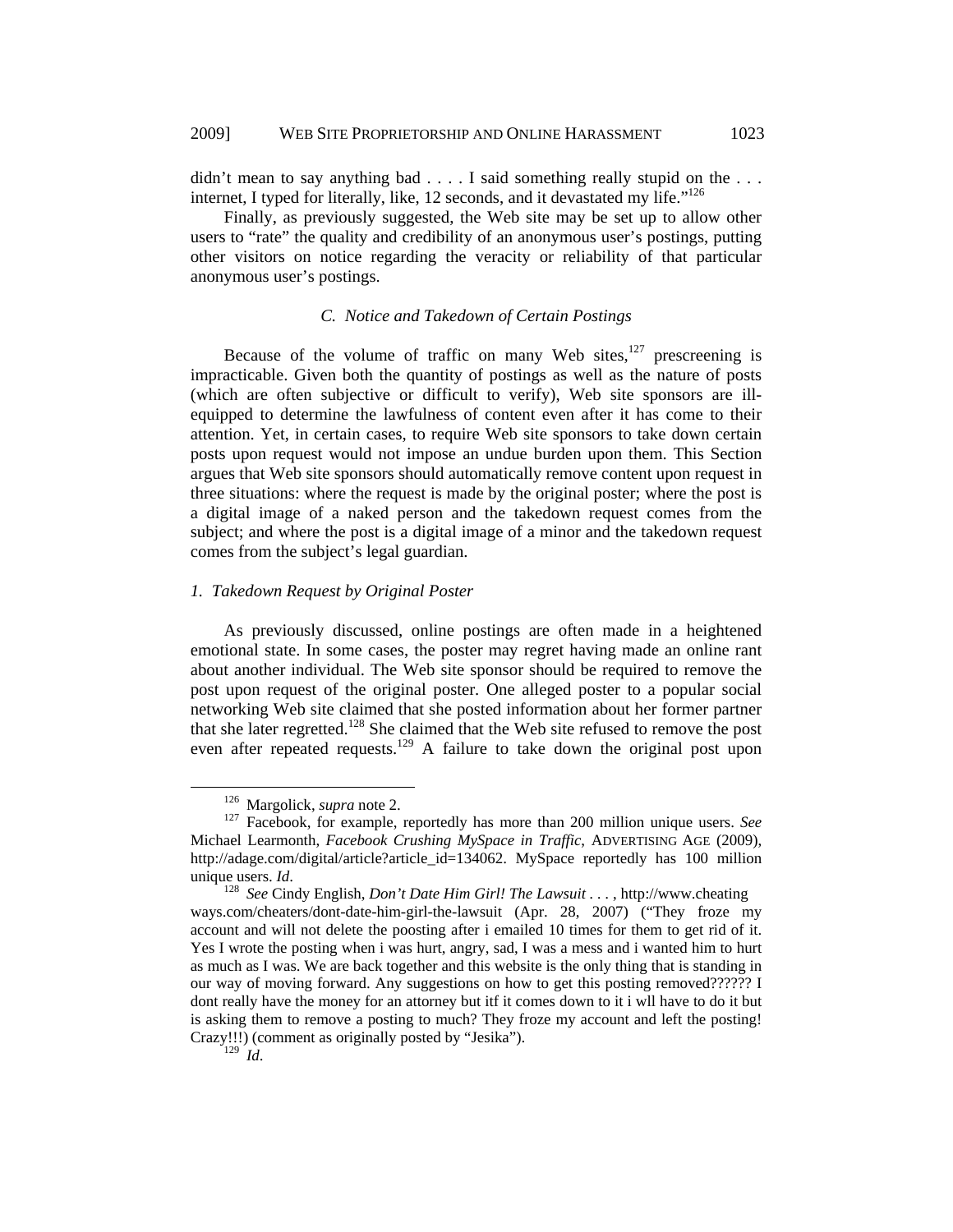request should constitute unreasonable conduct. The Web site sponsor may be illpositioned to verify the accuracy of posted content, but the poster is not. The poster may uncover additional information that makes the original post misleading or false, or the poster may have had time to reconsider what was originally posted. Unfortunately, the poster is often unable to remove the post without the Web site sponsor's cooperation. To require Web site sponsors to remove content upon request of the poster does not require Web site sponsors to prescreen or to make subjective determinations of content accuracy. Furthermore, a Web site sponsor can redress the problem of repeat repentant posters by banning them from the site.

## *2. Takedown of Two Types of Digital Images (Nude Individuals & Nonpublic Figure Minors)*

Digital images and videos arguably have the potential to cause the greatest harm to victims of online harassment. Images tend to stick in the minds of viewers. The popular perception is that pictures do not lie and that one picture is worth a thousand words.

On the contrary, images can distort the truth by presenting only part of the story. They can be digitally altered, or they may capture an image without its context, thus subverting its meaning. They can also expose and identify an individual in a way that mere words cannot, thus creating a greater danger to privacy and security.

 In many cases, publication of images has social value. They may create an emotional impact that words alone cannot convey. The social benefit of images should be weighed against the unique harmful effects of the Internet. Given the harm of widespread simultaneous and permanent distribution, two types of images should be outright prohibited without written consent. The first category is images of nonpublic figure minors. Images of nonpublic minors<sup>130</sup> should not be uploaded to publicly accessible Web sites without the written consent of their legal guardians. The second category is images of nude individuals who are identifiable.

<sup>&</sup>lt;sup>130</sup> Although minors who are public figures may suffer the same negative emotional consequences, they are arguably better prepared to deal with widespread recognition and notoriety. The public also has a more legitimate "right to know" where the image is of a public figure. Thus, although I may personally wish to extend the takedown upon request measure to images of children of public figures, I recognize that such an application likely would be unacceptable under U.S. laws. By contrast, in many European countries, the images of children of public figures cannot be published without parental consent. *See, e.g.*, Stephen Howard, *Rowling Wins Child Privacy Case*, DAILY MAIL, May 8, 2008, at 12 (describing author J.K. Rowling's suit for privacy violations stemming from covert, longlens photographs of her toddler son); Alex Kingsbury, *Washington Whispers, Photo of Obama and Spain's First Children Causes a Stir*, U.S. NEWS & WORLD REPORT, Sept. 25, 2009 (noting that privacy conventions in Spain prevent publication of photos of politicians); John Moore, *Photo Oops: U.S. Posts Pic of Spain's Goth First Daughters*, ROCKY MTN. IND., Sept. 26, 2009 (noting that under Spanish law, the prime minister can prevent the media from publishing photos of his children).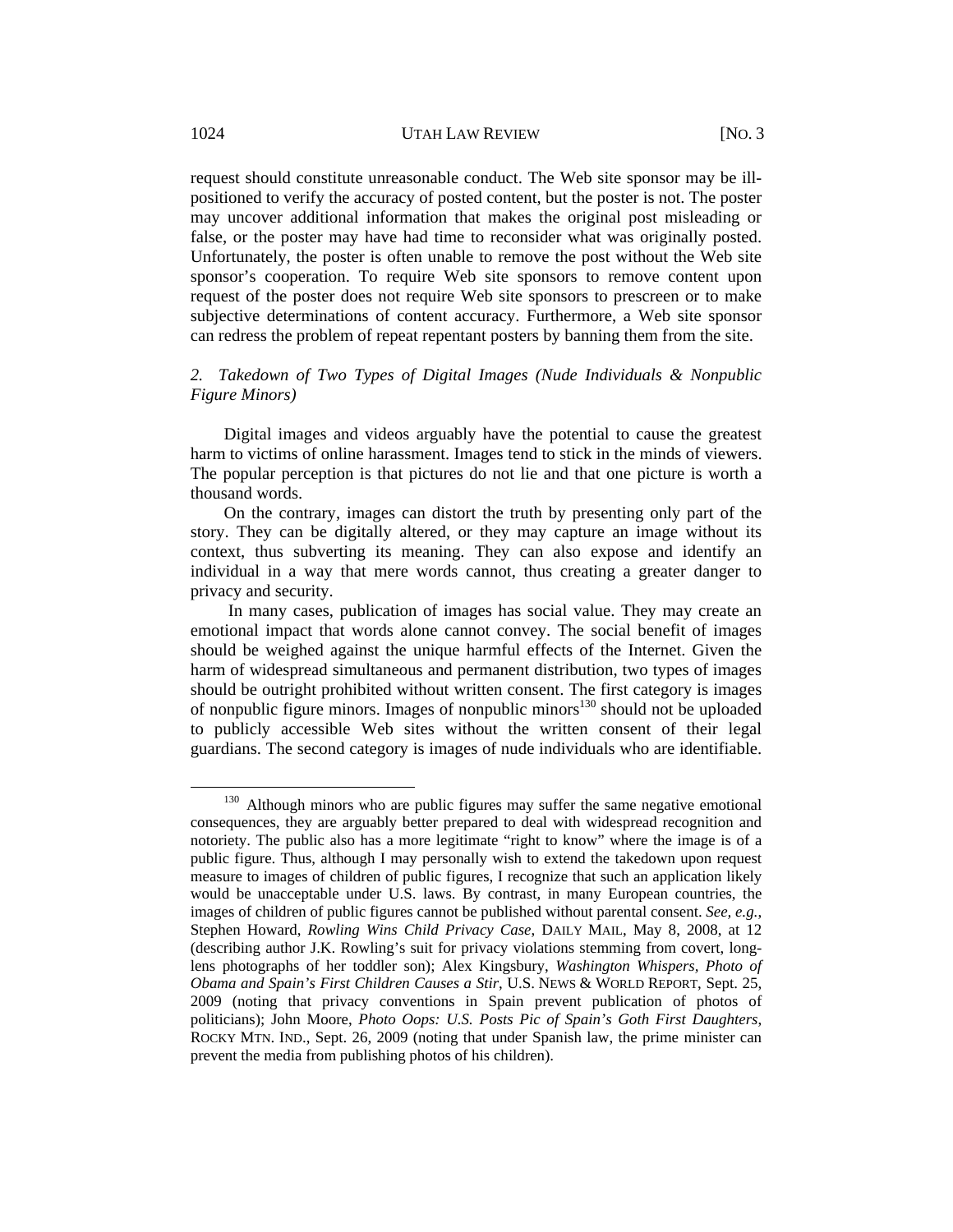Images of identifiable subjects who are completely or partially nude (i.e., the breasts, buttocks, and genitalia of a female subject and the buttocks and genitalia of the male subject) should not be permitted to be uploaded to public Web sites without the written consent of their subject.

Unauthorized postings of either type of image should be subject to immediate takedown after notice. Consents should be filed and maintained with the Web site sponsor for at least one year after the digital image has been removed from the Web site. Unlike other user-supplied content, to require Web site sponsors to take down these two types of images does not require them to make difficult subjective decisions. Whether a person is nude is not difficult to determine. Determining whether a person is younger than eighteen by looking at an image is more difficult. The burden on the Web site sponsor, however, is slight, and the sponsor in close cases might simply take down the image upon request of the individual or guardian, or ask for verification of the individual's age.

As a recent study indicates, the brain continues to develop during the teenage years.131 During this period, the frontal cortex, or the "thinking" part, of the brain grows and synaptically prunes itself.<sup>132</sup> The prefrontal cortex also undergoes change, which means that the part of the teenage brain responsible for controlling emotions and empathy is not yet where it will be in a few years.<sup>133</sup> The video of the "Star Wars Kid" illustrates how even nonsexual images of minors can be used to cruel effect. A fourteen-year-old boy made a video of himself swinging a golf ball retriever around as if it were a lightsaber.<sup>134</sup> His classmates uploaded the video to a video-sharing Web site, where it spread virally.<sup>135</sup> The video remains popular and is often accompanied by abusive comments such as "what the hell is going through this kids mind, this kid must take it up the butt every single night," "he is a fat nerd faggot kid that fights like a loser," and "sad retarded fat kid. seriously what was he thinking the loser."<sup>136</sup>

Children are more emotionally vulnerable than adults to cruel behavior, and their peers are more likely to engage in it than are adults. Children have not yet developed a social and professional reputation to counter a negative online image. Furthermore, most children do not yet have the maturity and fortitude to ignore abusive comments accompanying embarrassing or cruel posted images. For example, after becoming the object of online scorn and ridicule, the "Star Wars kid" dropped out of school and enrolled in a children's psychiatric ward.<sup>137</sup> Given

 <sup>131</sup> *See* Steve Connor, *The Teenage Brain: A Scientific Analysis*, THE INDEPENDENT,

Nov. 5, 2006, at 8.<br><sup>132</sup> *Id.* 133 *Id.* 134 *See* Oliver Moore, *'Star Wars' Kid Named Most-Seen Clip on Net*, GLOBE & MAIL, Nov. 28, 2006, at A3.<br><sup>135</sup> *Id*.

<sup>&</sup>lt;sup>136</sup> *Star Wars Kid*, YOUTUBE, http://www.youtube.com/watch?v=HPPj6viIBmU (last visited Sept. 1, 2009).

<sup>&</sup>lt;sup>137</sup> Star Wars Kid Files Lawsuit, Wired News Report, July 24, 2003, *available at* www.wired.com/culture/lifestyle/news/2003/07/59757.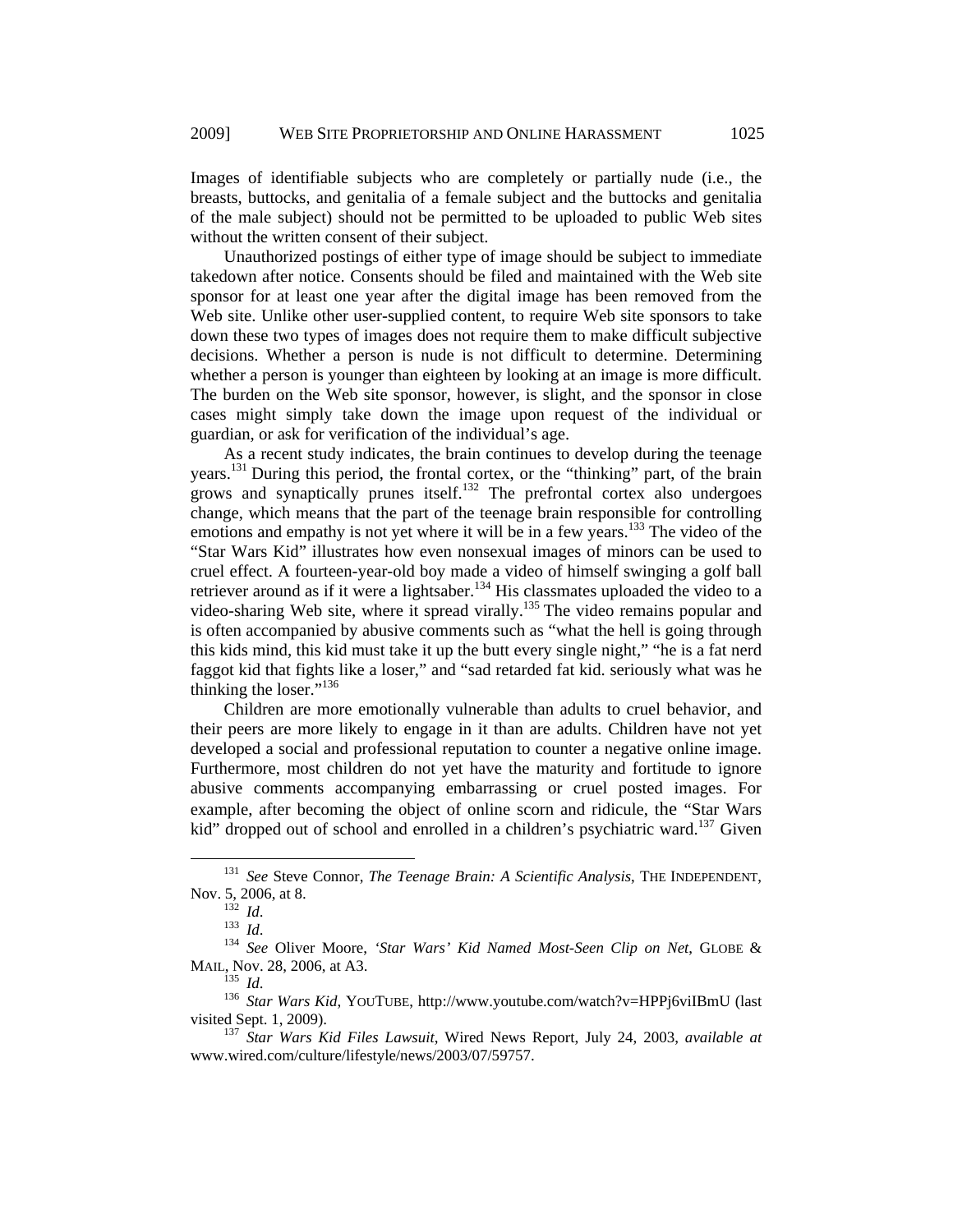a Web site's lack of expressive interest, it should immediately remove an image of a nonpublic minor upon the request of his or her legal guardian.<sup>138</sup>

The prohibition against these two types of images is not as draconian as it might seem. The images would be permissible and uploadable with authorization from the subject of the image (or his or her legal guardian). The Web site would not be required to respond until *after* a takedown request has been made. Many news publications and Web sites already have special policies to address children's privacy and the publication of nude images $13^5$  and the proposal simply mirrors existing social values. In modern American society, people don't walk around in public nude and most people don't want strangers to see them in the buff. Similarly, our society understands that children are more vulnerable than adults and thus require greater protection and paternalism. Furthermore, with the use of photo editing tools, the poster can easily crop out the prohibited figures from otherwise permissible images, such as a group photograph. This proposed prohibition does not prevent the capturing of the image, only its distribution on the Internet. A photographer could still take pictures of children at the park and sell them or publish them in a book; he or she could not, however, post them to a publicly accessible Web site without the consent of the children's guardians.

### V. INCREASING WEB SITE ACCOUNTABILITY

Many types of online harassment might be curtailed or prevented if we altered our expectations of Web site sponsors. Although debate continues to rage regarding whether Web sites should be treated as tangible (real or personal) property,<sup>140</sup> legal duties and social norms and values govern the sense of responsibility that most business owners feel regarding the conduct of patrons on their physical property. Yet the legal duties and social norms governing the responsibility of Web site sponsors over the conduct of their users is still evolving

<sup>&</sup>lt;sup>138</sup> The third-party poster can contest removal on First Amendment grounds, but the image should not remain online during the adjudication process.

<sup>139</sup> *See, e.g*., *Roanoke Times News Standards and Policies*, ROANOKE TIMES, http://www.roanoke.com/newsservices/wb/xp-59614 ("We do not have specific moratoriums against the publication of any type of accurate news picture. Pictures that show extreme grief, graphic violence, dead people, nudity or other potentially offensive content require careful consideration before publication. In these cases a photo editor, the assistant managing editor, the managing editor or the editor must be consulted before publication."); *General Privacy Policy*, PASADENA STAR, http://www.pasadenastarnews. com/privacy (last visited Sept. 1, 2009) ("If a question, comment, story, joke, idea or opinion is published, only the student's first name, grade and state/country appear on the site."). Newspapers likely adopted such policies to conform to the Children's Online

Privacy Protection Act. *See* 15 U.S.C. §§ 6502–06 (2006).<br><sup>140</sup> See Dan L. Burk, *The Trouble with Trespass*, 4 J. SMALL & EMERGING BUS. L. 27, 39–54 (2000); Kevin Emerson Collins, *Cybertrespass and Trespass to Documents*, 54 CLEV. ST. L. REV. 41, 41–65 (2006); Jacqueline Lipton, *Mixed Metaphors in Cyberspace: Property in Information and Information Systems*, 35 LOY. U. CHI. L.J. 235, 240–44 (2003).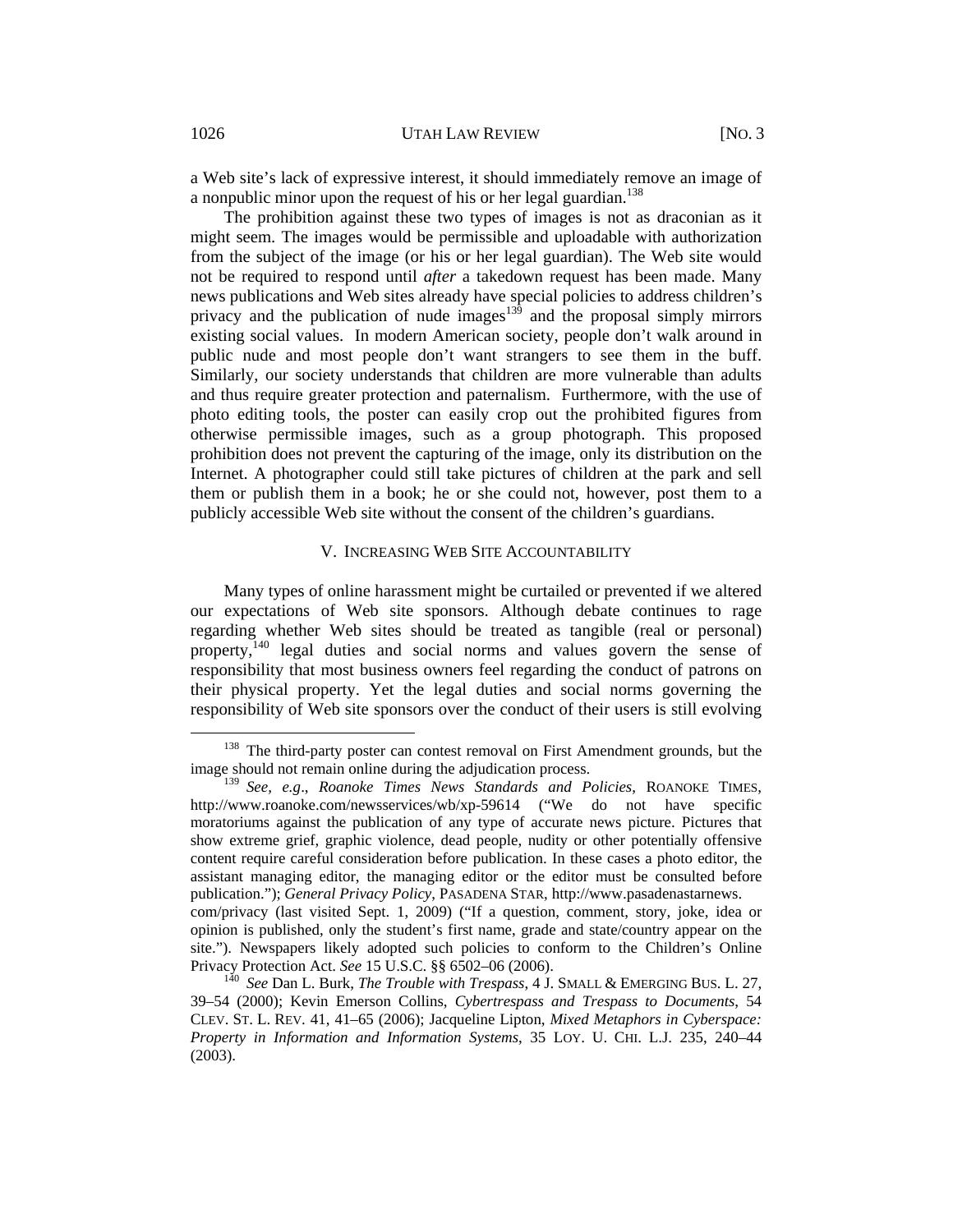and may be influenced by courts' broad interpretation of section 230, which grants Web sites immunity from liability for the conduct of their users. Yet section 230 immunity should not be interpreted to mean that Web sites should have no liability whatsoever for the businesses they create.<sup>141</sup>

Arguments disclaiming Web site sponsor responsibility reflect a one-sided and rather socially irresponsible notion of the role of Web site sponsors. Significantly, this view is at odds with expectations of offline business owners. This Part makes two different arguments for why Web site sponsors should adopt the proposals set forth in the preceding section. Both arguments appeal to Web site sponsors' self-interest. The first argument, which is more carrot than stick, posits that greater accountability enhances a Web site sponsor's ability to control its business and image. The second argument, which is more stick than carrot, contends that Web site sponsors should have, and may already have, liability under tort law to address online harassment on their Web sites.

## *A. Encouraging Self-Regulation*

Web site sponsors often express reluctance to regulate communication among users for various reasons, including that such regulation undermines the nature of their Web sites.<sup>142</sup> Many Web sites already have policies in place that mirror some or most of the proposals set forth in Part IV.<sup>143</sup> The primary problem has been in

<sup>&</sup>lt;sup>141</sup> *See Kim, supra note 21, at 116* ("The immunity that website sponsors . . . have as *publishers* should not mean that they have no obligation whatsoever for the activity on their

website.").<br><sup>142</sup> *See supra* note 9 and accompanying text.<br><sup>143</sup> *See* craigslist, *Terms of Use*, http://www.craigslist.org/about/terms.of.use (last visited Sept. 1, 2009) ("You acknowledge that craigslist does not pre-screen or approve Content, but that craigslist shall have the right (but not the obligation) in its sole discretion to refuse, delete or move any Content that is available via the Service, for violating the letter or spirit of the TOU or for any other reason."); MySpace, *Terms of Use Agreement*, http://www.myspace.com/index.cfm?fuseaction=misc.terms (last visited Sept. 1, 2009) ("MySpace may reject, refuse to post or delete any Content for any or no reason, including Content that in the sole judgment of MySpace violates this Agreement or which may be offensive, illegal or violate the rights of any person or entity, or harm or threaten the safety of any person or entity. MySpace assumes no responsibility for monitoring the MySpace Services for inappropriate Content or conduct. If at any time MySpace chooses, in its sole discretion, to monitor the MySpace Services, MySpace nonetheless assumes no responsibility for the Content, no obligation to modify or remove any inappropriate Content, and no responsibility for the conduct of the User submitting any such Content."); eBay, *User Agreement*, http://m.ebay.com/Pages/UserAgreement/US.aspx (last visited Sept. 1, 2009) ("Without limiting other remedies, [eBay] may limit, suspend or terminate our service and user accounts, prohibit access to our website, delay or remove hosted content, and take technical and legal steps to keep users off the sites if we think that they are creating problems, possible legal liabilities, or acting inconsistently with the letter or spirit of our policies. We also reserve the right to cancel unconfirmed accounts or accounts that have been inactive for a long time.").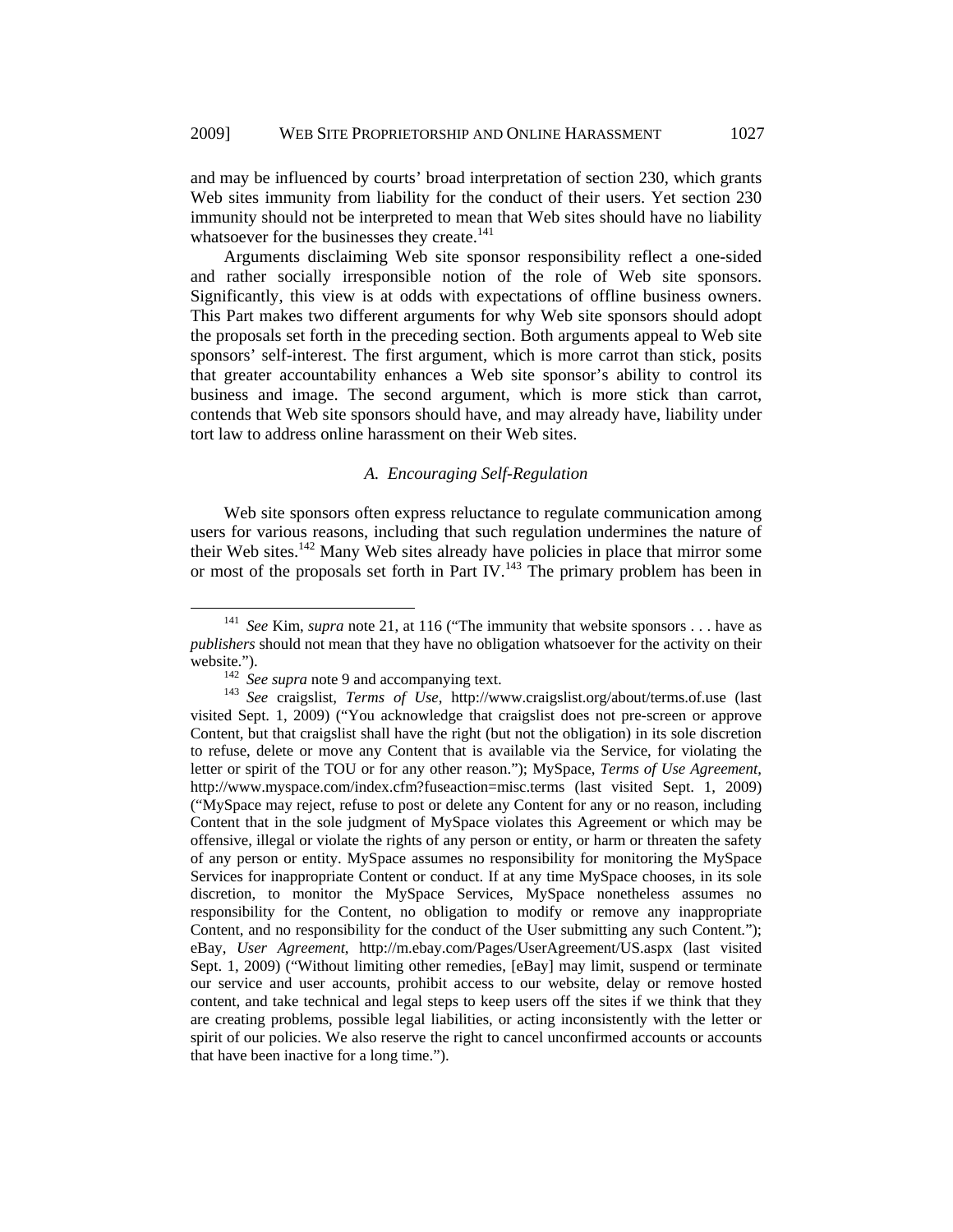the reluctance of some Web site sponsors to enforce their own policies. Even Web sites whose very business models appear to encourage harassing behavior have policies prohibiting online harassment.<sup>144</sup>

 Brian Leiter, a law professor and well-known blogger, recently explained the rationale underlying his selective open comments policy:

First, there are likely to be far more anonymous comments, and anonymity generally encourages irresponsible behavior. . . . Second, there would be a lot more spam. . . . Third, the quality of the threads is likely to be much more uneven. . . . I'd rather not have a site bearing my name be the repository for the kind of garbage that is typical on the blogs that do not moderate comments.

*A Word on My Comments Policy*, BRIAN LEITER'S LAW SCHOOL REPORTS, http://leiterlawschool.typepad.com/leiter/2008/10/a-word-on-my-co.html (Oct. 20, 2008, 3:03). Another law professor and popular blogger has recently abolished the comments section altogether due to trolls and incivility. *See* Jack Balkin, *New Comments Policy at Balkinization*, BALKINIZATION, http://balkin.blogspot.com/2009/01/new-comments-policyat-balkinization.html (Jan. 29, 2009, 0:17). A law blog recently changed its default comments section to "hidden." *See* David Lat & Elie Mystal, *New Above the Law Comment Policy*, ABOVE THE LAW, http://abovethelaw.com/2009/01/atl\_new\_comment\_policy.php (Jan. 26, 2009, 18:01). Entirely shutting down comments may simply reinforce the idea that the trolls have prevailed, however, and should be carefully considered. Establishing and reinforcing a cultural norm of respect on a particular blog, and changing norms of civility on blogs in general, may result in loosening restrictions on comments policies. 144 For example, the terms and conditions of Juicy Campus, a Web site that

encouraged and disseminated college campus gossip with a promise of anonymity, formerly stated that users agreed not to post content that is "unlawful, threatening, abusive, tortious, defamatory, obscene, libelous, or invasive of another's privacy." *See* Eugene Volokh, *Juicy Campus Lawyer Responds About the New Jersey Attorney General's Investigation*, http://www.volokh.com/posts/1207884421.shtml (Apr. 10, 2008, 23:27). After the Web site was investigated for consumer fraud by the New Jersey attorney general for failing to enforce its own terms and conditions, the Web site changed its terms to expressly disclaim any responsibility for monitoring content:

You acknowledge that JuicyCampus does not pre-screen Content. You agree that JuicyCampus is under no obligation to review all Content, or any Content, on any regular schedule or at all. You agree that JuicyCampus shall have the right (but not the obligation) to re-arrange, remove and/or restrict access to any Content on the Site at any time in its sole discretion, for any reason or for no reason. BY USING THE SITE, YOU AGREE THAT JUICYCAMPUS SHALL HAVE NO OBLIGATION TO MONITOR CONTENT ON THE SITE OR TO DELETE CONTENT FROM THE SITE, EVEN IF JUICYCAMPUS IS NOTIFIED THAT SUCH CONTENT VIOLATES THIS AGREEMENT. . . . User Conduct Guidelines. JUICYCAMPUS RESERVES THE RIGHT, BUT DISCLAIMS ANY OBLIGATION OR RESPONSIBILITY, TO REMOVE ANY CONTENT THAT DOES NOT ADHERE TO THESE GUIDELINES, IN ITS SOLE DISCRETION.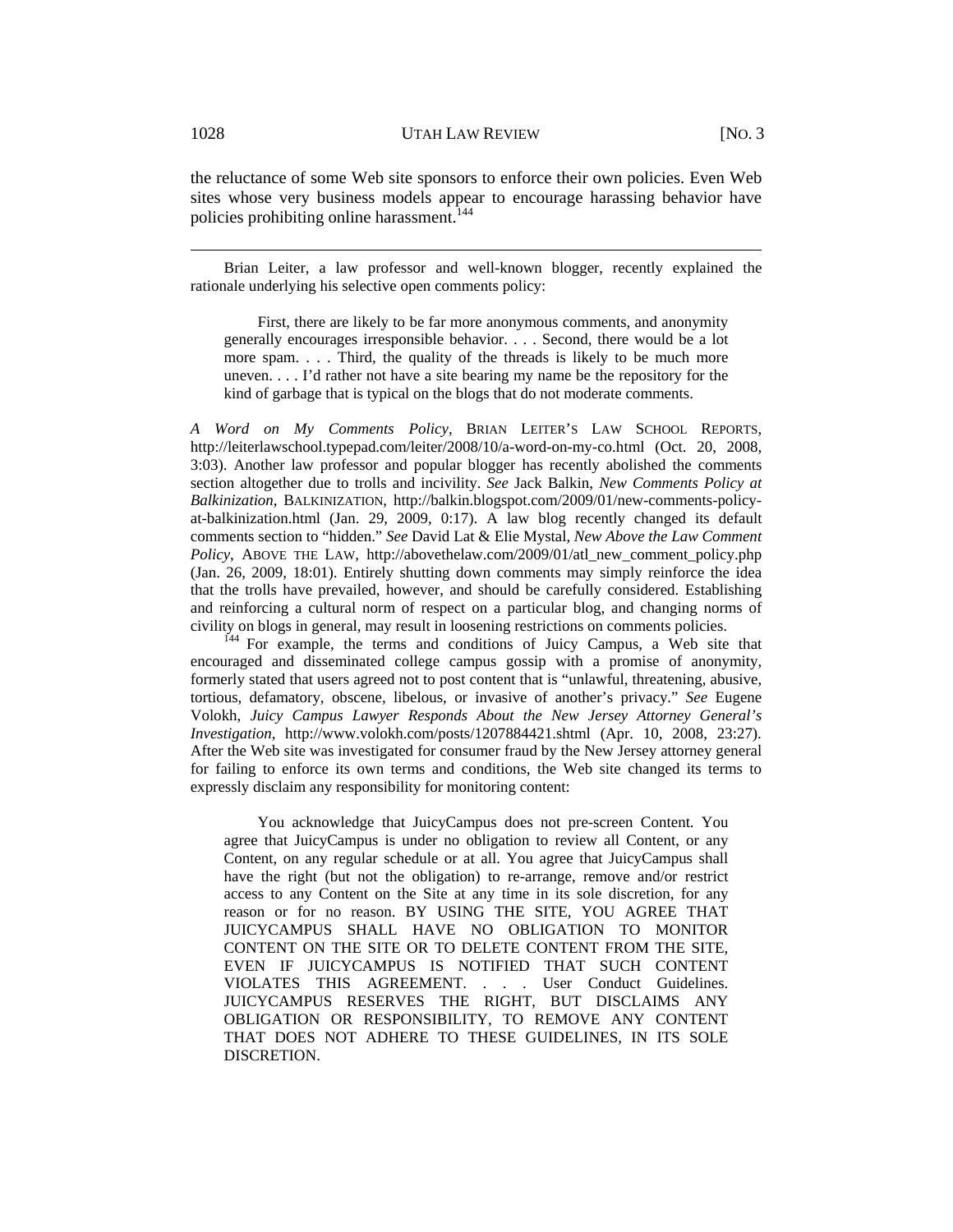Web site sponsors may refrain from enforcing their policies because they fear user dissatisfaction with content regulation. The founder of AutoAdmit, who controlled the message board, reportedly feared that removing posts would prompt a mass exodus from his Web site, yet he admitted that his failure to do so meant he "lost his website" to "parasites" and "freaks."<sup>145</sup> The prevailing ethos of the Web is a libertarian one.146 Any attempt to restrict speech or activity tends to be greeted with cries of censorship, even though the entity seeking to regulate the conduct or the speech is a private actor.<sup>147</sup> For example, a recent video of former Alaska governor and vice presidential candidate Sarah Palin's former church, the Wasila Assembly of God, was removed from YouTube for "inappropriate content."<sup>148</sup> Internet users condemned YouTube's actions as "censorship," comparing the site's decision with government censorship in China and advocating retaliatory measures against YouTube. <sup>149</sup> Speech regulation by private entities, however, is not an infringement of free speech.<sup>150</sup> The First Amendment prohibits the government, not private actors, from restricting speech.<sup>151</sup> Yet many Web site users have grown

 $^{145}$  Margolick, *supra* note 2 (noting that even his "timid, belated attempts to weed out the worst abuses . . . prompted open rebellion"). 146 *See* SOLOVE, *supra* note 74, at 110–11 (discussing how the libertarian view

law should keep out"). 147 *See, e.g.*, Nicole Belle, *YouTube Removes Viral Video on Palin's Churches for Inappropriate Content*, CROOKS AND LIARS, http://crooksandliars.com/2008/09/15/ youtube-removes-viral-video-on-palins-churches-for-inappropriate-content (Sept. 14, 2008, 18:00); Daily Kos, *YouTube Censors Viral Video on Palin's Churches*, http://www.dailykos.com/story/2008/9/13/81221/8939/814/597200 (Sept. 13, 2008, 12:33 PDT) (arguing that "YouTube has censored a video documentary that appeared to be close to having an effect on a hard fought and contentious American presidential election").<br><sup>148</sup> *See supra* note 147.<br><sup>149</sup> *See supra* note 147.

 $\overline{a}$ 

<sup>150</sup> See ERWIN CHEMERINSKY, CONSTITUTIONAL LAW: PRINCIPLES AND POLICIES 507 (3d ed. 2006) (noting that "[t]he Constitution's protections of individual liberties and its requirement for equal protection apply only to the government"). In some situations, the Constitution may apply to private actions, such as where the government has enacted laws requiring it. *Id.* at 509–10. There are also limited exceptions to the state action doctrine, notably the "public function" doctrine and the "entanglement exception." *Id.* at 517. Neither of these limited exceptions appears to apply to a general discussion of Web sites.

<sup>151</sup> The First Amendment states that "Congress shall make no law respecting an establishment of religion, or prohibiting the free exercise thereof; or abridging the freedom

Juicy Campus, Terms and Conditions, http://www.juicycampus.com/posts/terms-condition (last visited Feb. 2, 2009). JuicyCampus.com shut down February 5, 2009, claiming "growth outpaced [its] ability to muster the resources needed to survive the economic downturn and the current level of revenue generated is simply not sufficient to keep the site alive." Official JuicyCampus Blog, *A Juicy Shutdown*, http://juicycampus.blogspot.com

<sup>&</sup>quot;reflects deeply rooted norms that developed among Internet users in the early days of the technology. At that time, the prevailing view was that the Internet was a free zone, and the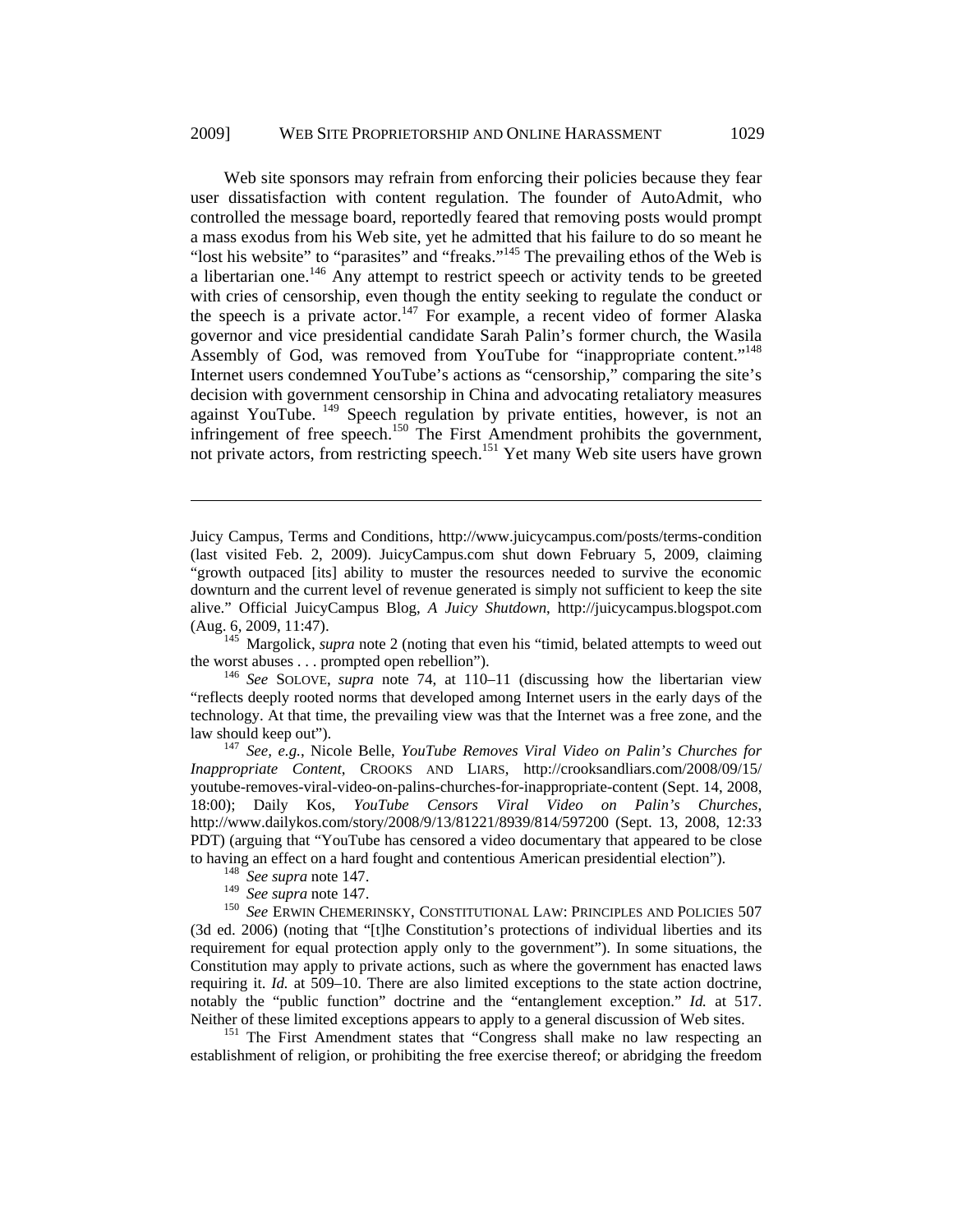accustomed to thinking of the whole of the Internet as a public forum, rather than as privatized Web sites, and many view attempts to restrict activity as censorship.152

Web site sponsors are in the best position to regulate communication on their Web sites given concerns about governmental restrictions of speech.<sup>153</sup> While it is popularly assumed that everyone is entitled to communicate on the Internet, everyone is not entitled to communicate everywhere. While the public/private distinction regarding speech has been firmly established in the physical world, there has been a shift in the attitude toward Internet communication, with many arguing that placing restrictions on postings to nongovernmental Web sites amounts to suppression of free speech by Web site sponsors.<sup>154</sup> For example, AutoAdmit defended its controversial message board by saying it was simply a forum for free speech "where people can express themselves freely, just as if they were to go to a town square and say whatever brilliant or foolish thoughts they have."<sup>155</sup> This argument promotes a view that subjects Internet communication to different standards and rules than those that govern offline communication, where private actors are at liberty to regulate speech and conduct on their premises. This Article strongly rejects this sly political stance equating speech regulation on nongovernmental Web sites to censorship.<sup>156</sup> As private actors, Web site sponsors

the state"). 154 *See* Branscomb, *supra* note 20, at 1641 (noting that "netizens" "assert what they call a First Amendment right of unencumbered access to whatever information they deem personally useful or desirable" and that, although it is "not accurate to describe this claim as a First Amendment right, clearly many Internet users' developing expectation of freely

flowing channels of information without censorship by outsiders cannot be ignored").<br><sup>155</sup> Nakashima, *supra* note 2, at A1.<br><sup>156</sup> This is not to suggest that government censorship of the Internet is not a concern, only that it is not a concern when Web site sponsors themselves regulate the content. It is less of a concern in the United States than it is in other countries. Foreign government censorship of Web content has been the subject of recent news attention. *See* Thomas Crampton, *World Business Briefing Europe: Turkey: YouTube Blocked Over Content Found Offensive*, N.Y. TIMES, Mar. 8, 2007, at C1 (reporting that a court in Turkey ordered blockage of all access to YouTube after a video appeared on the Web site that was deemed insulting to Mustafa Kemal Ataturk, the founder of modern Turkey); Jane Spencer & Kevin J. Delaney, *YouTube Unplugged: As Foreign Governments Block Sensitive Content, Video Site Must Pick Between Bending to Censorship, Doing Business*, WALL ST. J., Mar. 21, 2008, at B1 (discussing China and Turkey's ban on access to YouTube). China banned

 $\overline{a}$ 

of speech, or of the press; or the right of the people peaceably to assemble, and to petition

the Government for a redress of grievances." U.S. CONST. amend. I.<br>
<sup>152</sup> This may be due, in large part, to the absence of public forum for communication.<br> *See* Nunziato, *supra* note 18, at 1117.

<sup>&</sup>lt;sup>153</sup> This is not to say that government regulation of content on the Internet would necessarily run afoul of the First Amendment. *See* Andrew Chin, *Making the World Wide Web Safe for Democracy: A Medium-Specific First Amendment Analysis*, 19 HASTINGS COMM. & ENT. L.J. 309, 313 (1997) (explaining how "the structural impact of the World Wide Web . . . on the distribution of power in public discourse may justify intervention by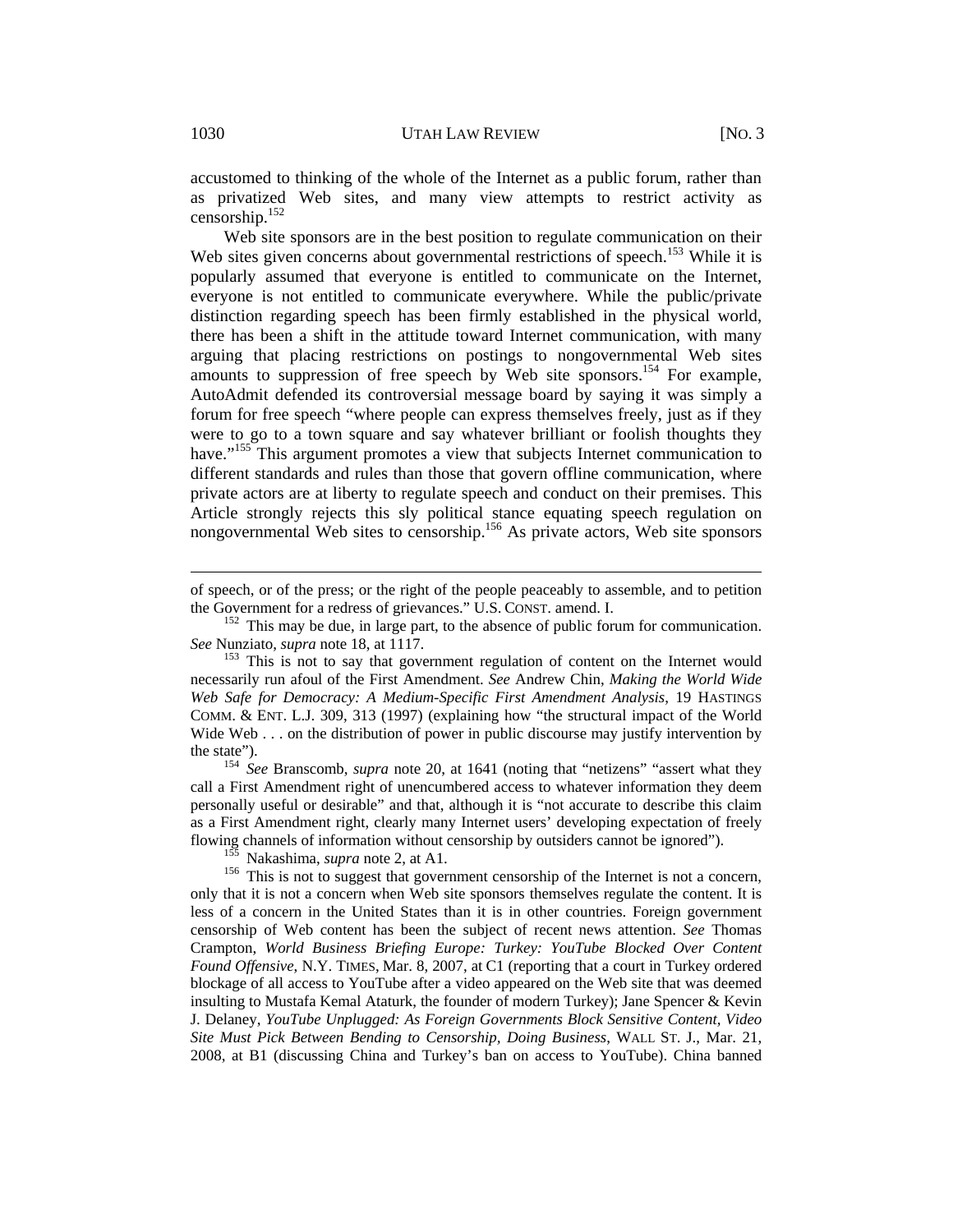have greater freedom to shape social interactions on the Internet and to encourage behaviors that reflect prevailing physical-world social norms. To avoid this responsibility and to ignore that Internet norms are now being created is to default, Lord of the Flies-style,<sup>157</sup> to the standards of conduct set by the trolls of the Internet.<sup>158</sup>

The misperception regarding the private nature of Web sites may be partly responsible for the "anything goes" culture that prevails on some Web sites on the part of some users. Because some users regard the ability to post and participate on a Web site as a right, rather than a privilege, they may engage in conduct that ultimately damages the reputation and image of the Web site. MySpace, for example, received much negative public attention from a cyberdeception incident that resulted in the suicide of a teenage girl.<sup>159</sup> YouTube, eBay, and craigslist regularly fend off infringement claims arising from illicit content uploaded by users.<sup>160</sup> Facebook struggles with trolls who misuse information posted on members' pages.<sup>161</sup>

Elevating expectations of Web site sponsor accountability adjusts user expectations of who controls Web site activity and content, and enhances the Web site sponsor's ability to control its image and brand. The guidelines and standards

 $\overline{a}$ 

158 *See* Schwartz, *supra* note 39, at 26 (defining a cyberspace "troll" as one who "intentionally disrupts online communities").

159 *See* Susan Duclos, *Indictment Handed Down in MySpace Hoax That Caused Child to Commit Suicide*, DIGITAL J., May 16, 2008, http://www.digitaljournal.com/ article/254805 (noting how "information obtained over the MySpace computer system [was used] to torment, harass, humiliate, and embarrass the juvenile MySpace member"). 160 *See* Chi. Lawyers' Comm'n for Civil Rights Under Law, Inc. v. Craigslist, Inc.,

519 F.3d 666, 668 (7th Cir. 2008) (lawsuit claiming that craigslist allowed listings that violated the federal Fair Housing Act); Katie Hafner, *Seeing Fakes, Angry Traders Confront EBay*, N.Y. TIMES, Jan. 29, 2006, at 1; Greg Sandoval, *YouTube Sued over Copyright Infringement*, ZDNET NEWS, July 19, 2006, http://news.zdnet.com/2100- 9588\_22-148863.html. 161 Facebook's policies expressly state that Facebook has no responsibility for misuse

of user content by other users. *See* Facebook Privacy Policy, *Facebook Principles*, http://www.facebook.com/policy.php (last visited Sept. 1, 2009) ("You post User Content (as defined in the Facebook Terms of Use) on the Site at your own risk. Although we allow you to set privacy options that limit access to your pages, please be aware that no security measures are perfect or impenetrable. We cannot control the actions of other Users with whom you may choose to share your pages and information. Therefore, we cannot and do not guarantee that User Content you post on the Site will not be viewed by unauthorized persons.").

access to YouTube after video clips showing Tibetan monks being dragged through the streets by Chinese soldiers appeared on the site. *Id.* 157 As Danielle Citron observes, "[i]f we believe that the Internet is, and should

remain, a Wild West with incivility and brutality as the norm, then those who are impervious to such conduct will remain online while the vulnerable may not. To that end, we may get more bull-headed, impervious posters and fewer thoughtful ones." Citron, *supra* note 12, at 105.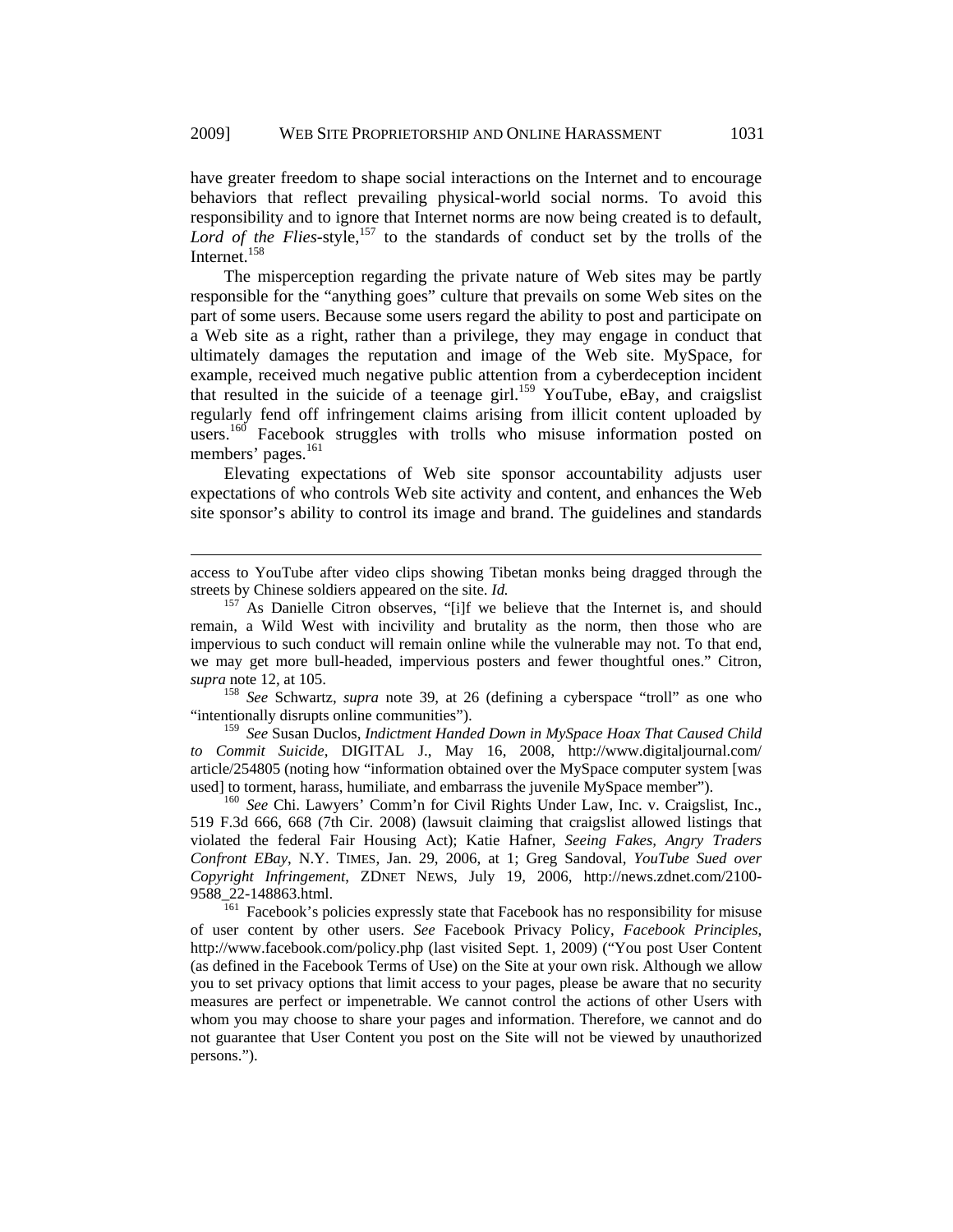established by Web sites in their user agreements and policies might then be taken more seriously by users as contractual requirements. For example, regardless of whether she read MySpace's terms of use, Lori Drew knew that posing as a sixteen-year-old boy to deceive and manipulate another MySpace user was against the company's policies, yet she did so.<sup>162</sup> An extensive user policy prohibits eBay members from selling items that violate third-party rights.<sup>163</sup> Although eBay may have instituted this policy to minimize its legal liability, its policy also ensures that it is viewed as a legitimate and reputable business. YouTube has a policy forbidding graphic violence, sexually explicit images, and "bad stuff like animal abuse, drug abuse, under-age drinking and smoking, or bomb making."<sup>164</sup> This policy helps set user expectations of what is permissible on the site and also of when YouTube will remove site content.<sup>165</sup> By explaining its policies and managing expectations upfront, YouTube is better able to protect its image and brand.

Web site image and branding, in turn, affect mainstream acceptability and corporate sponsorship. For example, rather than being known as a site for porn video clips, YouTube is known for quirky and humorous clips on a wide range of topics, making it a more suitable site for advertisers. Juicy Campus went out of business in February 2009 due to a lack of advertising revenue.<sup>166</sup> Whether the lack of advertising revenue was due to the negative publicity surrounding the Web site and an investigation by the New Jersey attorney general on consumer fraud charges, or simply the result of the economic downturn, was the subject of much speculation.<sup>167</sup>

Marketed in the right way, some anti-cyberharassment measures may be viewed as features or Web site advantages. While some users may resist any imposition of restraints, others may appreciate their potential for deterring impulsive behavior. For example, Google recently introduced an optional Gmail feature called "Mail Goggles," which incorporates contractual restraints to prevent embarrassing user behavior.  $^{168}$  The feature prompts a user with a pop-up window

 <sup>162</sup> *See* Nancy S. Kim, *Playing by the Rules of the Cyber Playground*, THE PROVIDENCE J., July 4, 2008, *available at* http://www.projo.com/opinion/contributors/ content/CT\_kim4\_07-04-08\_FDAN168\_v20.411deb6.html (last visited Sept. 1, 2009). 163 EBay, *Your User Agreement*, http://pages.ebay.com/help/policies/user-

agreement.html (last visited Sept. 1, 2009).<br><sup>164</sup> YouTube, *YouTube Community Guidelines*, http://www.youtube.com/t/

community\_guidelines (last visited Sept. 1, 2009).<br><sup>165</sup> *See id.* <sup>166</sup> *See Matt Ivester, <i>A Juicy Shutdown*, http://juicycampus.blogspot.com (Feb. 4,

<sup>2009, 11:47</sup> PST). 167 *See* Jason Kincaid, *JuicyCampus Dries Up*, TECH CRUNCH, Feb. 4, 2009, http://www.techcrunch.com/2009/02/04/juicycampus-dries-up; Cara Sprunk, *Cornell University Reacts to Juicy Campus Closure*, CORNELL SUN, Feb. 6, 2009, http://cornellsun.com/section/news/content/2009/02/06/cu-reacts-juicy-campus-closure. 168 Jon Perlow, *New in Labs: Stop Sending Mail You Later Regret*,

http://gmailblog.blogspot.com/search?q=Jon+Perlow (Oct. 6, 2008, 18:25 PDT).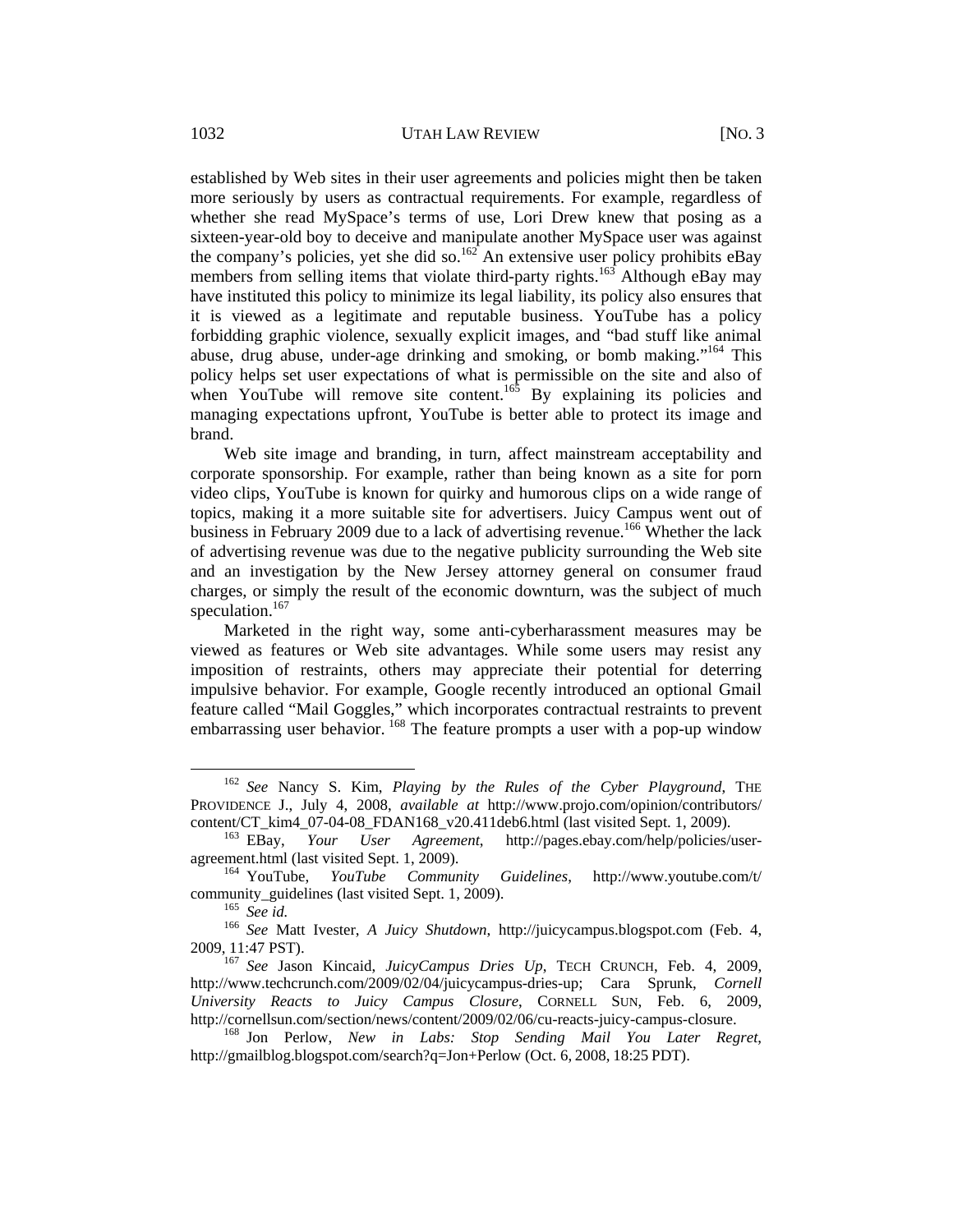that asks, "Are you sure you want to send this?" if the user tries to send e-mail during certain times when the user is more likely to be inebriated (i.e., late night to early morning).<sup>169</sup> Users are then required to solve several math problems before Google will permit the message to be sent.<sup>170</sup>

Web site sponsors should voluntarily adopt online harassment policies before Congress mandates them.<sup>171</sup> In the aftermath of the MySpace case, legislators have proposed laws that would criminalize cyberharassment, $1^{72}$  although some fear that some of the proposed laws are overbroad.<sup>173</sup> Several commentators have suggested that section 230 of the CDA should be amended so Web site sponsors receive a type of limited immunity based upon lack of actual notice, rather than absolute immunity.<sup>174</sup> Others, however, have noted that a notice-and-takedown scheme may put Web site sponsors in the awkward position of having to make legal determinations of what constitutes defamatory or otherwise tortious material.<sup>175</sup> Although the focus of this Article is on private law approaches to online harassment, it is worth noting that the success of any such approaches may have the effect of curbing government regulation.

My suggested anti-cyberharassment proposals are intended to deter impulsive, regrettable behavior by forcing posters to think before pressing "send." The effect may be to evaluate and filter speech, but it is the poster, not a government actor, who is censoring communication. The proposals provide an opportunity for contemplation without imposing a ban on speech, leaving the decision whether to

<sup>&</sup>lt;sup>169</sup> *Id.* <sup>170</sup> *Id.* 171 Congress should also revisit section 230 of the Communications Decency Act to determine whether the definition of "interactive computer service" should be limited to Internet service providers and not Web site sponsors, and/or whether to qualify immunity. An interactive computer service is defined as "any information service, system, or access software provider that provides or enables computer access by multiple users to a computer server, including specifically a service or system that provides access to the Internet and such systems operated or services operated by libraries or educational institutions." 47 U.S.C. § 230 (2006). 172 Stefanie Olsen, *A Rallying Cry Against Cyberbullying*, http://news.cnet.com/8301-

<sup>10784</sup>\_3-9962375-7.html?part=rss&subj=news&tag=2547-1\_3-0-20 (June 7, 2008, 6:00<br>PDT).

Mark "Rizzn" Hopkins, *Should There be a Law Against Asshats Like Me?*, http://mashable.com/2008/06/09/asshats/ (June 9, 2008) (fearing that pending legislation will have the effect of criminalizing posts criticizing celebrities and mainstream media).<br><sup>174</sup> *See* SOLOVE, *supra* note 74, at 154 (arguing that once a Web site is notified about

a cyberharassment problem, it should respond to the problem or be liable); *see also* Bradley A. Areheart, *Regulating Cyberbullies Through Notice-Based Liability*, 117 YALE L.J. POCKET PART 41, 43 (2007), *available at* http://thepocketpart.org/2007/09/08/areheart.html (arguing for ISP liability based upon a notice and takedown scheme based on actual notice).

See Citron, *supra* note 12, at 122; Lemley, *infra* note 182, at 801–02 (noting the problems with the copyright notice and takedown regime and proposing one based upon the trademark immunity statute).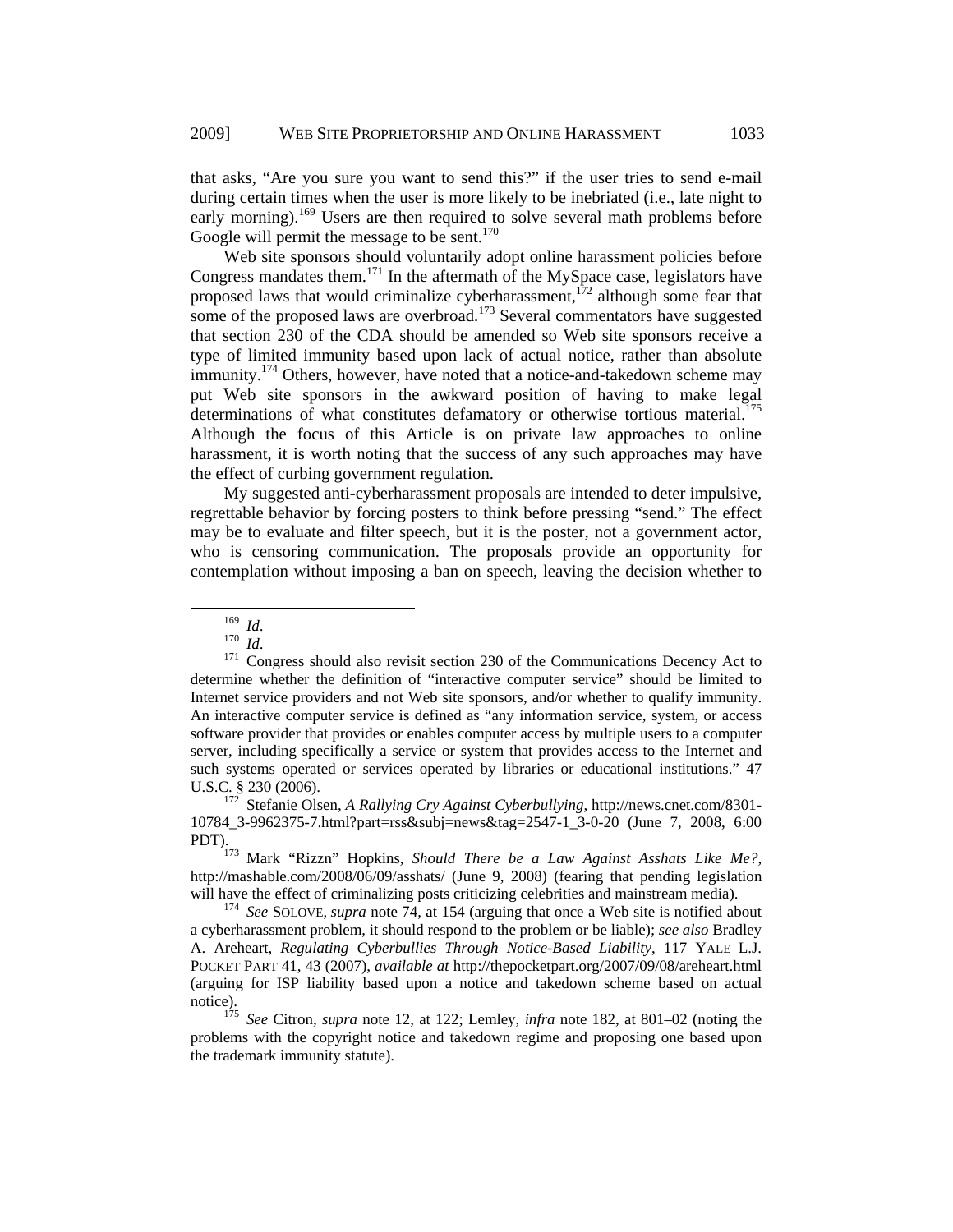post the communication in the hands of the poster. The government could arguably adopt even more onerous content-neutral restrictions without violating free speech principles.<sup>176</sup> The government has chosen not to regulate the Internet, but that does not mean that if it were to do so its actions would be unconstitutional. $^{177}$ 

Although many Web sites work to minimize online harassment, some Web sites actively encourage it.<sup>178</sup> Rather than seeking a more commercially acceptable image, these Web sites craft an alternative niche for themselves as a place where users can malign others.<sup>179</sup> Although carrot-like incentives may work for those Web sites striving for mass market acceptance, some Web sites may need a more stick-like measure.

#### *B. Imposing Proprietorship Liability on Web Site Sponsors*

One stick-like measure may be the imposition of tort liability on Web site sponsors. In a prior essay, I argued that proprietorship liability should be imposed upon Web site sponsors.<sup>180</sup> I analogized the duty of Web site sponsors to brickand-mortar businesses and advocated the imposition of liability similar to the "premises" liability imposed on offline businesses. The analogy to premises liability is not a perfect one given the differences between the Internet and the physical world, including the inability to draw secure boundaries and screen for potential harm. Nevertheless, the important similarity is that offline and online business owners establish, control, and benefit from their businesses. Web site sponsors are proprietors who exercise control over their businesses in many ways. Web site sponsors enforce their proprietorship over their Web sites by establishing terms of use in clickwrap or browsewrap agreements. Web sites may capitalize on their proprietorship by selling user information to advertisers. They may sell advertising space or products, such as T-shirts, directly on their Web sites. They may receive a percentage of revenues that their users receive from the sale of products on their Web sites. They may also profit indirectly by using their Web sites as marketing platforms to reach a broad audience. They may then sell

<sup>&</sup>lt;sup>176</sup> One such proposal is the Internet Community Ports Act, which would entail assigning ranges of "ports" or channels for information transmission to different purposes. *See* Cheryl B. Preston, *Making Family-Friendly Internet a Reality: The Internet Community Ports Act*, 2007 BYU L. REV. 1471, 1475–78; Cheryl B. Preston, *Zoning the Internet: A New Approach to Protecting Children Online*, 2007 BYU L. REV. 1417, 1468–

<sup>69. 177</sup> *See* Tushnet, *supra* note 15, at 988 (arguing that "Congress is free, within rather broad limits, to determine an appropriate intermediary liability regime"). 178 *See supra* note 9 and accompanying text.

<sup>179</sup> *See supra* note 9 and accompanying text. For additional examples of such Web sites, see DontDateHimGirl.com, http://www.don'tdatehimgirl.com (last visited Sept. 1, 2009); GossipReport.com, http://www.gossipreport.com (last visited Sept. 1, 2009); EncyclopediaDramatica.com, http://www.encyclopediadramatica.com (last visited Sept. 1,

Kim, *supra* note 21, at 116.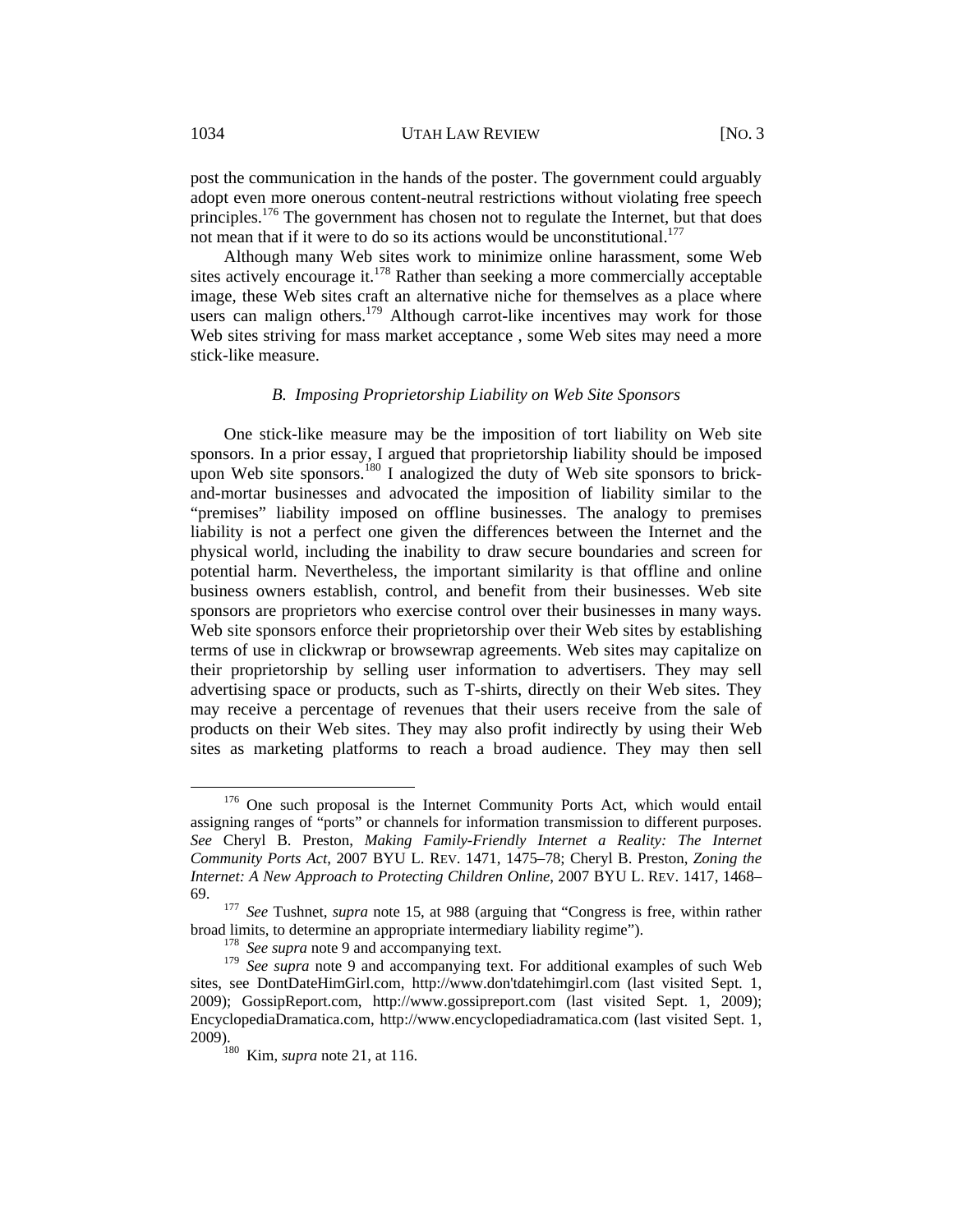ancillary products or services, such as books or consulting services, to this audience.

Although some scholars and commentators argue that Web sites are property and should be treated as such, others disagree.181 Even those who disagree that Web sites are "just like" property must recognize that Web site sponsors maintain control over the content of the site (regardless of whether they choose to exercise that control) and are in the best position to prevent harm to other users on the site. Of course, any discussion of Web site sponsor liability must recognize the difficulties inherent in applying laws and norms developed with the physical world in mind to cyberspace, and proposed remedies must address those difficulties. Yet many of the criticisms of the Web-site-as-property view pertain to the difficulties of delineating boundaries of intangible works.<sup>182</sup> These concerns are inapposite where the activity at issue is limited to what happens on the Web site.

<sup>&</sup>lt;sup>181</sup> This Article bypasses the complex issue of whether Web site ownership and intellectual property generally are akin to tangible property ownership for fear of distracting from the Article's central issues. The topic has been discussed at length elsewhere. *See* Frank H. Easterbrook, *Intellectual Property is Still Property*, 13 HARV. J.L. & PUB. POL'Y 108, 111 (1990); I. Trotter Hardy, *Not So Different: Tangible, Intangible, Digital, and Analog Works and Their Comparison for Copyright Purposes*, 26 U. DAYTON L. REV. 211, 213 (2001) (asserting that "[t]hese assumptions of differences [between intangible intellectual property and tangible property] are wrong"); I. Trotter Hardy, *Property (and Copyright) in Cyberspace*, 1996 U. CHI. LEGAL F. 217, 246 (1996) (arguing that "it seems no harder to identify an informational work in cyberspace as a unit with "boundary lines" than it is to identify a similar informational work elsewhere"); Jacqueline Lipton, *Mixed Metaphors in Cyberspace: Property in Information and Information Systems*, 35 LOY. U. CHI. L.J. 235, 240–244 (2003) (critiquing the use of property metaphors in cyberspace); Michael J. Madison, *Rights of Access and the Shape of the Internet*, 44 B.C. L. REV. 433, 464–71 (2003) (explaining why trespass to intangibles is significantly different from trespass to chattels). *But see* Burk, *supra* note 140, at 28 (noting that proprietary interest in the Internet has "only the most tenuous of antecedents in the law of chattels"); Mark A. Lemley, *Property, Intellectual Property, and Free Riding*, 83 TEX. L. REV. 1031, 1032 (2004) (contending that "full internalization of positive externalities is not a proper goal of tangible property rights except in unusual circumstances"). There is a split of case authority on whether to treat Web sites and computer servers as "chattels." *See* eBay Inc. v. Bidder's Edge., Inc., 100 F. Supp. 2d 1058, 1073 (N.D. Cal. 2000) (holding that eBay's servers were private property and finding that unauthorized access was a trespass); Register.com, Inc. v. Verio, Inc., 126 F. Supp. 2d 238, 248–51 (S.D.N.Y. 2000) (holding that an automated software robot searching a database without permission constituted a trespass to chattels). *Contra* Intel Corp. v. Hamidi, 71 P.3d 296, 311 (Cal. 2003) (holding that the tort of trespass to chattels did not

encompass electronic communication that did not damage or impair the computer system).<br><sup>182</sup> See Brett Frishmann & Mark A. Lemley, *Spillovers*, 107 COLUM. L. REV. 257, 274 (2007) (noting the difficulty in determining whether a user has "trespassed" because of the lack of defined boundaries); Mark A. Lemley & Philip J. Weiser, *Should Property or Liability Rules Govern Information,* 85 TEX. L. REV. 783, 790 (2007) (noting that property rules may impede the "efficient functioning of the Internet"); Henry E. Smith, *Intellectual*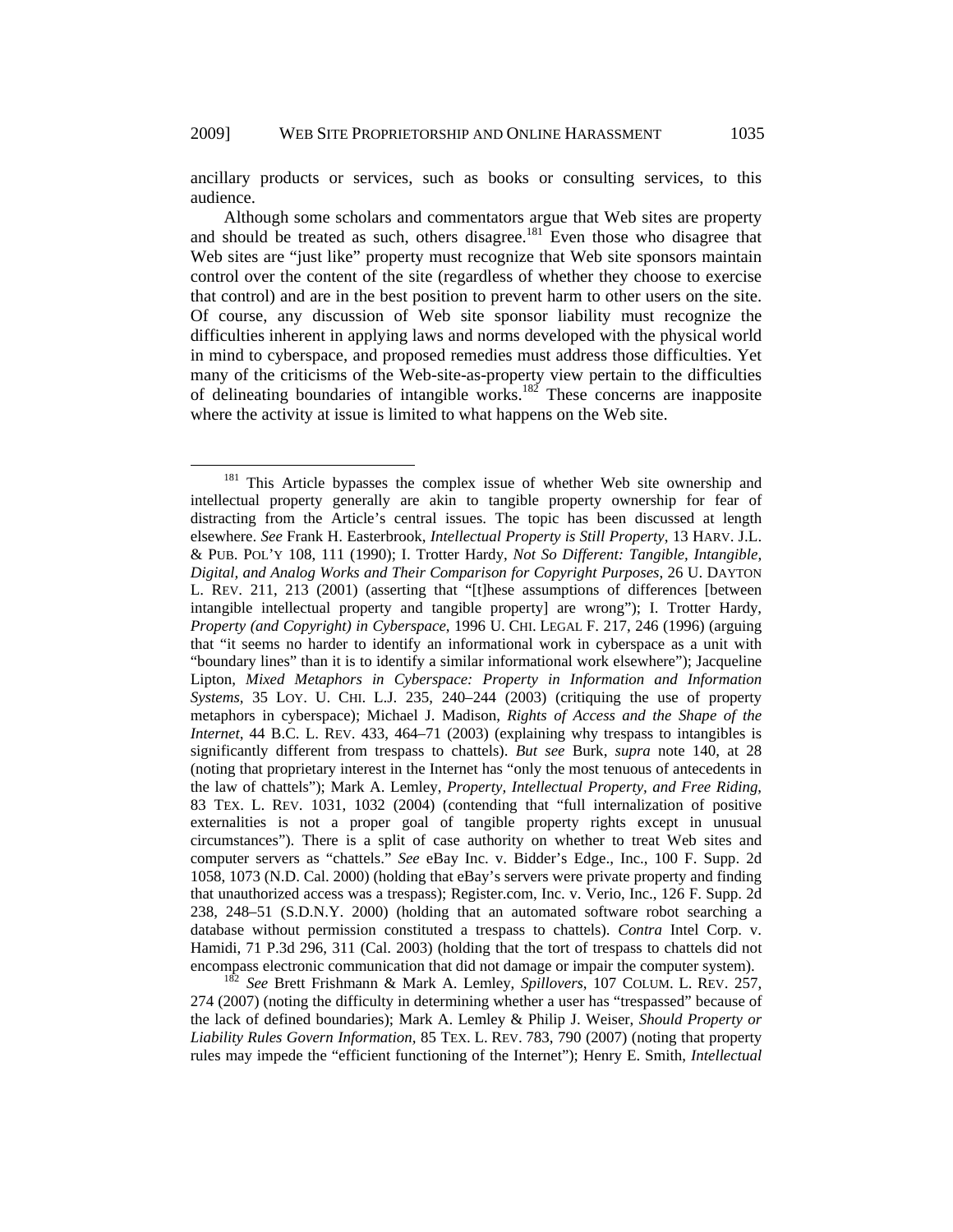#### 1036 **UTAH LAW REVIEW** [NO. 3]

Sponsors of publicly accessible Web sites are "proprietors," whether the Web site is a blog, a gossip site, or a retail site. Along with ownership comes responsibility. Because the Web sites are publicly accessible (again, this Article is limited to content only on publicly accessible Web sites), they are more akin to businesses than to private residences. Although some sites sell products and are clearly "for profit," other sites are less clearly commercial. Yet even sites that are not obviously retail-oriented have the ability to monetize their content in some way, such as by selling ancillary products like T-shirts, selling advertising or user data, or by using the site as a marketing vehicle to sell products, such as a novel, or services, such as consulting.<sup>183</sup> In some cases, a Web site may intend to generate a large readership in the hopes of eventually selling out to a larger commercial entity. This Article uses the term "proprietorship" or "proprietary interest" to refer to a Web site sponsor's ability to capitalize upon the activity on a Web site, regardless of whether it in fact chooses to do so. It thus avoids the larger question of whether Web sites are the "property" of the Web site sponsor.

Tort law places upon a "possessor of land" or "premises occupier" a duty to exercise reasonable care to avoid foreseeable harm caused by the accidental, negligent, or intentionally harmful acts of third parties.<sup>184</sup> This duty is not to ensure the safety of invitees, but to take "reasonable measures" to control the conduct of third parties, or to give adequate warning to enable invitees to avoid harm.<sup>185</sup> Accordingly, the owner is liable for negligence only where the owner failed to take reasonable care to discover the occurrence of dangerous conduct by third parties, or where the owner failed to exercise reasonable care to provide appropriate precautions. For example, an owner may be found to have failed to exercise

enough publicity to secure a book publishing deal. *See* Lester Haines, *Washington Sex Blogger Signs Book Deal*, THE REGISTER, July 2, 2004, http://www.theregister.co.uk/ 2004/07/02/blogger\_book\_deal; Allen Salkin, *Why Blog? Reason No. 92: Book Deal*, N.Y. TIMES, Mar. 30, 2008, at ST1.

184 The Restatement (Second) of Torts states:

A possessor of land who holds it open to the public for entry for his business purposes is subject to liability to members of the public while they are upon the land for such a purpose, for physical harm caused by the accidental, negligent, or intentionally harmful acts of third persons or animals, and by the failure of the possessor to exercise reasonable care to (a) discover that such acts are being done or are likely to be done, or (b) give a warning adequate to enable the visitors to avoid the harm, or otherwise to protect them against it.

*See* RESTATEMENT (SECOND) OF TORTS § 344 (1977).<br><sup>185</sup> Murphy v. Penn Fruit Co., 418 A.2d 480, 482 (Pa. Super. Ct. 1980); Exxon Corp. v. Tidwell, 867 S.W. 2d 19, 21 (Tex. 1993) (noting that a landowner has "a duty to protect invitees on the premises from criminal acts of third parties if the landowner knows or has reason to know of an unreasonable risk of harm to the invitee").

 $\overline{a}$ 

*Property as Property: Delineating Entitlements in Information*, 116 YALE L.J. 1742, 1748– 49 (2007).<br><sup>183</sup> In some high-profile cases, controversial blogs have succeeded in generating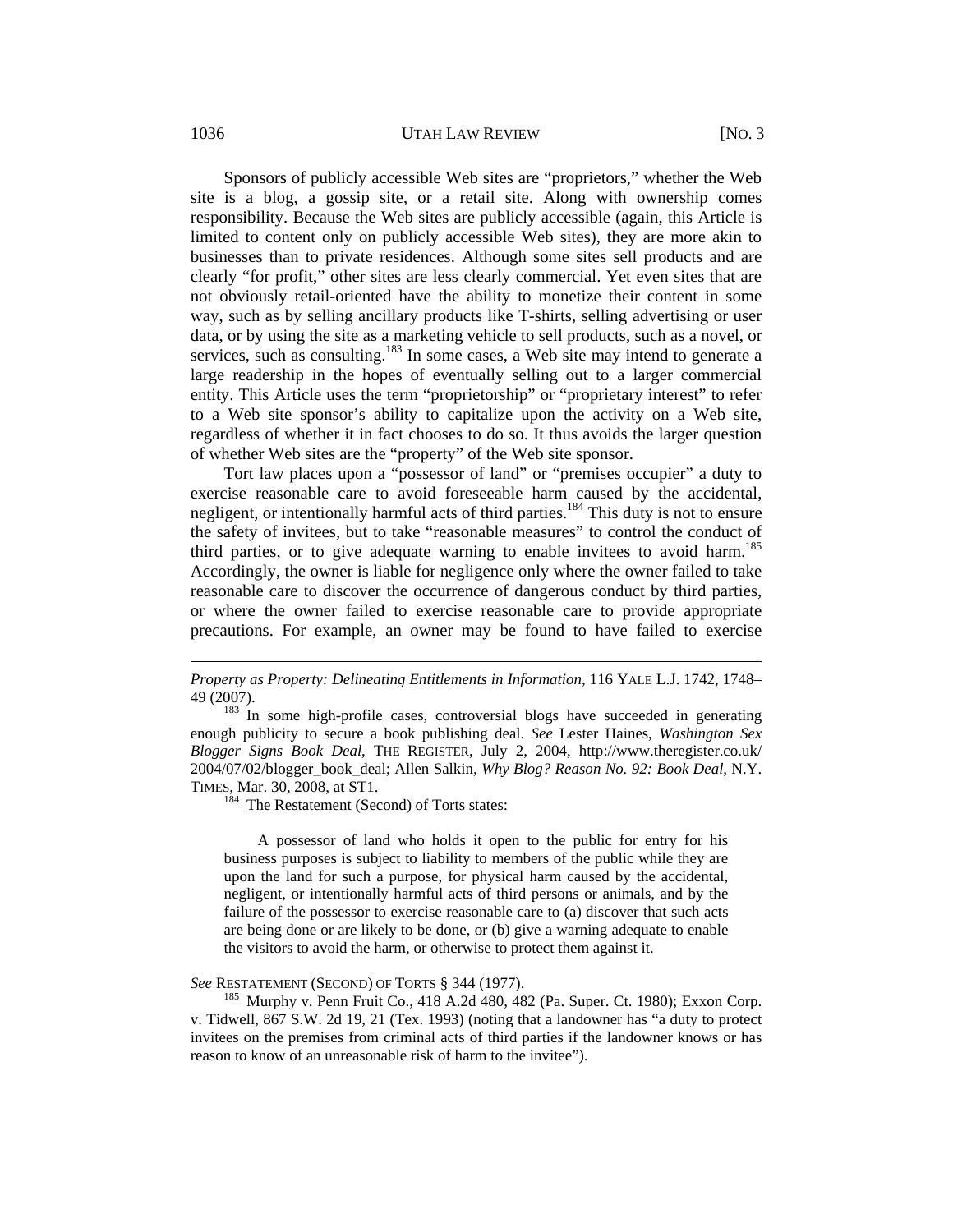reasonable care for failure to provide security personnel or adequate lighting in a parking lot.<sup>186</sup> A California court held that the owners of a restaurant could be found negligent for failing to protect customers where the layout of the restaurant required customers to stand in front of parking spaces with low barriers.<sup>187</sup>

The critical factor in determining whether there was a duty of care (a prerequisite to a finding of negligence) is foreseeability—whether the business owner knew or should have known that the harm was likely to occur on the premises.<sup>188</sup> For example, in one case, a tavern customer verbally threatened the plaintiff and was escorted out of the tavern.189 The tavern employees then allowed the abusive customer to re-enter the tavern, and the customer attacked the plaintiff.<sup>190</sup> The court found that the tavern had a duty to exercise reasonable care to control the customer's conduct to prevent harm to the plaintiff, and that the duty arose "by reason of the defendant's knowledge that an assault . . . was 'about to occur'" in the tavern.<sup>191</sup>

Two different tests determine foreseeability.<sup>192</sup> The first is the "prior similar incidents" test, under which a duty arises when incidents similar to the harm at issue should have put the business owner on notice.<sup>193</sup> The second test is the "totality of the circumstances" test, whereby the court examines not just whether there were prior similar incidents, but also factors such as whether the business was located in a high-crime area.<sup>194</sup> The Restatement (Second) of Torts also considers the character of the business in determining foreseeability:

Since the possessor is not an insurer of the visitor's safety, he is ordinarily under no duty to exercise any care until he knows or has reason to know that the acts of the third person are occurring, or are about to occur. He may, however, know or have reason to know, from past experience, that there is a likelihood of conduct on the part of third persons in general which is likely to endanger the safety of the visitor, even though he has no reason to expect it on the part of any particular

 <sup>186</sup> *See Murphy*, 418 A.2d at 482; *see also* RESTATEMENT (SECOND) TORTS § 344 (1977). 187 Barker v. Wah Low, 19 Cal. App. 3d 710, 717 (1971). 188 *But see* Michael J. Yelnosky, *Business Inviters' Duty to Protect Invitees from* 

*Criminal Acts*, 134 U. PA. L. REV. 883, 883–84 (1986) (arguing that courts should adopt an unqualified duty-to-protect rule that would require all business inviters to take reasonable steps to prevent crime on their premises).

 $^{189}$  Gupton v. Quicke, 442 S.E.2d 658, 659 (Va. 1994).

<sup>190</sup> *Id.*

<sup>191</sup> *Id.* at 658; *see also* Bartosh v. Banning, 251 Cal. App. 2d 378, 384 (1967) (holding that one who operates a bar "must act as a reasonable man to avoid harm from the negligence of other persons who have entered the premises or even from intentional attacks on the part of such third persons").

Seibert v. Vic Regnier Builders, Inc., 856 P.2d 1332, 1335–36 (Kan. 1993).

<sup>193</sup> *Id*. at 548–49.

<sup>194</sup> *Id*.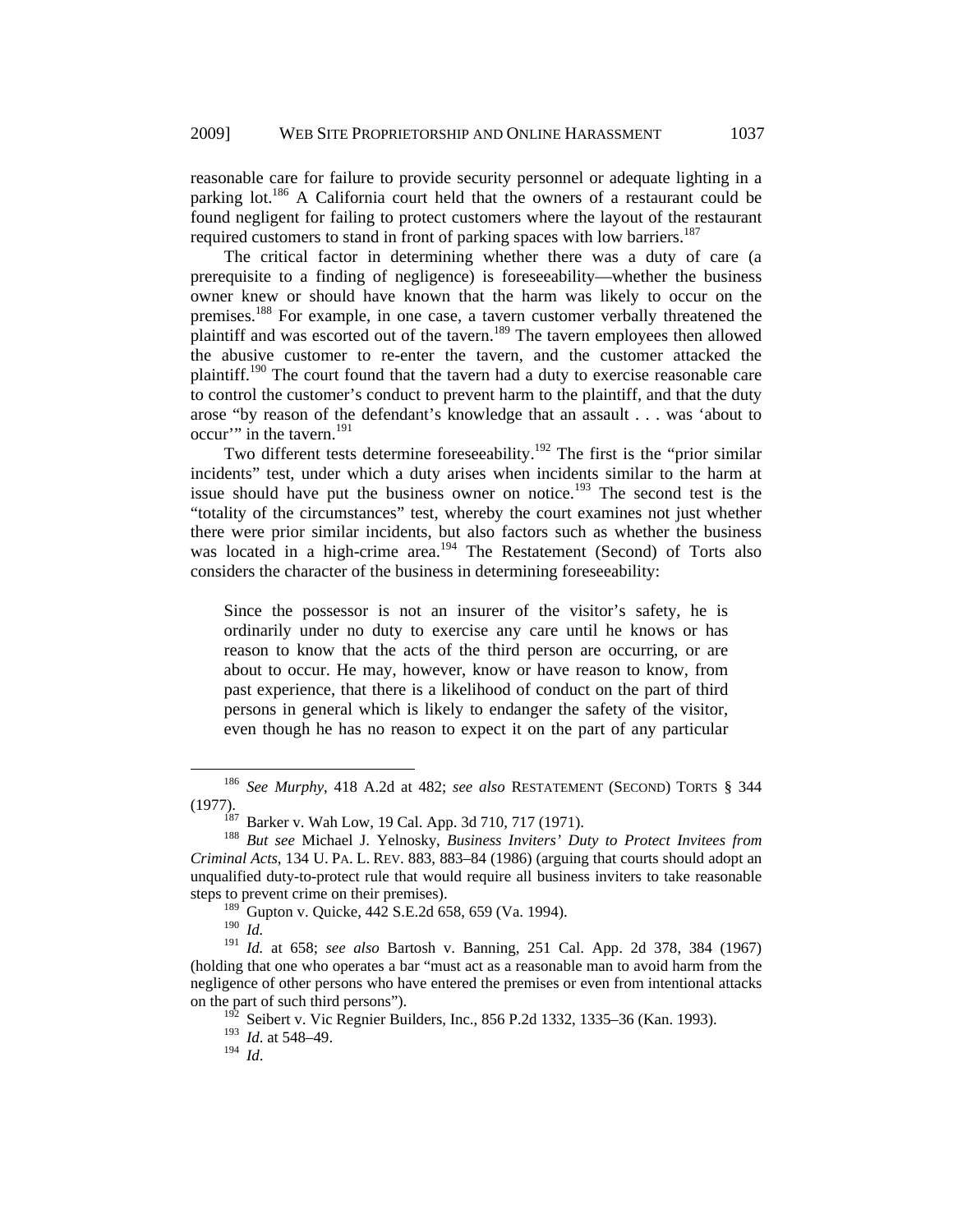individual. If the place or character of his business, or his past experience, is such that he should reasonably anticipate careless or criminal conduct on the part of third persons, either generally or at some particular time, he may be under a duty to take precautions against it, and to provide a reasonably sufficient number of servants to afford a reasonable protection.<sup>195</sup>

A duty analogous to possessors of land may be imposed upon Web site sponsors who fail to exercise reasonable care to provide appropriate precautions to prevent or minimize online harassment on their Web sites. This duty would arise where the Web site sponsor has notice of harm or the likelihood of harm to invitees by third parties. The Web site sponsor may have notice either because of similar prior incidents or because the nature of the Web site made such harm foreseeable.

In *Doe v. MySpace*, the court expressly declined to apply premises-based liability to the Internet context.<sup>196</sup> There, the minor plaintiff sued the online social networking site MySpace after she was sexually assaulted.<sup>197</sup> One of the plaintiff's claims contended that MySpace failed to implement basic safety measures to prevent sexual predators from communicating with minors on MySpace.<sup>198</sup> The court rejected the argument, stating the plaintiff cited no precedent for treating a Web site as a virtual premises.<sup>199</sup> Yet the court's opinion reveals it was primarily concerned that the remedy the plaintiff sought would impose an undue burden on MySpace's business:

Plaintiffs allege MySpace can be liable under a negligence standard when a minor is harmed after wrongfully stating her age, communicating with an adult, and publishing her personal information. To impose a duty under these circumstances for MySpace to confirm or determine the age of each applicant, with liability resulting from negligence in performing or not performing that duty, would of course stop MySpace's business in

 <sup>195</sup> RESTATEMENT (SECOND) OF TORTS § 344 cmt. f (1977); *see also* Barker v. Wah Low, 97 Cal. Rptr. 85, 88 (1971) (noting that Restatement principles "have been recognized and applied" in California). Some courts have expressly rejected the Restatement view that the character of the defendant's business may be considered in a foreseeability analysis. *See* Timberwalk Apartments, Partners, Inc. v. Cain, 972 S.W.2d 749, 758–59 (Tex. 1998).

<sup>196</sup> *See* Doe v. MySpace, 474 F. Supp. 2d 843, 851 (W.D. Tex. 2007) ("The court declines to extend premises liability cases to the internet context, especially where, as here, the Defendant provides its services to users for free."); *see also* Goddard v. Google, Inc., No. C 08-2738 JF, 2008 WL 5245490, at \*4–5 (N.D. Cal. Dec. 17, 2008) (citing to *Doe v. MySpace* to reject characterization of claim as one of receiving "tainted funds" rather than hosting content).

 $1^{197}$  Doe v. MySpace, 528 F.3d 413, 416–17 (5th Cir. 2008).

<sup>198</sup> *Id*. at 416.

<sup>199</sup> *Id.* at 418–20.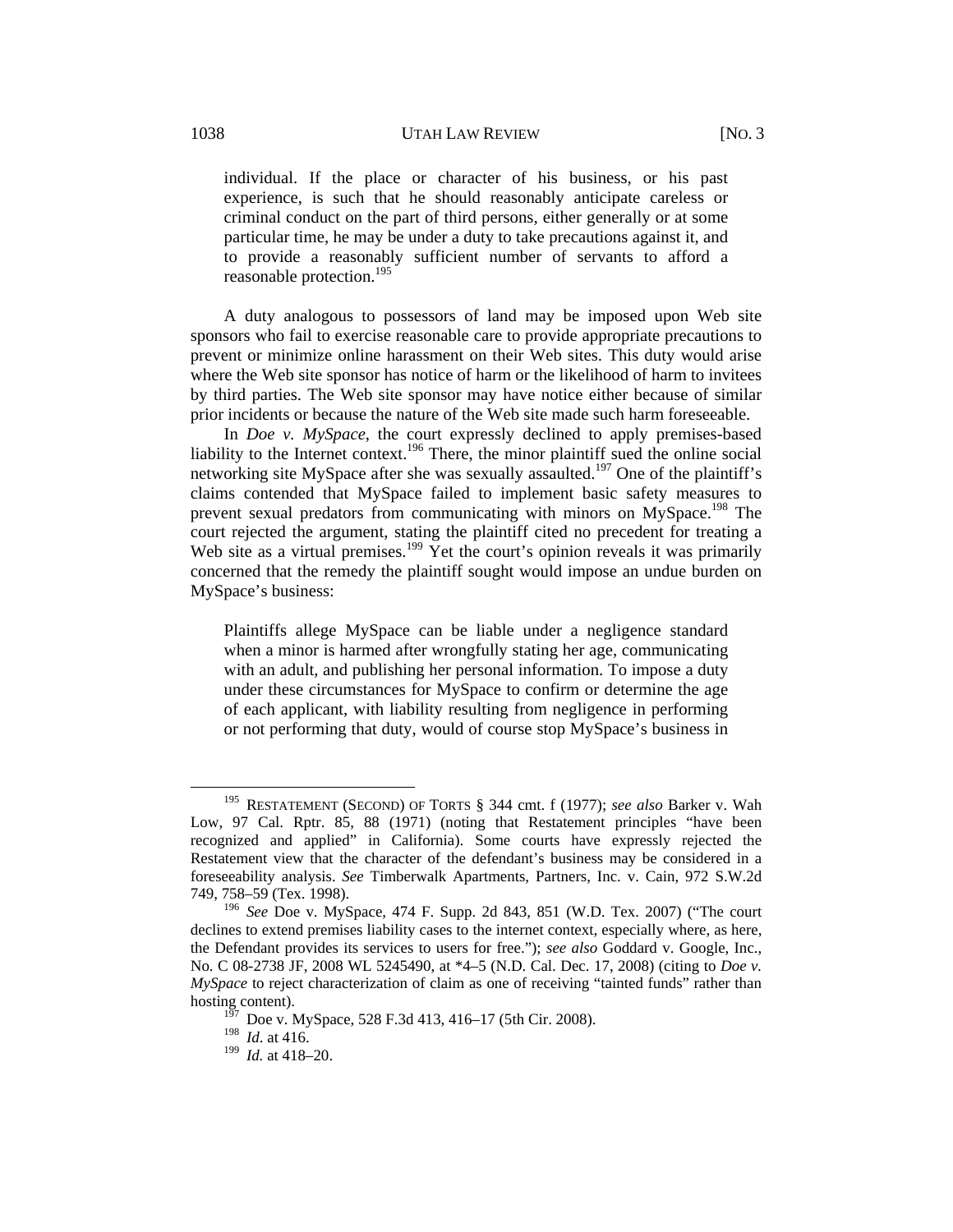its tracks and close this avenue of communication, which Congress in its wisdom has decided to protect.<sup>200</sup>

In other words, the court appears to base its decision on the reasonableness of MySpace's safety procedures given the vast amount of traffic on its Web site, and the minor's knowing violation of those procedures, instead of explaining why premises-based liability is wholly inapplicable on the Internet.<sup>201</sup> But consider this: if MySpace had no safeguards,  $202$  and 50 percent of teens using MySpace had been assaulted by sexual predators (even though they accurately stated their age during registration), would the court have reached the same conclusion? Taking the court's statements regarding blanket immunity at face value, MySpace would have no obligation to improve its business model or adopt safety measures to protect further assaults because it was merely the "publisher" of communications between the minor victim and the assailant.<sup>203</sup> Yet such a conclusion would be socially unacceptable.

Given the difference between physical world business premises and Web site premises, the analogy of "possessors of land" to Web site sponsors is limited to just that—an analogy. A theory of liability based upon Web site proprietorship must recognize the differences between Web-based businesses and businesses with physical locations.

Internet-based businesses may have millions of weekly site visitors, compared with brick-and-mortar businesses, which may have dozens; accordingly, the ability to successfully police virtual premises may be more elusive. A determination of what constitutes reasonable proprietorship conduct should take into account the vast amount of Web site traffic. While one attack in an underground parking lot may suffice to put a brick-and-mortar store on notice of the existence of a harmful condition, and thus create an obligation to remedy the condition, one harmful incident of online harassment would not be enough to establish foreseeability on a Web site with thousands of daily postings.

<sup>&</sup>lt;sup>200</sup> *MySpace*, 474 F. Supp. 2d at 851.<br><sup>201</sup> The district court merely "decline[d] to extend premises liability cases to the internet context particularly where, as here, the Defendant provides its services to users for free. Plaintiff has cited no case law indicating that the duty of a premises owner should extend to a website as a 'virtual premises.'" *Id*.<br><sup>202</sup> MySpace sets the default for users age fourteen and fifteen at "private" rather than

<sup>&</sup>quot;public" so that their profiles are not searchable or viewable by anyone other than their named friends. Joint Statement on Key Principles of Social Networking Sites Safety, http://www.ag.state.mn.us/PDF/PressReleases/SocialNetworkingSitesSafety.pdf (last visit-<br>ed Sept. 1, 2009).<br><sup>203</sup> Mysnace, 474 E. Supp. 2d at 849 ("It is quite obvious the underlying basis of

Myspace, 474 F. Supp. 2d at 849 ("It is quite obvious the underlying basis of Plaintiffs' claims is that, through posting on MySpace, Pete Solis and Julie Doe met and exchanged personal information which eventually led to an in-person meeting and the sexual assault of Julie Doe. . . . No matter how artfully Plaintiffs seek to plead their claims, the Court views Plaintiffs' claims as directed toward MySpace in its publishing, editorial, and/or screening capabilities.").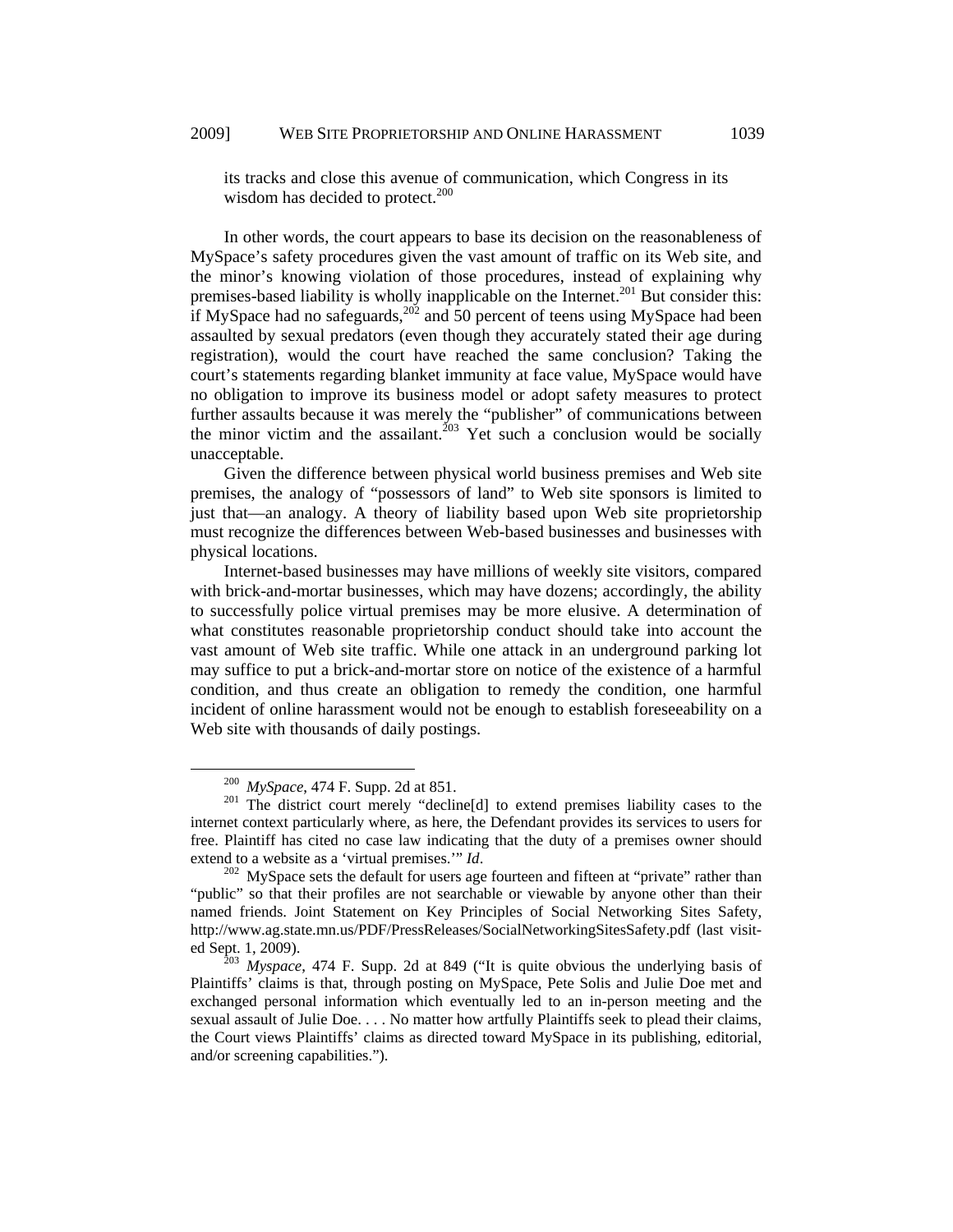#### 1040 UTAH LAW REVIEW [NO. 3]

Although the cases addressing business owner liability concerned physical harm to invitees, there is nothing in the underlying rationale of these cases that would preclude nonphysical harm. It makes sense to permit recovery for incorporeal injuries that are unique to, and arise from, the incorporeal nature of the business premises. Furthermore, where nonphysical harm, such as defamation, is conducted on physical premises, plaintiffs can sue defendants directly for republication or dissemination of defamatory matter and have no need to rely upon a premises liability theory.<sup>204</sup> But this remedy is unavailable to plaintiffs alleging online harassment because of the immunity granted to Web site sponsors under the Communications Decency Act.

Businesses have also been held liable for their conduct and business activities, not simply their control over premises. For example, business owners have been found liable for injuries caused by third parties during the course of promotional activities. In one case, the defendant planned to drop table tennis balls from an airplane as part of a promotion.<sup>205</sup> Each ball contained a certificate entitling the holder to a prize from the defendant store.<sup>206</sup> The plaintiff went to the site of the promotion and was injured by the crowd that rushed to retrieve the fallen balls.<sup>207</sup> The Supreme Court of Alabama held that "when a proprietor or storekeeper causes a crowd of people to assemble pursuant to a promotional activity, then that person owes a duty to exercise reasonable care commensurate with foreseeable danger or injury to protect those assembled from injuries resulting from the  $\dots$  crowd[.] $"^{208}$ 

A business may be found liable even where the promotional activities occur off-site. For example, a radio station was held liable for the wrongful death caused

(1) Publication of defamatory matter is its communication intentionally or by a negligent act to one other than the person defamed.

 <sup>204</sup> *See* Hellar v. Bianco, 244 P.2d 757, 759 (Cal. Ct. App. 1952) (holding tavern owner could be held liable for republication of defamatory matter regarding plaintiff by failing to remove such matter from men's room wall after having reasonable opportunity to do so); Fogg v. Boston & L.R. Co., 20 N.E. 109, 109–10 (Mass. 1889) (defendant railroad held liable for posting in office libelous newspaper extract about plaintiff railroad broker for forty days). Describing what constitutes publication, the Restatement (Second) of Torts states:

<sup>(2)</sup> One who intentionally and unreasonably fails to remove defamatory matter that he knows to be exhibited on land or chattels in his possession or under his control is subject to liability for its continued publication.

RESTATEMENT (SECOND) OF TORTS § 577 (1977)*. But cf.* Scott v. Hull, 259 N.E.2d 160, 161 (Ohio Ct. App. 1970) (finding failure of building owner or agent to remove defamatory graffiti on the outside of building was not grounds for defamation suit because building owner and agent did not engage in "positive acts," such as inviting public into

premises).<br><sup>205</sup> See F.W. Woolworth v. Kirby, 302 So. 2d 67, 68–69 (Ala. 1974).<br><sup>206</sup> *Id.* at 68.<br><sup>207</sup> *Id.* at 71.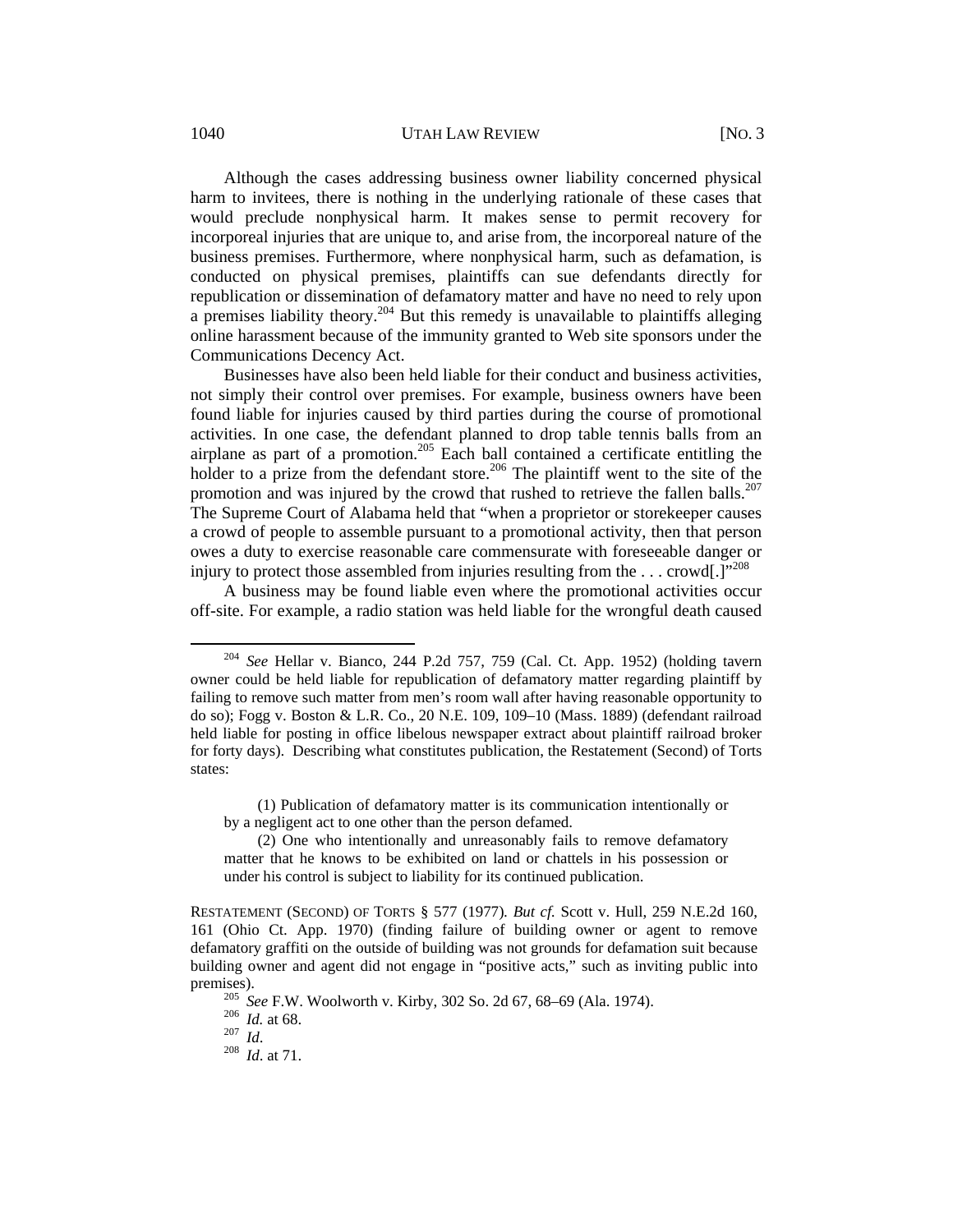by a radio station listener who was participating in a promotional activity.<sup>209</sup> The radio station conducted a contest that rewarded the first contestant to locate a traveling disc jockey.<sup>210</sup> Two minors, in pursuit of the disc jockey, negligently forced the decedent's car off the highway.<sup>211</sup> In determining whether the defendant radio station owed a duty to the decedent arising out of its broadcast of the giveaway contest, the California Supreme Court noted that a "number of considerations may justify the imposition of duty in particular circumstances, including the guidance of history, our continually refined concepts of morals and justice, the convenience of the rule, and social judgment as to where the loss should fall." $^{212}$ 

As previously mentioned, Web site sponsors under section 230 are immune from liability for content posted by users on their Web sites.<sup>213</sup> Congress, in passing this legislation, intended to encourage the development of the Internet<sup>214</sup> and to protect "good Samaritan" ISPs from liability for blocking or screening obscene material.<sup>215</sup> Court decisions, however, have applied the immunity

(c) Protection for "good samaritan" blocking and screening of offensive material

(1) Treatment of publisher or speaker

No provider or user of an interactive computer service shall be treated as the publisher or speaker of any information provided by another information content provider.

(2) Civil liability

No provider or user of an interactive computer services shall be held liable on account of—

(A) any action voluntarily taken in good faith to restrict access to or availability of material that the provider or user considers to be obscene, lewd, lascivious, filthy, excessively violent, harassing, or otherwise objectionable, whether or not such material is constitutionally protected; or

(B) any action taken to enable or make available to information content providers or others the technical means to restrict access to material described in paragraph (1).

*Id.* The Ninth Circuit recently elaborated that in passing section 230, Congress intended to allow interactive computer services to "perform some editing on user-generated content without thereby becoming liable for all defamatory or otherwise unlawful messages that they didn't edit or delete. In other words, Congress sought to immunize the *removal* of

<sup>&</sup>lt;sup>209</sup> See Weirum v. RKO Gen., 539 P.2d 36, 45–47 (Cal. 1975).<br><sup>210</sup> *Id.* at 37.<br><sup>211</sup> *Id.*<br><sup>212</sup> *Id.* at 39.<br><sup>213</sup> See supra notes 13–15 and accompanying text.<br><sup>213</sup> See Communications Decency Act, 47 U.S.C. § 230(b)(1 of the United States: (1) to promote the continued development of the Internet and other interactive computer services and other interactive media."). 215 *Id*. Section 230 further provides: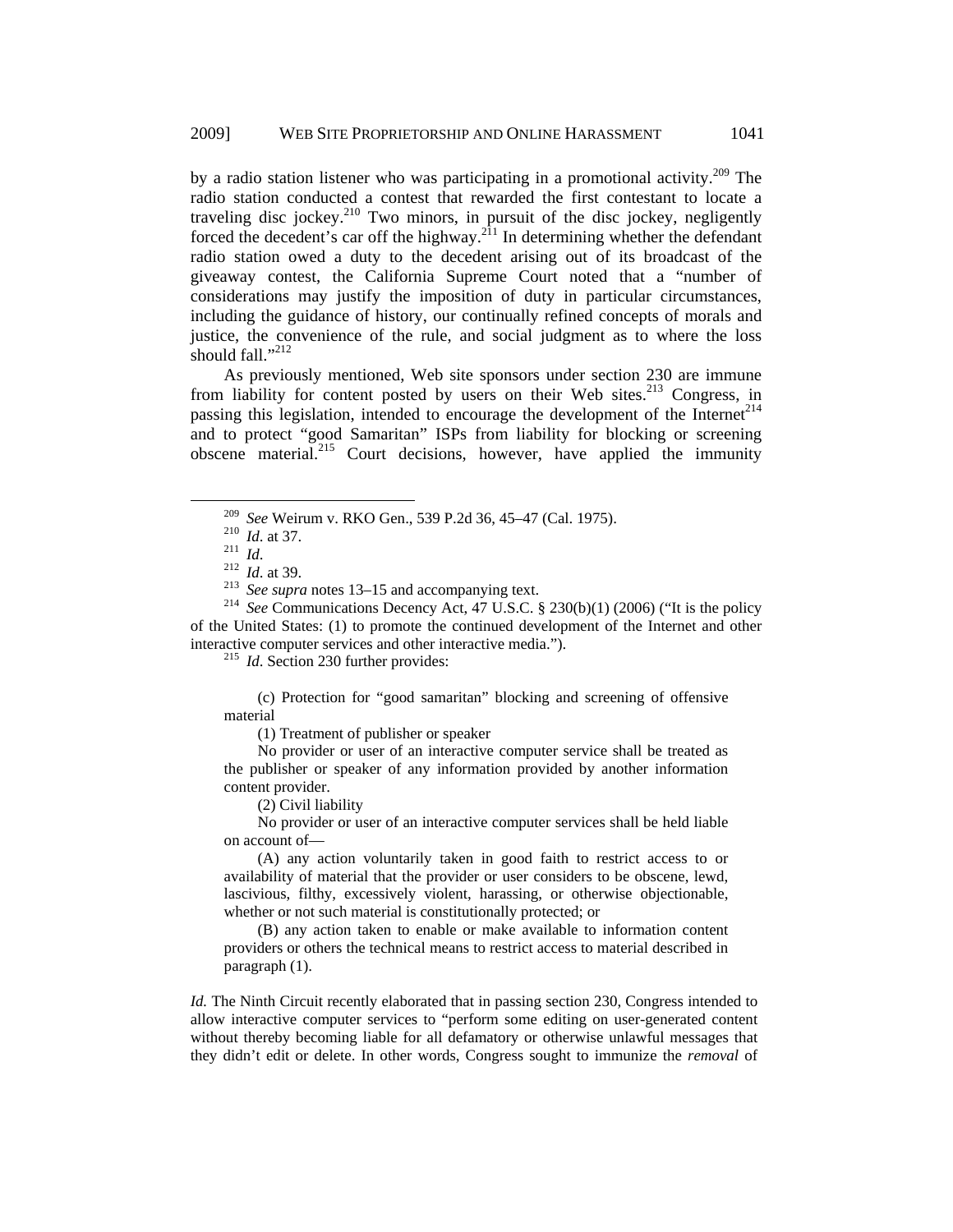provision too broadly.216 As a consequence, the very section intended to protect Web sites that screen and remove offensive content is now being used as a shield by Web sites to actively encourage the posting of such content.<sup>217</sup> For example, the founder of Juicy Campus, a now-defunct Web site that encouraged its college student users to post gossip, stated on the site blog: "Juicy Campus is the provider of an interactive computer service."218 He cited section 230 to support his claims that "Juicy Campus is immune from liability from content posted by users."<sup>219</sup> Another Web site encourages users to anonymously post gossip about others, and even suggests they create profiles for other people.<sup>220</sup> The purpose of one Web site is specifically to provide a forum where women can post negative information about the men they have dated.<sup>221</sup> Other Web sites encourage users to post sexually graphic videos and photographs of their ex-lovers.

The imposition of proprietorship liability on Web site sponsors furthers the legislative intent of section 230. The intent underlying section 230 immunity, at least as interpreted by courts, is to both permit Web site sponsors to monitor content and relieve them of the burden of doing so.<sup>222</sup> This intent is understandable given that, at least on some Web sites, the amount of content would make screening and filtering an onerous responsibility.<sup>223</sup> The imposition of

user-generated content, not the *creation* of content . . . ." Fair Housing Council of San Fernando Valley v. Roommates.com, LLC, 521 F.3d 1157, 1163 (9th Cir. 2008). 216 *See, e.g.*, Zeran v. America Online, Inc., 129 F.3d 327, 332 (4th Cir. 1997)

(holding that the Communications Decency Act immunized interactive computer service provider that hosted message board, even though it refused to remove false statement after notice); *see also* Lyrissa Barnett Lidsky, *Silencing John Doe: Defamation and Discourse in Cyberspace*, 49 DUKE L.J. 855, 871–82 (2000) ("[C]ourt decisions interpreting subsection 230(c) have broadened its ambit far beyond merely protecting 'Good Samaritan' editorial control. As interpreted, section 230 gives ISPs complete immunity from liability for defamatory content initiated by third parties, even if the ISP consciously decides to republish the defamatory content. The practical effect of these interpretations of section 230 of the CDA is to leave Internet defamation victims with no deep pocket to sue. The defamed plaintiff can no longer sue the intermediary who republished a defamatory communication. Instead, the plaintiff must go to the source and sue the person who originated the defamatory communication, even if that person is an unknown John Doe.").<br><sup>217</sup> See supra notes 13–15 and accompanying text.<br><sup>218</sup> Matt Ivester, *Hate Isn't Juicy*. A Letter from the Founder of JuicyCampus.co

http://juicycampus.blogspot.com/2008/02/hate-isnt-juicy-letter-from-founder-of.html (Feb. 29, 2008, 15:59 PDT).<br>
<sup>219</sup> Id.

<sup>219</sup>*Id*. 220 *See* GossipReport.com, http://www.gossipreport.com/ (last visited Sept. 1, 2009) ("On GossipReport.com you can anonymously talk about anyone you want. Instead of creating a profile about yourself, you can create a profile about someone else. Get in the loop. Go Gossip!"). 221 DontDateHimGirl.com, http://dontdatehimgirl.com/home/ (last visited Sept. 1,

2009). 222 *See supra* notes 13–15 and accompanying text. 223 *See* Brief of Defendant-Appellee at 4, Chi. Lawyers' Comm'n for Civil Rights

Under Law, Inc. v. Craigslist, Inc., 519 F.3d 666 (7th Cir. Dec. 4, 2007) (No. 07-1101)

 $\overline{a}$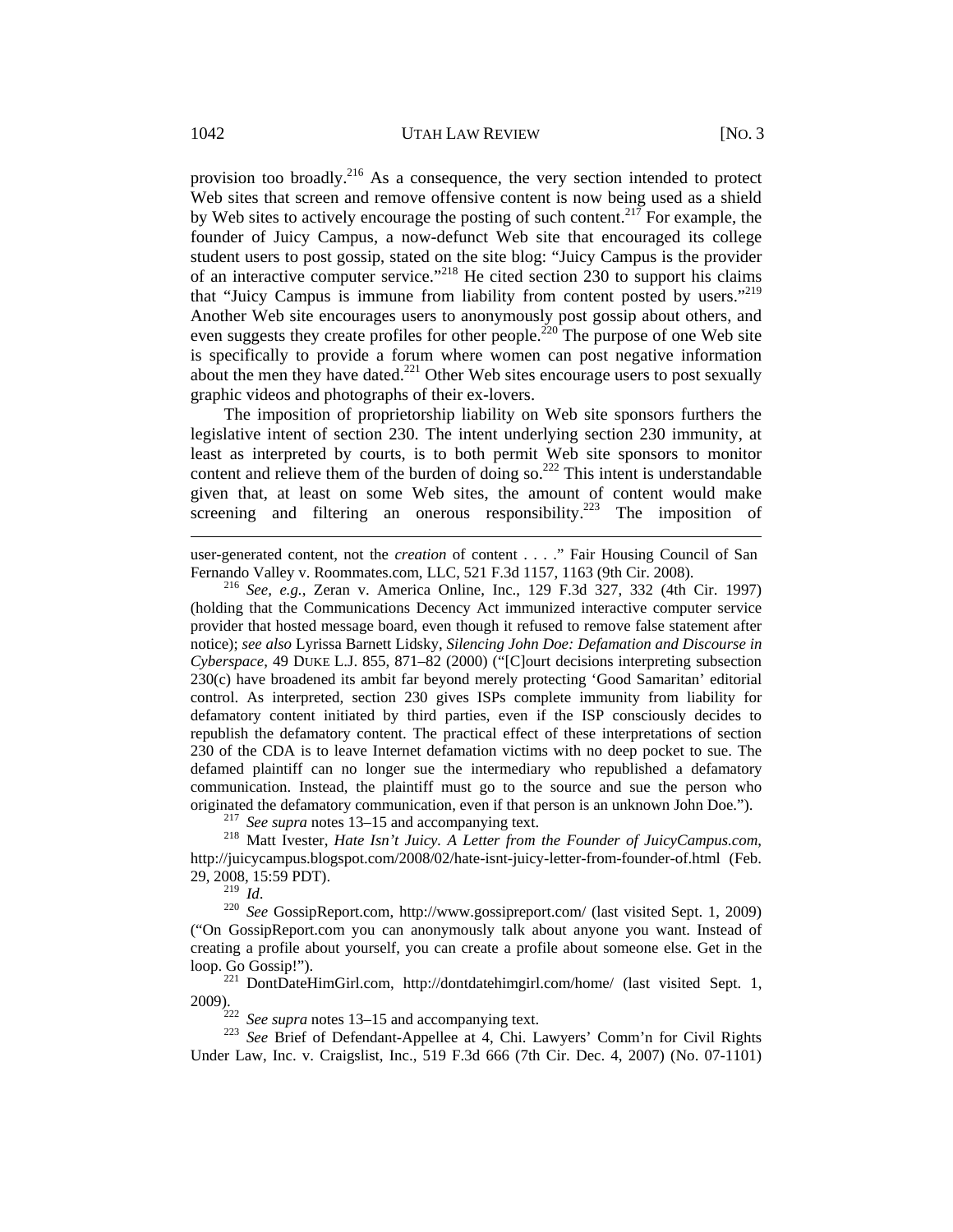proprietorship-based tort liability would not mean an obligation to screen or filter content, as the Web site sponsor would not be liable for information posted by third parties. Nor would it require Web site sponsors to determine whether a particular post is defamatory or otherwise criminal or tortious. While it may not be reasonable to expect a Web site sponsor to filter numerous messages prior to posting, it is reasonable to expect it to establish and enforce policies to discourage online harassment. The standard for liability would be negligence based upon the nature of the business (including volume of traffic), not strict liability. Negligence on the part of the Web site sponsor then would mean that it failed to take reasonable steps to *prevent or deter* foreseeable online harassment.

The determination of reasonableness and foreseeability should consider the nature of the Web site, including the number of daily visitors and the size of the business. A leanly staffed business such as craigslist,<sup>224</sup> for example, which receives millions of weekly visitors, $225$  should not be expected to prescreen or to make content-based decisions regarding user postings. Web sites like Dontdatehimgirl.com (whose motto is "don't date him until you check him out first"<sup>226</sup>) or EncyclopediaDramatica (whose motto is "in lulz we trust"),  $227$  on the other hand, that actively encourage users to anonymously and impulsively (i.e., without a cooling period or registration requirement) post inflammatory material about private individuals, are merely exploiting their section 230 immunity.

Given Congress's objectives in implementing section 230 and the vast amount of traffic on many Web sites, Web site sponsors generally should not be required to implement procedures to prescreen or make subjective determinations of the lawfulness of user-supplied content. A Web site sponsor, however, should be liable for the harm that results from its negligence in setting up its Web site and for a business model that fails to incorporate reasonable steps or safeguards to prevent or minimize foreseeable harassment.

To establish reasonable conduct, Web site sponsors should adopt anticyberharassment policies and procedures, such as those set forth in Part IV, to prevent or reduce the likelihood of online harassment. A complete absence of such policies or a business model that encourages harassing behavior would indicate a breach of this duty. Similarly, a failure to enforce anti-cyberharassment policies might indicate negligence.

 $\overline{a}$ 

<sup>(</sup>giving examples that the popular online classified advertising Web site craigslist

reportedly received more than ten million new notices in a typical month in 2006).<br><sup>224</sup> Cragislist, http://www.craigslist.org/about/factsheet (last visited Sept. 1, 2009) (stating that craigslist has thirty employees).

*Id.* (stating that craigslist receives more than twenty billion page views each month, and that fifty million people (including forty million in the United States) use the Web site's services each month).<br><sup>226</sup> DontDateHimGirl.com, http://dontdatehimgirl.com/home/ (last visited Sept. 1,

<sup>2009). 227</sup> Encyclopedia Dramatica, http://www.encyclopediadramatica.com/Main\_Page

<sup>(</sup>last visited Sept. 1, 2009).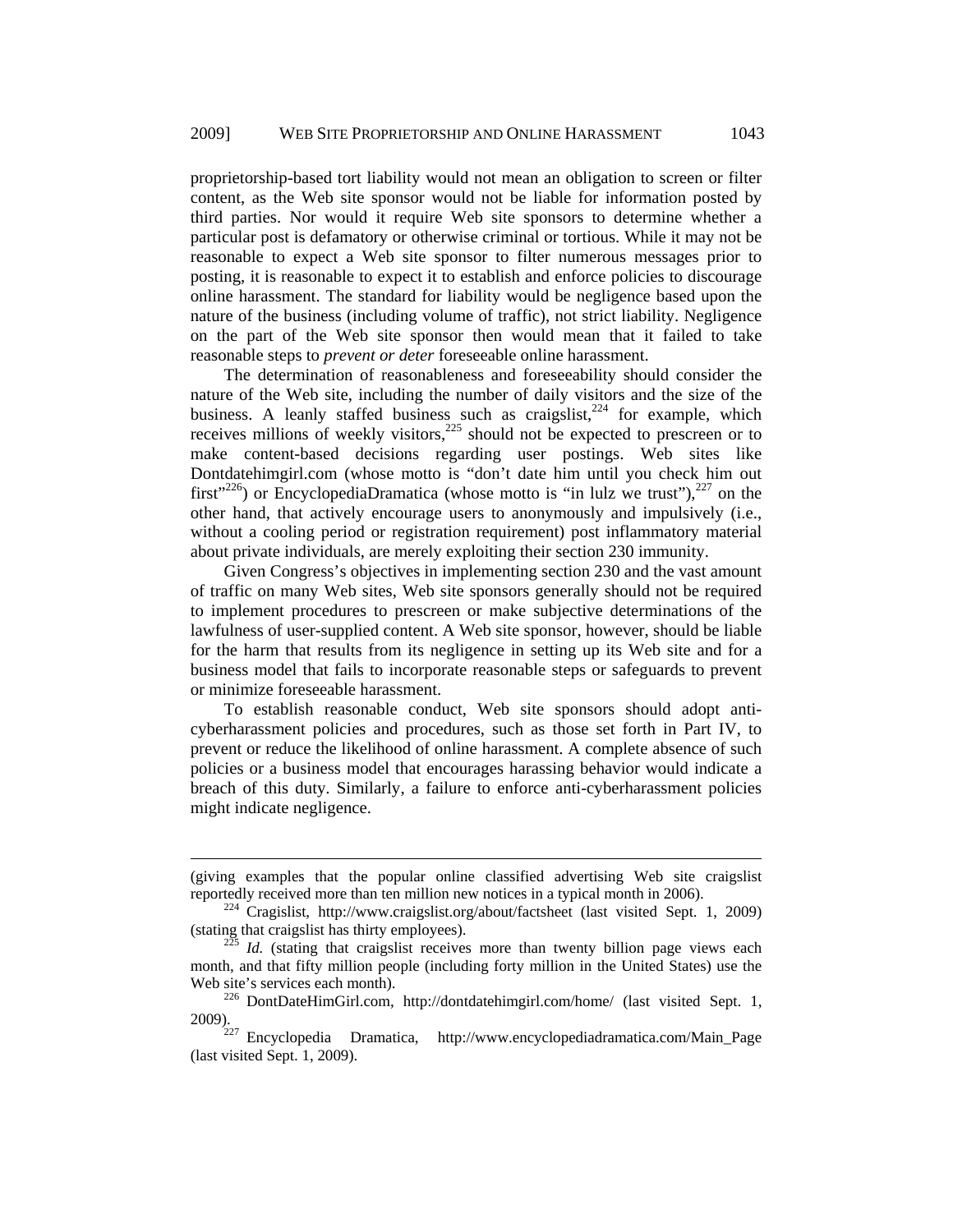#### 1044 UTAH LAW REVIEW [NO. 3]

In addition, a Web site should be liable for its conduct in responding to harassment complaints. For example, one of the female law students in the AutoAdmit case e-mailed one of the Web site's founders and requested that he take down certain offensive posts about her.<sup>228</sup> He responded in an AutoAdmit post and warned that if he kept receiving similar requests, he would post them on the message board.<sup>229</sup> While not liable for the content of users' posts, AutoAdmit should be liable for its own conduct and for responding to the takedown request in an unreasonable manner (i.e., through intimidation and public humiliation). Another Web site reputedly<sup>230</sup> asks requestors to submit a fee before considering any takedown request.<sup>231</sup> In addition, the appeal process is allegedly a sham, and the requesting party's pleas for mercy are uploaded onto the Web site for further ridicule and "lulz."232 The plaintiff would have to establish harm before charging that the Web site sponsor's negligence was responsible for the harm; however, it would be the Web site's own actions for which it would be liable. The possibility of being subject to tort liability may prod Web site sponsors who are otherwise unwilling to self-regulate into adopting policies and procedures to reduce or eliminate online harassment.

## *C. Imposing Proprietorship Liability Conforms to Objectives of Tort Law*

The call for greater Web site sponsor accountability is a call for a normative shift in the way we view online harassment. Requiring a certain level of accountability on the part of Web site sponsors is not particularly shocking. They are currently held accountable to a certain extent for copyrighted materials on their site.<sup>233</sup> Web site sponsors adopt a hypocritical position by claiming their Web sites are public forums and that they are constrained by free speech concerns from taking any action to prevent online harassment, while at the same time treating their Web sites as "private property" for commercial gain by, for example, selling

 <sup>228</sup> Margolick, *supra* note 2.

<sup>&</sup>lt;sup>230</sup> The author received an anonymous letter from a victim of the Web site regarding the takedown appeal process at this particular Web site. The author was unable to confirm the takedown appeal process at this particular Web site without submitting a fee and undergoing it herself, which she for obvious reasons was unwilling to do.<br><sup>231</sup> *Id.* <sup>232</sup> "Lulz" is the term used to describe laughing at another's expense. Mattathias

Schwartz, *The Trolls Among Us*, N.Y. TIMES, Aug. 3, 2008, at MM24 (defining "lulz" as "[a] corruption of 'LOL' or 'laugh out loud,' 'lulz' means the joy of disrupting another's emotional equilibrium").<br><sup>233</sup> Web sites may take down material if they are served with a takedown notice under

the Digital Millennium Copyright Act ("DMCA") that the material is infringing rather than waiting for a court to definitively make such a decision. *See* Vernor v. Autodesk, Inc., 555 F. Supp. 2d 1164, 1165 (W.D. Wash. 2008) (plaintiff sued Autodesk because it sent an infringement notice to eBay, where the plaintiff was selling copies of Autodesk software products, and eBay suspended the auction in response to the notice and eventually suspended the plaintiff's eBay account without waiting for a court to resolve the matter).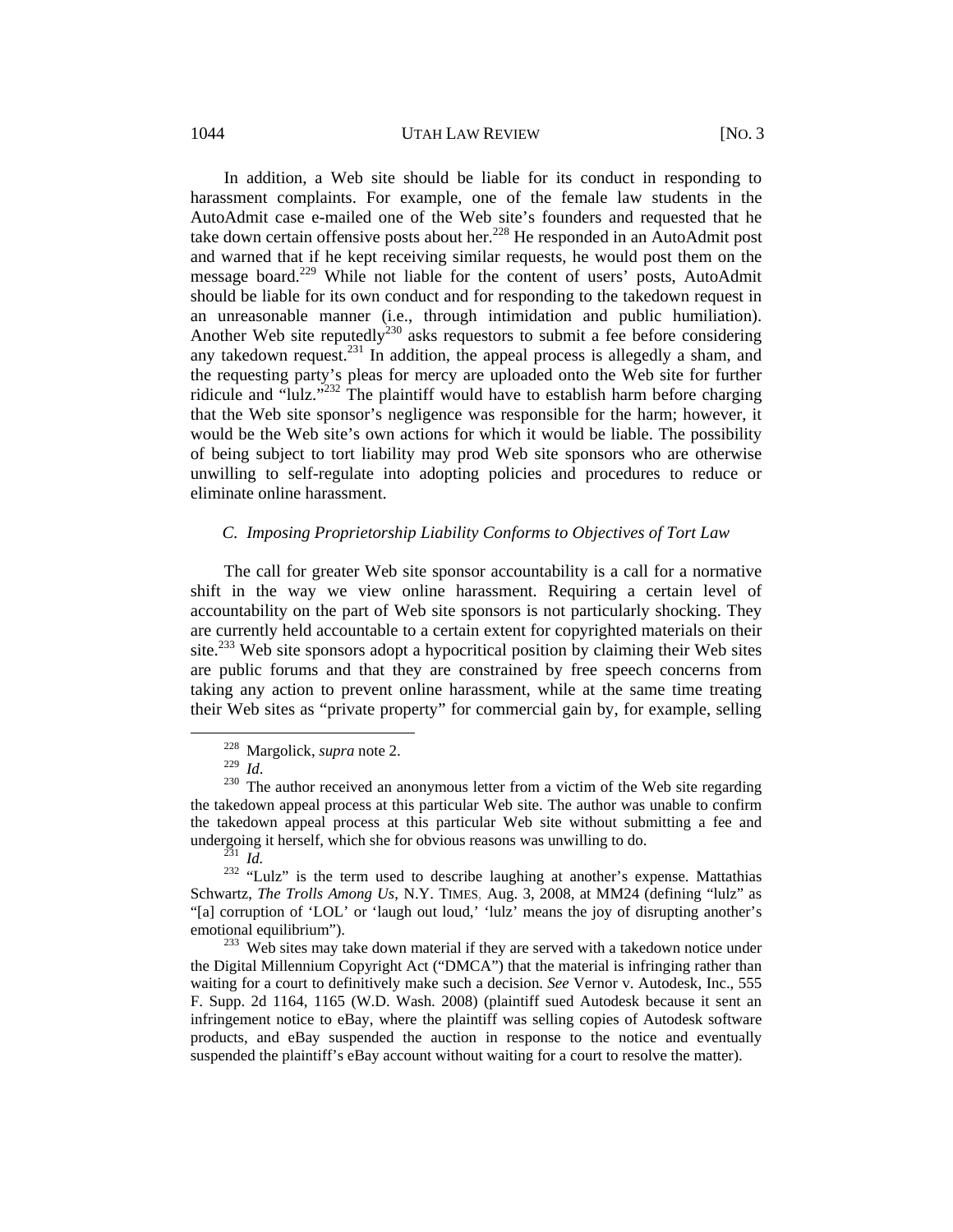advertising. Of course Web site sponsors are at liberty to cater to users' preferences and desires, but in doing so they should be held liable for users' abuses. The business models of certain Web sites are specifically intended to encourage behavior that is likely to result in online harassment.<sup>234</sup> One Web site encourages posters to submit gossip and states not only that all posts are anonymous but that users can create profiles of *other* individuals and post using those profiles.235 It encourages posters to submit "pics and videos to really tell the story!"<sup>236</sup> These Web sites should be viewed as having made a calculated business decision to permit "high risk" activity on their Web sites, and their liability should reflect that calculation. Web site sponsors that encourage harmful behavior, even if they do so slyly, should be held accountable for the ill effects resulting from their business models. On the other hand, Web site sponsors that have implemented policies to deal with online harassment and that enforce such policies should not be held liable for the conduct of their users.

The imposition of proprietorship liability upon Web site sponsors furthers the objectives of tort law. $^{237}$  It deters antisocial conduct and compensates those injured by such conduct.<sup>238</sup> It allocates the risk of injury to the party in the best position to avoid its occurrence and absorb the loss.239 The burden on the Web site sponsor in adopting an online harassment policy is less than the likelihood of injury from failure to adopt such a policy, especially given that the duty does not arise unless the injury was foreseeable. $240$ 

Some critics may argue that my proposed model of liability lacks defined parameters and will make it difficult for Web site sponsors to ascertain what steps they must take to avoid liability. As a result, the argument goes, innovation may suffer as businesses decline to pursue new ventures for fear of being sued. But entrepreneurship has never come with guarantees, and imposing tort liability upon Web site sponsors is no different from tort liability imposed upon offline

 <sup>234</sup> For example, Juicy Campus's slogan was "C'mon. Give us the juice. Posts are totally 100 percent anonymous." *See* Alexandria Phillips, *College Web Page Spreads Rumors*, THE TRIANGLE.ORG, Jan. 16, 2009, http://media.www.thetriangle.org/ (in search box, enter title of article). The New York Times described Juicy Campus as "a dorm bathroom wall writ large, one that anyone with Internet access can read from and post to." Richard Morgan, *A Crash Course in Online Gossip,* N.Y. TIMES, Mar. 16, 2008, at ST 7. 235 *See supra* note 220. 236 *Id*. 237 *See* Doug Licthman & Eric Posner, *Holding Internet Service Providers* 

*Accountable*, 12 SUP. CT. ECON. REV. 221, 221–28 (2006) (arguing that immunity for intermediaries is difficult to defend on policy grounds and is inconsistent with conventional tort law principles). 238 John C.P. Goldberg, *Twentieth Century Tort Theory*, 91 GEO. L.J. 513, 524–26

<sup>(2003).</sup> 

 $^{239}$  Lawrence v. Bainbridge Apartments, 957 S.W.2d 400, 405 (Mo. Ct. App. 1997) (noting the objective of tort law is to place the cost of the injury on the party in the best

<sup>&</sup>lt;sup>240</sup> This is an articulation of the formula, B<PL, famously stated by Learned Hand in *United States v. Carroll Towing Co.*, 159 F.2d 169, 173 (2d Cir. 1947).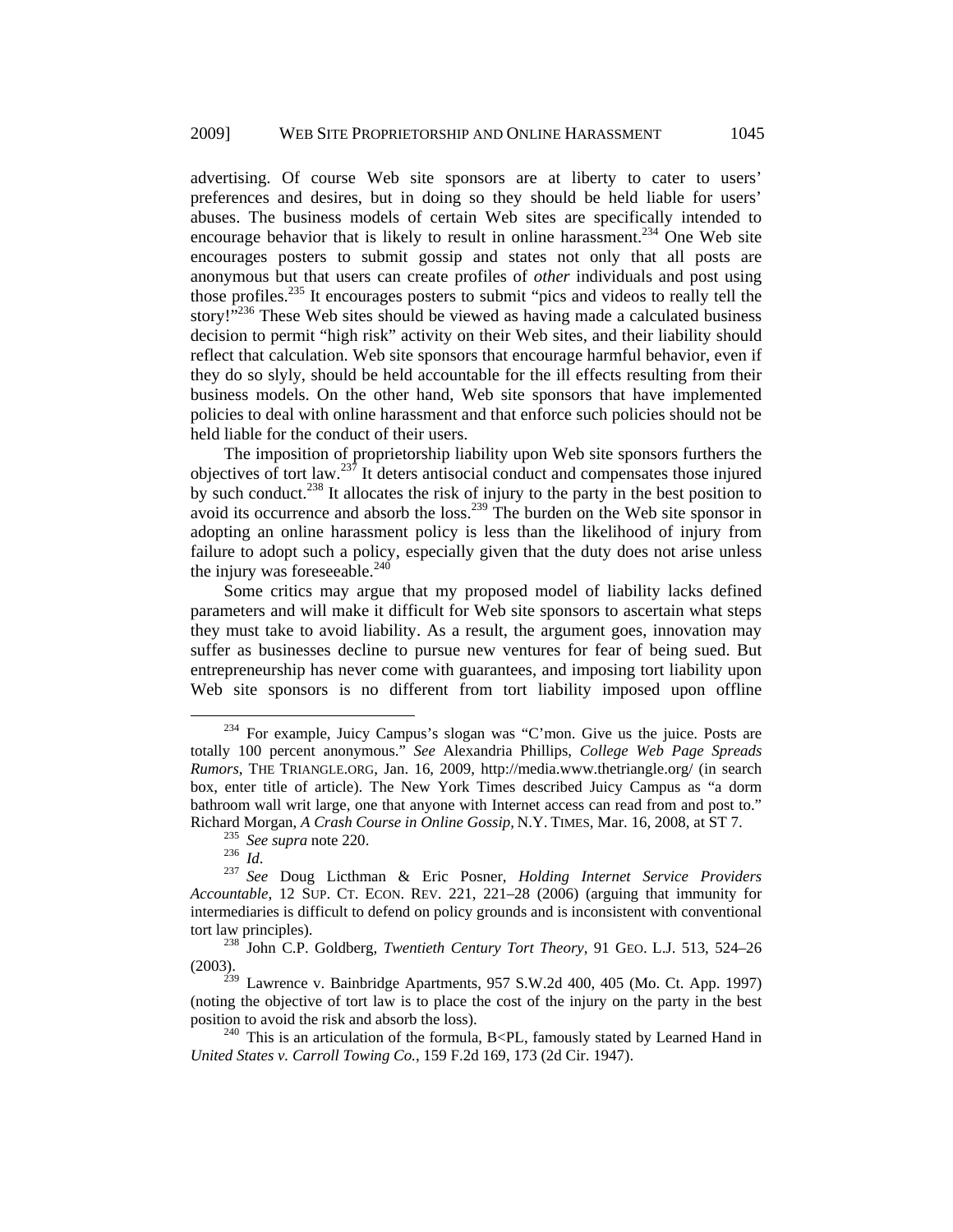businesses. All businesses should be encouraged to act responsibly and in this regard, Web site sponsors should be treated no differently from offline businesses. As previously noted, however, what is reasonable should depend upon the context, and a determination of reasonableness should factor in the ways that online businesses are different from offline businesses. Finally, a "reasonableness" standard best reflects social norms and accommodates technological evolution, making it especially attractive in the dynamic online context.

The proposals in this Article will not banish all online harassment, nor will they stop the most determined trolls; however, the proposals do force Web site sponsors to recognize there are measures they can take to curb abusive and damaging conduct on their Web sites. Cyberharassment is just too easy on the Internet. Perhaps most important, these proposals recognize and treat online harassment as the social problem that it is, rather than assuming all conduct and postings on the Internet are constitutionally protected "speech."

The underlying objective of these proposals is to more closely align the social norms that exist on the Internet with those in the physical world. While many free speech advocates decry any sort of regulation as "censorship," that term is wrongly applied where the content regulators are private entities. In fact, proactive steps on the part of Web sites may have the effect of forestalling government intervention efforts that could be more sweeping and invasive than actions taken by Web site sponsors, and certainly more restrictive than the foregoing proposals. For example, the federal grand jury indictment and conviction of Lori Drew in the high-profile MySpace cyberharassment case has generated much consternation among legal experts.<sup>241</sup> Because there was insufficient evidence to bring charges under state criminal statutes, federal prosecutors brought the indictment under the Computer Fraud and Abuse Act.<sup>242</sup> The indictment stated the Act was violated when Drew violated MySpace's terms of service. $243$  Several legal scholars argued that the

 <sup>241</sup> *See* David Ardia, *Lori Drew Indicted for Misuse of MySpace in Megan Meier Suicide Case*, http://www.citmedialaw.org/blog/2008/lori-drew-indicted-misuse-myspacemegan-meier-suicide-case (May 16, 2008); Duclos, *supra* note 159; Orin Kerr, *The MySpace Suicide Indictment—And Why It Should Be Dismissed*, http://volokh.com/posts/ 1210889188.shtml (May 15, 2008, 18:06 PDT); Daniel Solove, *Is The Computer Fraud and Abuse Act Unconstitutionally Vague?*, http://www.concurringopinions.com/archives/ 2008/05/is\_the\_computer.html (May 22, 2008, 14:29 PDT); Daniel J. Solove, *Megan Meier Case Update—Drew Indicted*, http://www.concurringopinions.com/archives/2008 /05/megan\_meier\_cas.html (May 15, 2008, 17:46 PDT); Kim Zetter, *Experts Say MySpace Suicide Indictment Sets "Scary" Legal Precedent*, http://blog.wired.com/27bstroke6/2008/

<sup>05/</sup>myspace-indictm.html (May 15, 2008, 17:39 PDT). 242 Kim Zetter, *Judge Postpones Lori Drew Sentencing, Weighs Dismissal*, WIRED.COM, May 18, 2009, http://www.wired.com/threatlevel/2009/05/drew\_sentenced (May 18, 2009). A federal judge later overturned the jury's guilty verdicts. Kim Zetter, *Judge Acquits Lori Drew in Cyberbullying Case, Overrules Jury*, WIRED.COM, July 2, 2009, *available at* http://www.wired.com/threatlevel/2009/07/drew\_court/. 243 *Id*.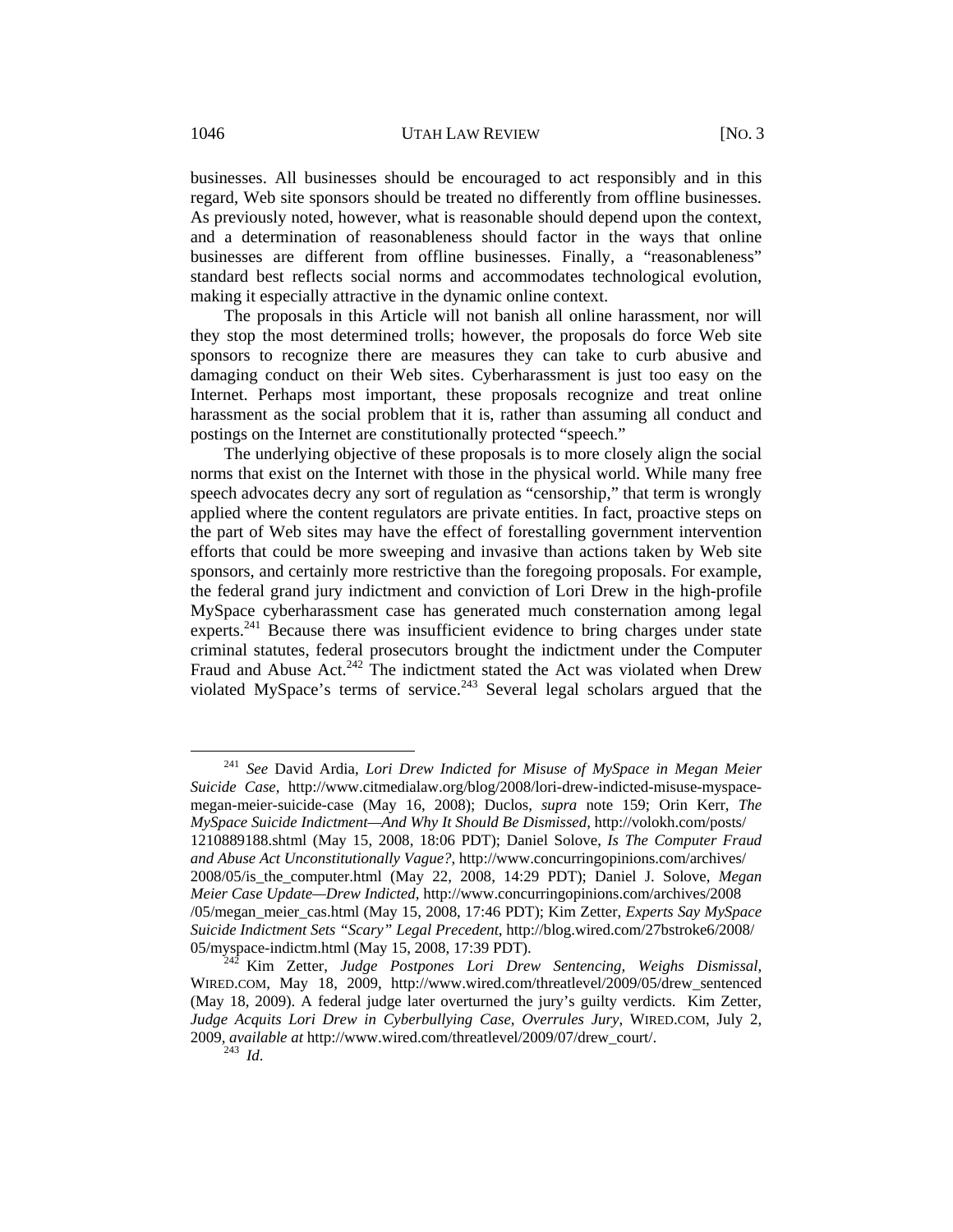prosecution set a dangerous precedent because few people read Web site terms of service.  $244$ 

## VI. CONSTITUTIONAL SCRUTINY OF PROPOSED ANTI-CYBERHARASSMENT POLICIES

The First Amendment is often used as a defense to online harassment claims.245 Part VI addresses the First Amendment doctrine in the online context generally, and then specifically as it pertains to the "reasonable measures" proposed in Part IV.

## *A. The Awkwardness of Applying First Amendment Doctrine to Online Harassment*

The First Amendment prohibits the government from impinging on the freedom of speech. The objective of this prohibition was to prevent censorship and to encourage a free marketplace of ideas, which in turn, leads to knowledge and truth.<sup>246</sup> Yet there are limitations on the free speech right. These limitations include defining what constitutes "expression." Obscenity, for example, is deemed to have no real expressive value and is not considered "speech" protected under the First Amendment.<sup>247</sup> Certain crimes and torts, such as verbal assault, defamation, and perjury, are directed purely at certain types of speech.<sup>248</sup>

Whether words in a given context are protected as "speech" under the First Amendment may be analyzed in terms of the public/private distinction. Although

 <sup>244</sup> *See id.*; *cf.* Nick Akerman, *The Law Fits the Crime*, NAT'L L.J., May 26, 2008, at 1; Kim, *supra* note 162. In Korea, the suicide of a popular actress, reportedly distressed over Internet rumors, has prompted the governing party to promote a law to punish online insults that would be tougher than existing laws. *See* Choe Sang-hun, *Korean Star's* 

<sup>&</sup>lt;sup>245</sup> *See N.Y. Times Co. v. Sullivan, 376 U.S. 254, 276–77 (1964) (holding that the* First Amendment limits recovery for defamation). 246 *See* Jack M. Balkin, *The Future of Free Expression in a Digital Age*, 36 PEPP. L.

REV. 427, 427 (2009).

<sup>247</sup> *See* Davenport v. Wash. Educ. Ass'n, 551 U.S. 177, 188–89 (2007) (noting that "speech that is obscene or defamatory can be constitutionally proscribed because the social interest in order and morality outweighs the negligible contribution of those categories of speech to the marketplace of ideas"). 248 *See* E. Walter Van Valkenburg, *The First Amendment in Cyberspace*, 75 OR. L.

REV. 319, 319 (1996) ("[P]rotections afforded by the First Amendment . . . are far from absolute. Certain categories of communication are subject to extensive regulation and, in some cases, outright prohibition. Defamation, for example, can give rise to civil liability, as can communication that violates rights to privacy or publicity. Pornography and other forms of obscenity are, under well established law, outside the protections of the First Amendment.").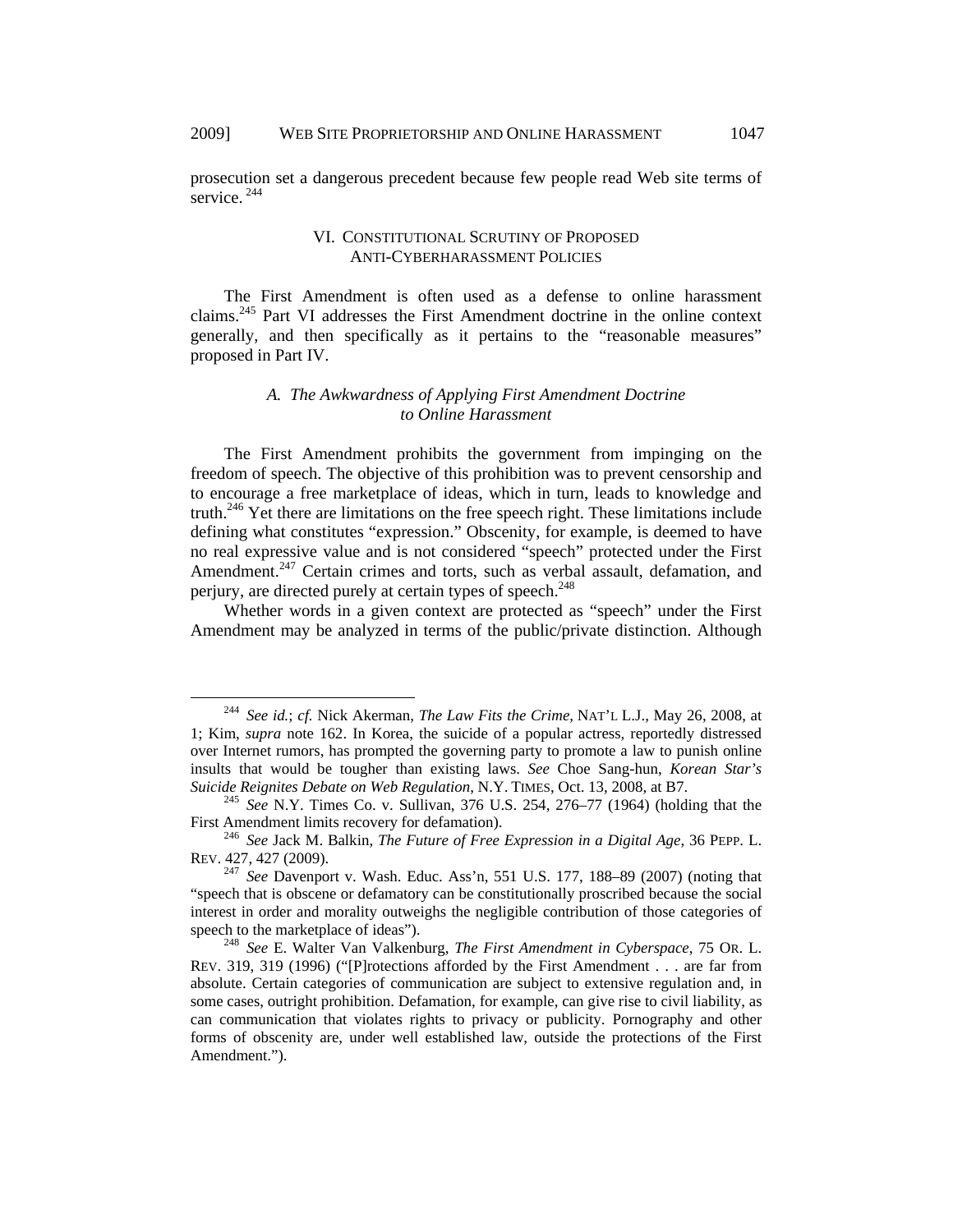public speech is said to be accorded more protection than private speech, $^{249}$  harms that are framed as "public" harms are also weighted more heavily than those that are framed as "private" harms.<sup>250</sup> For example, where speech is labeled as obscene and not protected expression, the harm is to community norms. Defamation injures one's reputation,<sup>251</sup> which is the way others—the social community—think about the plaintiff, not the personal injury that it has caused the plaintiff.

In addition to criminal laws that limit speech, there are competing rights that limit free speech. Copyright, trade secret, and trademark law limit what one can say and/or how one can say it. With each of these, the right holder's interest is pecuniary and therefore "public" because it affects the marketplace, rather than "private," where the injury would be limited to the affected individual.

The Internet poses unique challenges and requires us to rethink the way we define rights and harms when it comes to speech.<sup>252</sup> Where speech is "obscene," courts have asked whether there was any expressive value and whether and to what extent community norms of decency were offended.<sup>253</sup> Yet how do we evaluate speech against community norms where both the community and the norms are uncertain?<sup>254</sup> What is the community for purposes of Internet speech?<sup>255</sup> If poster

 <sup>249</sup> *See* Connick v. Myers, 461 U.S. 138, 146 (1983) ("When employee expression cannot be fairly considered as relating to any matter of political, social, or other concern to the community, government officials should enjoy wide latitude in managing their offices, without intrusive oversight by the judiciary in the name of the First Amendment.").<br><sup>250</sup> Another way to consider the public/private distinction is as a power dynamic,

given that those with a "public" interest have more socioeconomic power. For example, the movie industry is more powerful than an individual, and individuals belonging to minority groups have even less power. As Richard Delgado and Jean Stefancic have pointed out, "[p]owerful actors . . . have always been successful at coining free speech 'exceptions' to suit their interest." Richard Delgado & Jean Stefancic, *Ten Arguments Against Hate-Speech Regulation: How Valid?*, 23 N. KY. L. REV. 475, 484 (1996). For further discussion on this issue, see *Davenport*, 551 U.S. at 188–89 (noting "speech that is obscene or defamatory can be constitutionally proscribed because the social interest in order and morality outweighs the negligible contribution of those categories of speech to the marketplace of ideas").<br><sup>251</sup> *See* State v. Carpenter, 171 P.3d 41, 51 (Alaska 2007) (explaining that a

defamatory statement "'tends to harm the reputation of another so as to lower [her] in the estimation of the community or deter third persons from associating or dealing with [her]'") (quoting Briggs v. Newton, 984 P.2d 1113, 1120–21 (Alaska 1999)); Nguyen-Lam v. Cao, 171 Cal. App. 4th 858, 867 (Cal. Ct. App. 2009) (noting that "defamation constitutes an injury to reputation"); *see also* RESTATEMENT (SECOND) of TORTS § 559

<sup>(1977).</sup> <sup>252</sup>*Cf.* Van Valkenburg, *supra* note 248, at 324 (observing that "existing First

<sup>&</sup>lt;sup>253</sup> See Davenport, 551 U.S. at 118 (citation omitted).<br><sup>254</sup> See Branscomb, *supra* note 20, at 1652 (discussing the problem of deciding "which local community's standards should apply—that of the uploading provider, that of the downloading user, or the community standards maintained by and within the virtual community on the electronic network" in an online pornography case).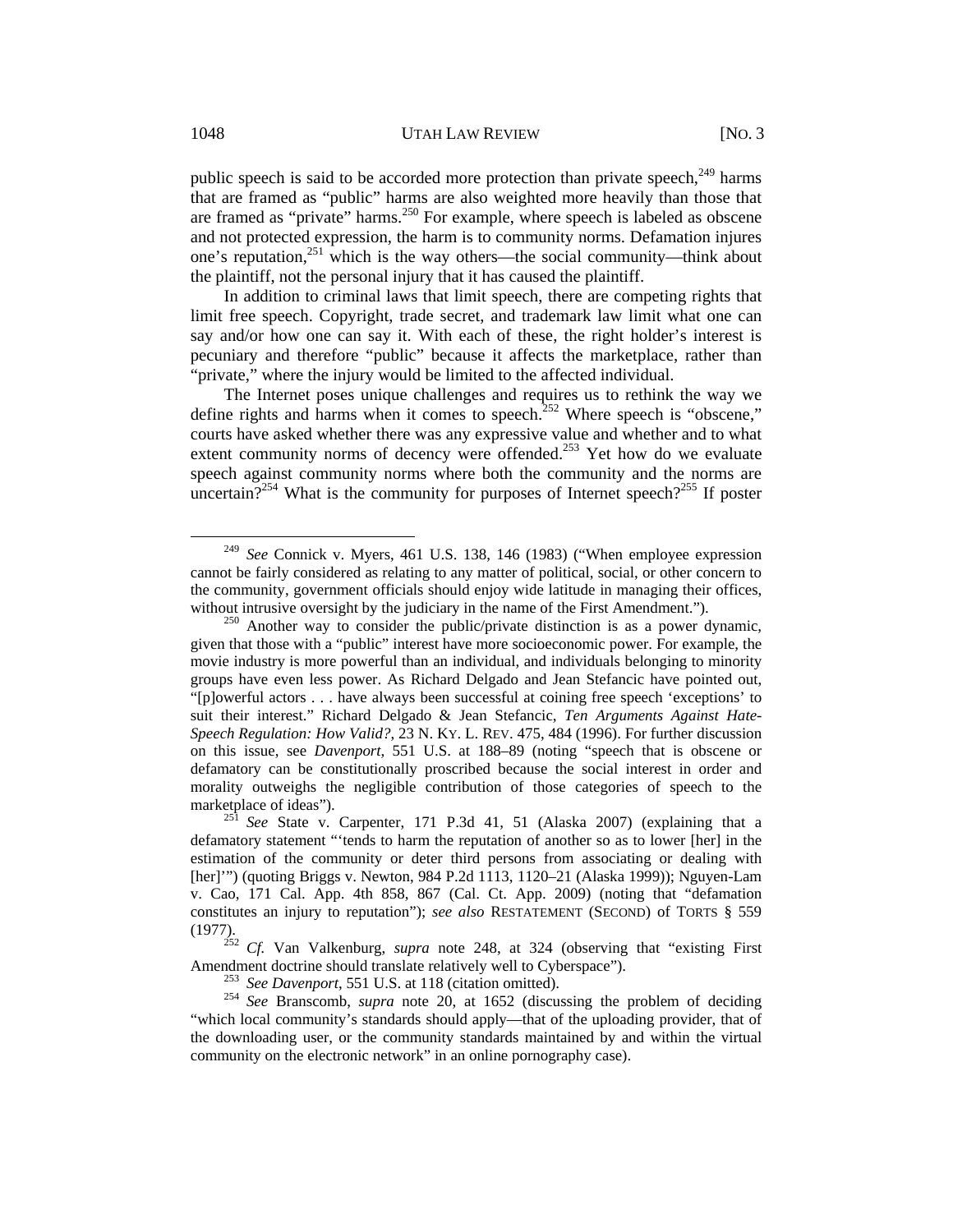"X" describes sexual acts he would like to do to poster "Y," such communication may be considered obscene in certain communities but not in others. The unrestrained nature of online discourse may lower the bar of socially acceptable speech on a particular Web site, which then spills over to other Web sites. Often what is considered obscene in an offline context is considered the norm on a particular Web site or chat room.<sup>256</sup>

Significantly, the norms on the Internet are now being shaped, and the extent to which we permit certain types of behavior affects what those norms are.<sup>257</sup> Uncivil and even unlawful conduct is perceived as a right. For example, stolen digital images of a movie star were posted online.<sup>258</sup> The actor had taken his computer to be serviced, and the employees of the computer services firm had helped themselves to the contents of his digital photo album.<sup>259</sup> When the police conducted an investigation, many online comment posters decried a crackdown on the right to free speech.<sup>260</sup> But when did publication of stolen personal photographs constitute a free speech right?<sup>261</sup>

Many of the existing limitations on the right to speech do not apply in the context of the Internet. Courts have permitted reasonable time, place, and manner restrictions even with protected speech. The Internet blurs the public/private distinction and makes traditional time, place, and manner restrictions inapposite. For example, X, our hypothetical online harasser, is at home typing in the middle of the night, not on a street corner during the working day.

The purpose of time, place, and manner restrictions is to provide for public safety and to maintain order. Yet a secondary effect of the restrictions is to filter out those speakers who have only an impulsive or trivial interest in making a statement. In the offline world, there are physical barriers and pragmatic limitations to speech that are absent in the virtual world.<sup>262</sup> For example, a speaker

 <sup>255</sup> *Cf.* John Fee, *Obscenity and the World Wide Web*, 2007 BYU L. REV. 1691, 1691 (arguing it is "constitutionally permissible to apply the traditional test for obscenity, the *Miller* standard, to the Internet, including its reference to 'contemporary community standards,' without any requirement for a more particular definition"). Fee argues against using a different standard for the Internet because doing so would "tip the scales" in obscenity cases toward defendants. *Id*. at 1692. 256 But as Danielle Citron notes, "anonymous message-board postings are not

immune from defamation liability simply because they are too outrageous to be believed."

Citron, *supra* note 12, at 108. 257 *See* Branscomb, *supra* note 20, at 1641. 258 Keith Bradsher, *Internet Sex Video Case Stirs Free-Speech Issues in Hong Kong*, N.Y. TIMES, Feb. 13, 2008, at C3.<br><sup>259</sup> Id.

<sup>&</sup>lt;sup>260</sup> *Id.*<br><sup>261</sup> This example is even more striking considering the actor was Chinese and the comment posters appeared to be from China, which does not have free speech rights as in the United States. *See id.* 262 Harry Surden, *Structural Rights in Privacy*, 60 SMU L. REV. 1605, 1606 (2007)

<sup>(</sup>noting that society relies upon latent structural constraints to inhibit unwanted conduct in a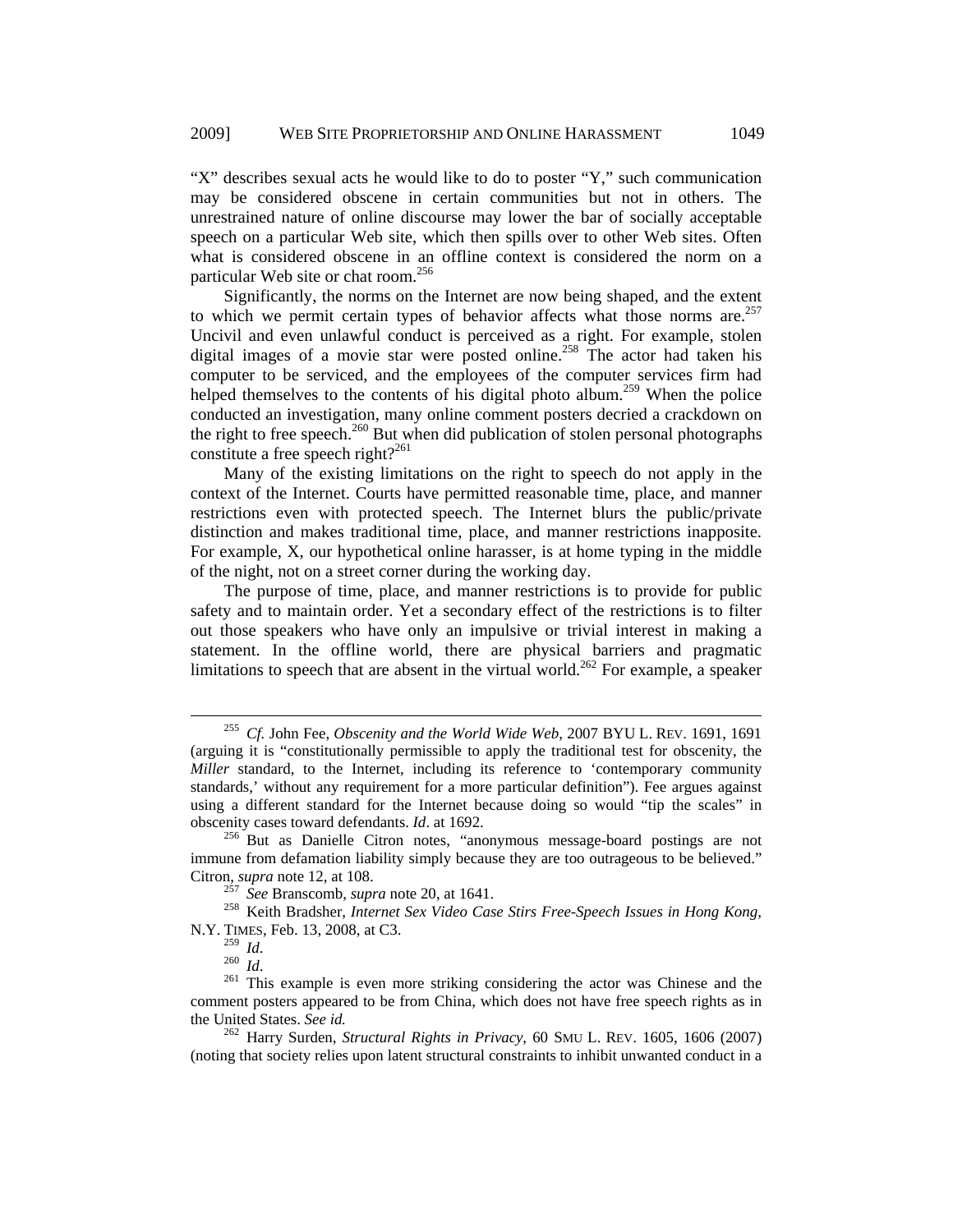may want to make a statement about the war in Iraq, but she may not feel strongly enough about making that statement to drive down to City Hall and join a demonstration on a rainy day. In addition, an individual who wishes to express an opinion in the physical world must find an outlet that finds that opinion newsworthy, or at least valuable to its readers. That opinion is thus subject to some sort of editorial screening, and the circulation of that publication often correlates with the selectivity of that screening process. Of course, an individual may also self-publish an opinion via leaflets or by shouting that opinion through a bullhorn. In those cases, the circulation of that opinion will be limited in both territory and duration. Leaflets are not preserved (if they are even read), and the existence of an opinion shared using a bullhorn does not survive its transmission. In addition, distribution of leaflets and the use of bullhorn announcements are subject to the time, place, and manner restrictions mentioned above.<sup>263</sup>

Some may argue that the very benefit of the Internet is its democratic accessibility.264 While this may be so, it does not diminish the argument that Internet communication is not treated the same as communication in the physical world. The physical barriers and legal restrictions placed on speech in the physical world serve as a means by which to screen out impulsive speakers and false or misleading information; Internet postings are not subject to the same built-in delay or editorial process. Postings can be made in the heat of emotion, without deliberation or a second opinion, and without a cooling period. The susceptibility of Internet communications to impulsive behavior is made even more significant given that the age of users appears to correlate strongly with frequency and complexity of online activity.265 Data collected from a survey conducted in August 2008 by the Internet and American Life Project of the Pew Research Center notes that 38 percent of people age 65 and older use the Internet compared with 91 percent of those ages 18 to 29, 86 percent of those ages 30 to 49, and 74 percent of

The blog I posted on was visited thousands of times a day. A lot of people were reading. What made this so exciting was that I'd never had any success getting an op-ed published. I had tried many a time, but the editors just wouldn't give me a plot of valuable space on their pages. Suddenly I no longer needed them.

 $\overline{a}$ 

*Id.* at 5. <sup>265</sup> *See infra* notes 266–268 and accompanying text.

way that is functionally comparable to the law, and discussing how these latent structural constraints are vulnerable to dissipation due to emerging technologies).

 $263$  Lucero v. Trosch, 121 F.3d 591, 599 (11th Cir. 1997) (holding abortion protestors were properly prohibited from demonstrating, including using bullhorns, within 200 feet of the residences of abortion clinic staff).<br><sup>264</sup> See SOLOVE, *supra* note 74, at 20, (arguing that "[b]logs are more egalitarian than

the mainstream media" because "[y]ou don't need connections to editorial page editors to get heard. If you have something interesting to say, then you can say it"). Solove discusses the thrill of the blog: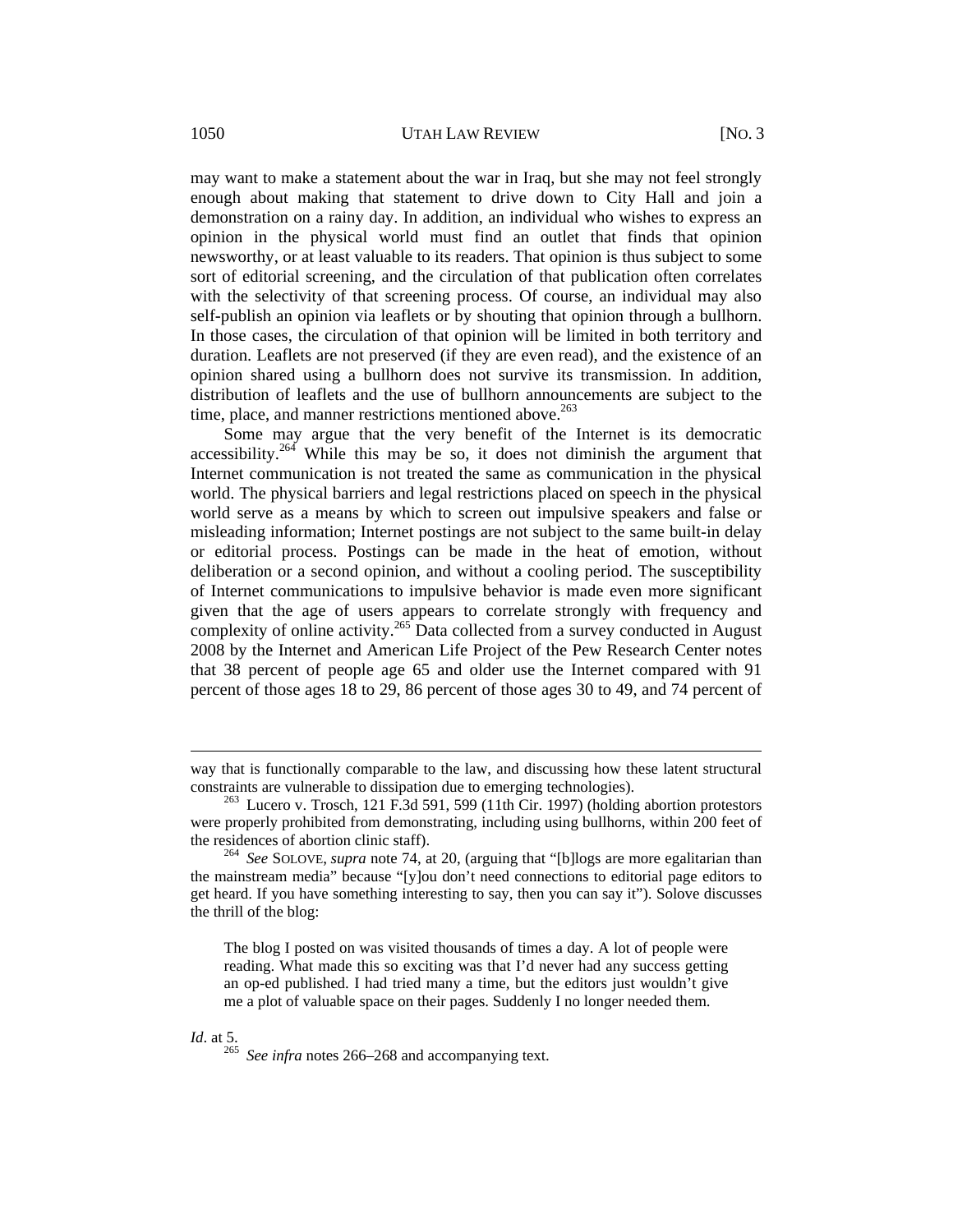those ages 50 to  $64.^{266}$  Even within a narrow age range, such as college students, the younger students were found to be more likely to post their creations online.<sup>267</sup> Not surprisingly, some online posters may experience "poster's regret,"<sup>268</sup> a wasted emotion when the damage has already been done.

The proposals in Part IV contemplate how Internet communication differs from communication in the physical world.<sup>269</sup> The public/private distinction has affected free speech analysis in a way that is inapplicable to Internet speech. Much of free speech analysis considers the location of where speech occurs and whether the defendant has a "commercial" interest in the speech. Commercial is typically understood to mean that the defendant has a pecuniary stake in the action rooted in the speech defense, such as a copyright or a valuable trade secret. With respect to online harassment, the competing interests are between the speaker and the object of the speech, and to a lesser extent, the site visitor's "right to know."

Much of the harm caused by distribution might be avoided if we limited anonymity.270 Anonymity has been tied to free speech, but limiting anonymity in the context of online harassment has positive "public" effects. Restricting anonymity increases reliability of information and encourages accountability, respects the public's interest in the source of the information, heightens the expressive value of the speech, and reinforces social/community norms.

The private harm created by online harassment also has harmful public effects. Cyberharassment affects the employability of victims of harassment, undermines community norms, and ignores the malleability of such norms, thus leading to the "lowest common denominator" effect (i.e., a speaker's conduct lowers the standard of civility on a Web site). It affects the way we interact with others, introducing a type of distrust and paranoia into personal relationships that may ultimately make such intimacy difficult, if not impossible. It also affects our expectations and our sense of what is normal and acceptable, creating incremental changes to our culture whether we acknowledge it or not. Because so many of the existing available tort remedies depend upon normative standards, such as

269 S. Elizabeth Malloy, *Anonymous Blogging and Defamation: Balancing Interests of the Internet*, 84 WASH. U. L.R. 1187, 1192 (2006) (noting that the Internet is different

 <sup>266</sup> Pew Internet & American Life Project, Demographics of Internet Users,

http://www.pewinternet.org/Trend-Data/Whos-Online.aspx (2009).<br><sup>267</sup> Eszter Hargittai & Gina Walejko, *The Participation Divide: Content Creation and Sharing in the Digital Age*, 11 INFO. COMM. AND SOC'Y. 239, 249–53 (2008

<sup>&</sup>lt;sup>268</sup> See Emily Gould, *Exposed—What I Gained—and Lost—By Writing About My Intimate Life Online,* N.Y. TIMES MAG., May 25, 2008, at 32 (discussing the emotional repercussions from blogging intimate details); Witt, *supra* note 36 (chronicling the aftermath of blogger Jessica Cutler's exposure by another, widely read blog). For a discussion of how social norms address individual problems of willpower and self-control, see Katherine J. Strandburg, *Privacy, Rationality, and Temptation: A Theory of Willpower Norms*, 57 RU. L. REV. 1235 *passim* (2005).

 $270$  For a more comprehensive discussion of the costs and benefits of anonymous speech, see Lidsky & Cotter, *supra* note 116, *passim*.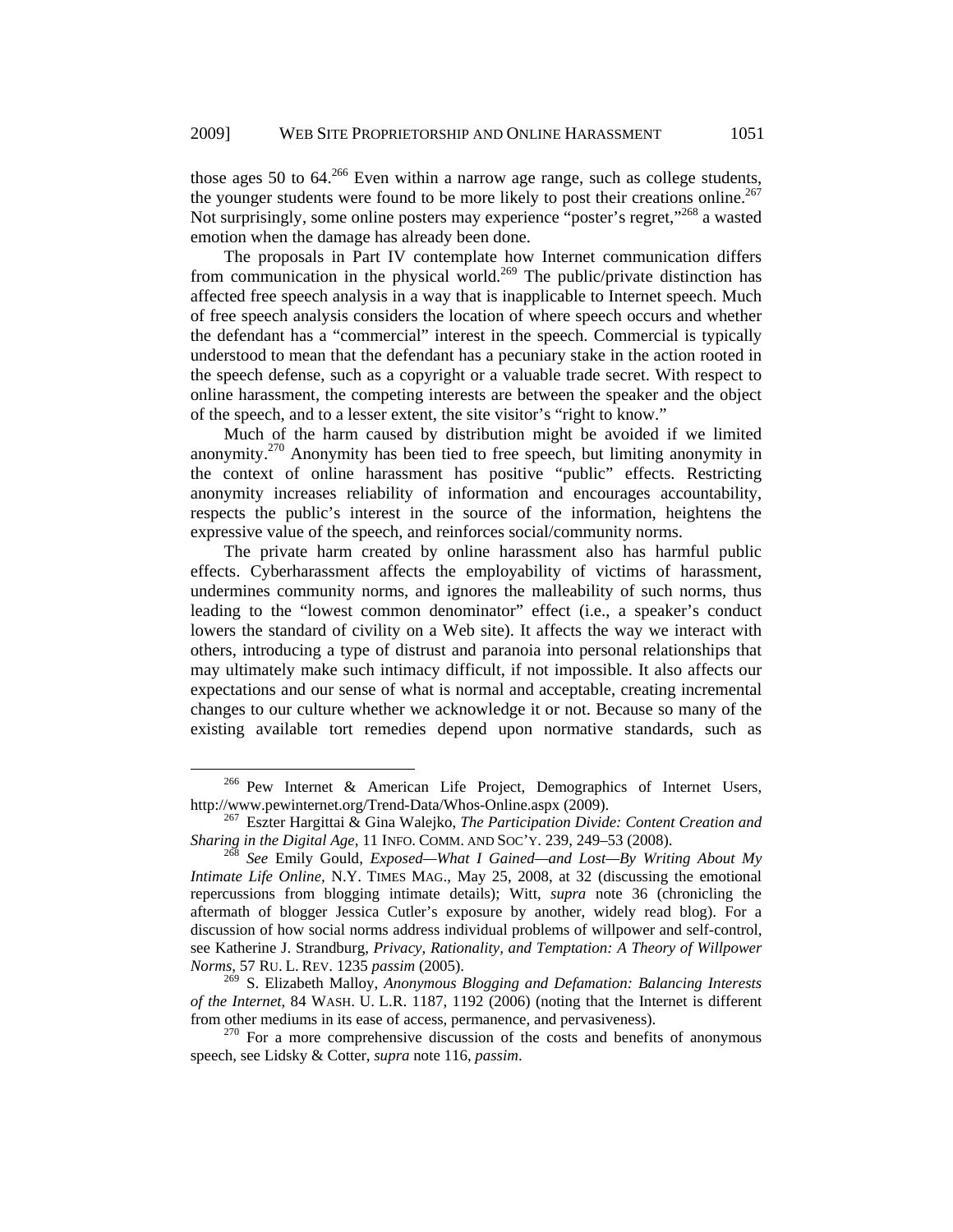reasonableness, they may fail to protect the very values that those standards were intended to reflect. While some types of online harassment may now seem shocking or unexpected, repeated reports of such conduct may diminish that effect. For example, pictures of nude celebrities or celebrities having sex were shocking when they first appeared on the Internet; now, such images are commonplace and easy to find. A failure to explicitly address online harassment may dull our sensitivity to it. Resignation to cultural changes, however, should not be confused with acceptance or receptiveness. In the end, we must acknowledge that some types of communication or speech are just not expressive (or not expressive of anything that our society and judiciary have deemed worthy of protection).

The standard First Amendment response to "bad speech" has been "more speech."<sup>271</sup> This response makes certain assumptions about "bad speech" that are inaccurate or unproven. First, it assumes that "bad speech" is in fact constitutionally protected speech. It also assumes that "more speech" will be accorded the same platform as "bad speech," and that any response will be distributed widely enough to blunt any ill-effects from the "bad speech."<sup>272</sup> In fact,

[S]uppose that there are two perspectives, A and B, with respect to a particular political issue. Perspective A is held by 40% of the public and Perspective B is held by 10%, with the remaining 50% undecided. Each perspective is represented by a number of sites on the Web, proportional to its level of support in the population. Suppose that proponents of B believe that their perspective will be persuasive to anyone who engages in a deliberative comparison between A and B. Web sites for B therefore include many links to Web sites for A. On the other hand, proponents of A may believe that the best way to protect their lead in the polls is to avoid any reference to B. Because there are many more A sites than B sites on the Web, publishers of A sites can be confident that their perspective will be seen by the undecided reader.

As a result of these strategies, Web sites for A actually garner *more than* four times as many hits as Web sites for B among exploring readers. . . . This situation is analogous to the plight of marginalized groups in conventional public discourse: the minority group, in order to survive, must understand the dominant perspective sufficiently to deconstruct and criticize it, whereas the mainstream group may benefit unjustly from its ignorance of minority perspectives.

 <sup>271</sup> *See* Wolf, *supra* note 118 ("[T]the best antidote to hate speech, ADL maintains, is more speech."). Kurt Opsahl, a staff attorney at the Electronic Frontier Foundation, notes that for those who feel slandered, "[T]the cure to bad speech is more speech." Nakashima, *supra* note 2.

<sup>272</sup> Professor Andrew Chin makes the convincing argument that because of concerns about balkanization and concentration of power exaggerated by the use of external Web links, the Internet is "one of many fora where social structure constrains public discourse." Andrew Chin, *Making the World Wide Web Safe for Democracy: A Medium-Specific First Amendment Analysis*, 19 HASTINGS COMM. & ENT. L.J. 309, 313 (1997). Chin uses the following illustration: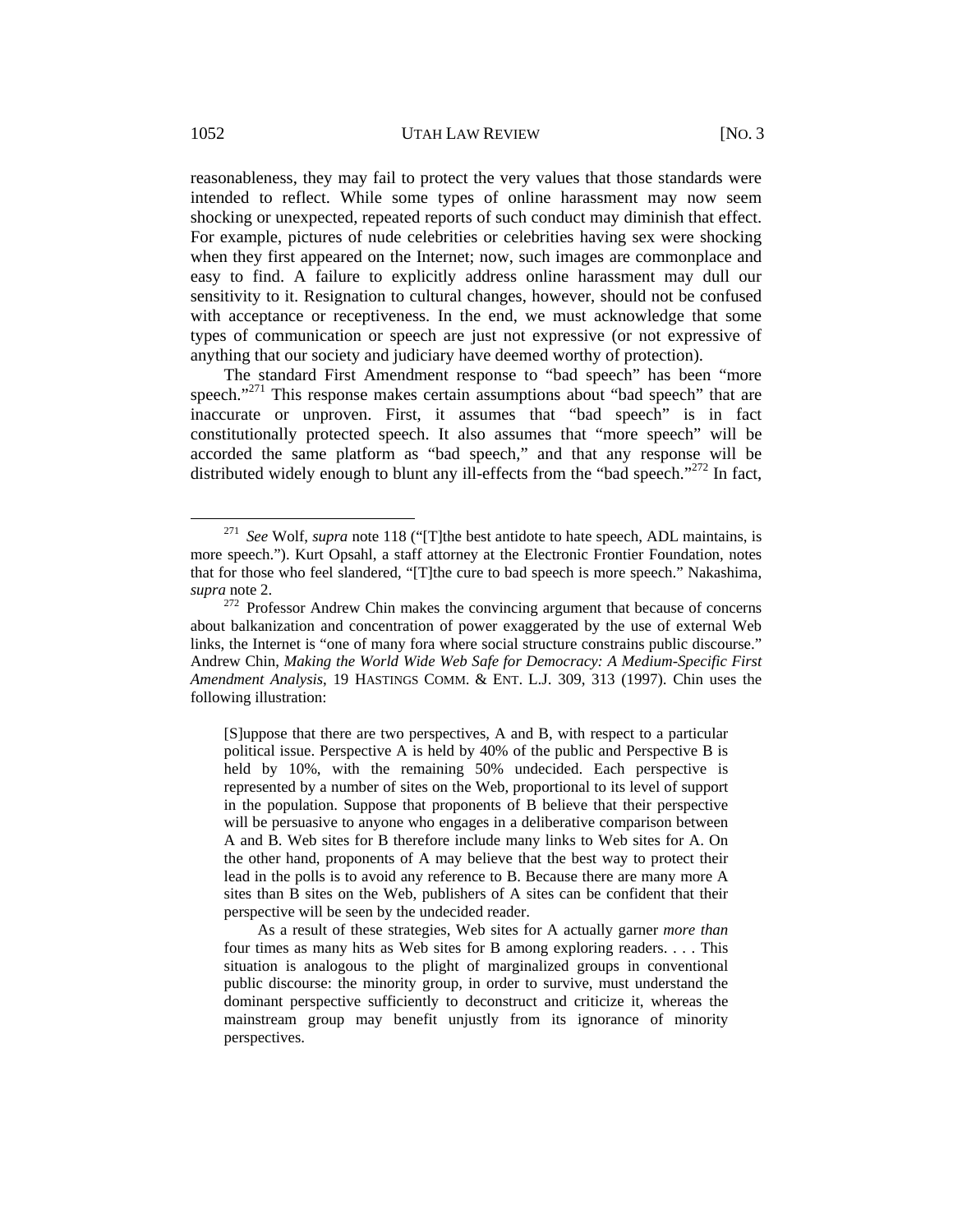a site constructed by someone unfamiliar with how search engines retrieve results may get little or no attention at all.<sup>273</sup> College students have been found to be heavily influenced by the order in which Google search results were presented.<sup>274</sup> These students exhibited substantial trust in Google's ability to rank results by their relevance to the query even where the abstracts were less relevant to their query.<sup>275</sup> Thus, to effectively respond to bad speech, one must have the resources and know-how to effectively distribute that response as widely as the initial posting.

Finally, the "more speech" rejoinder fundamentally misunderstands the nature of "bad speech." Although speech that expresses unpopular or reprehensible views may indeed be addressed or diluted by "more speech," speech that threatens or personally attacks an individual is quite different. Responding to personal attacks by an anonymous poster through "more speech" adds fuel to the fire and may result in more vicious and repeated attacks. For example, when the parents of a boy with Keppen-Lubinsky syndrome (a rare congenital disorder), protested that images of their son were being distorted and circulated on the Internet, one Web site provided the following response:

Instead of locking this grotesque sin against the natural order in a dark basement like they should have, his family maintains a website chock full of lulzy photographs of the abomination as if they were actually proud of pushing the bawling skinbag out of the mother's obviously cursed twat.

His parents, however, were operating under the false assumption that the internets is a happy place where everyone's feelings are respected and validated. It comes as no surprise then that the proud parents were shocked, SHOCKED, when they discovered that photos of their son had exploded across the internet into a wide variety of lulzy photoshoops and macros.<sup>276</sup>

*Relevance*, 12 J. COMPUTER-MEDIATED COMM. 801, <sup>816</sup> (2007). 275 *Id.* 276 Encyclopedia Dramatica, *supra* note 33. I include these statements to illustrate the

 $\overline{a}$ 

aggression that a response to harassing posts might elicit. Although these statements might arguably constitute parody and/or protected expression, they might also constitute

*Id*. at 315–16. *See also* Citron, *supra* note 12, at 67 (stating online, anonymous mobs target traditionally subordinated groups, such as women, people of color, religious minorities, gays, and lesbians). 273 *See* Oren Bracha and Frank Pasquale, *Federal Search Commission? Access,* 

*Fairness, and Accountability in the Law of Search*, 93 CORNELL L. REV. 1149, 1151 (2008) (discussing "'search engines' power to manipulate their results, thereby affecting the ability of Internet communicators to reach potential audiences"); James Grimmelmann, *The Structure of Search Engine Law*, 93 IOWA L. REV. 1, 6–14 (2007) (discussing how modern search engines function); Tushnet, *supra* note 15, at 993 (noting that on the Web "there remain substantial concentrations of power over public discourse"). 274 *See* Bing Pan et al., *In Google We Trust: Users' Decisions on Rank, Position, and*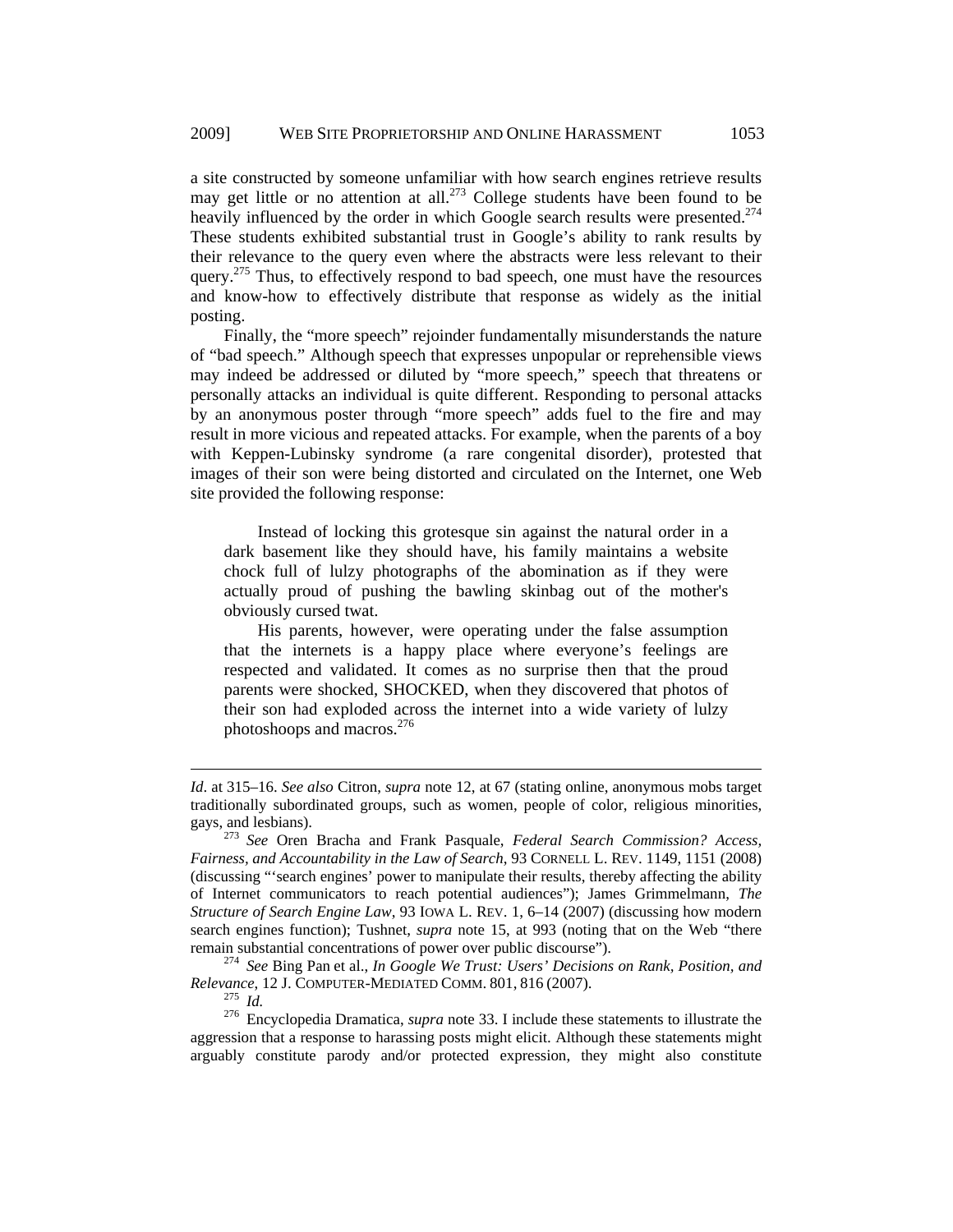1054 UTAH LAW REVIEW [NO. 3]

The Web site continues its abuse by calling the boys' parents "un-intelligent un-washed Guidos (as if there are any other kind), [who] have difficulty grasping the basics of the English language."<sup> $277$ </sup> The insults are accompanied with doctored photographs of the boy and hurtful captions mocking his condition.<sup>278</sup>

In addition to aggravating attacks, a requirement that the victim of an attack respond to the attack with "more speech" further degrades the victim by forcing him or her to engage the attacker. A response by the victim may also lend the initial attack more legitimacy and draw more unwanted attention to the post.

One could argue that recipients of online harassment should simply ignore the harassment and "grow a thicker skin."<sup>279</sup> The problem with this suggestion is not simply that it is unrealistic, but also that it encourages us as a society to cultivate insensitivity and apathy as a norm, and to shun mutual respect and civility as core values. Inaction to the problem of online harassment does not simply maintain the status quo. On the contrary, it protects and reinforces a standard of conduct that would be intolerable in the physical world. Even differentiating the "virtual world," or "cyberspace," from the "offline world," or the "physical world," is problematic because it assumes the existence of two different universes or realities. As this Article reflects, I am highly critical of this assumption. I nevertheless use the terms to distinguish Internet activity from non-Internet activity, a distinction that is important given the unique dimensions of harassment where the Internet is used as a medium of communication. In other words, although the Internet is not a different universe, communication distributed via the Internet has different effects from communication distributed through other mediums. This Article is concerned

 $\overline{a}$ 

the digitally altered images of the boy.<br><sup>277</sup> *Id.*<br><sup>278</sup> *Id.* <sup>279</sup> For example, law professor and blogger Ann Althouse criticized the filing of the AutoAdmit lawsuit by stating: "So this is the 21st century? Where courts award punitive damages for offensive words and pictures? Isn't 'the scummiest kind of sexually offensive tripe' exactly what we always used to say people had to put up with in a free country? Man, that was so 20th century!" Ann Althouse, *Yale Law Students Sue Over the 'The Scummiest Kind of Sexually Offensive Tripe' at AutoAdmit*, http://althouse.blogspot.com/2007/06/yalelaw-students-sue-over-scummiest.html (June 12, 2007, 15:52). In reference to commentary about Althouse's post, another law professor and blogger, Glenn Reynolds, added:

Well, I'm pretty thick-skinned about Internet trash-talk—when I teach libel I give my students a few choice search terms and let them see what people have said about me. They're usually appalled, but I've never sued anyone, and the list of things about which I might actually sue is awfully short. Besides, once you get past the puppy-blending stuff, who's going to believe much of anything they read?

Glenn Reynolds, *Suing AutoAdmit*, http://www.pajamasmedia.com/instapundit-archive/ archives2/006203.php (June 12, 2007, 19:26 PDT).

intentional infliction of emotional distress, particularly when viewed in conjunction with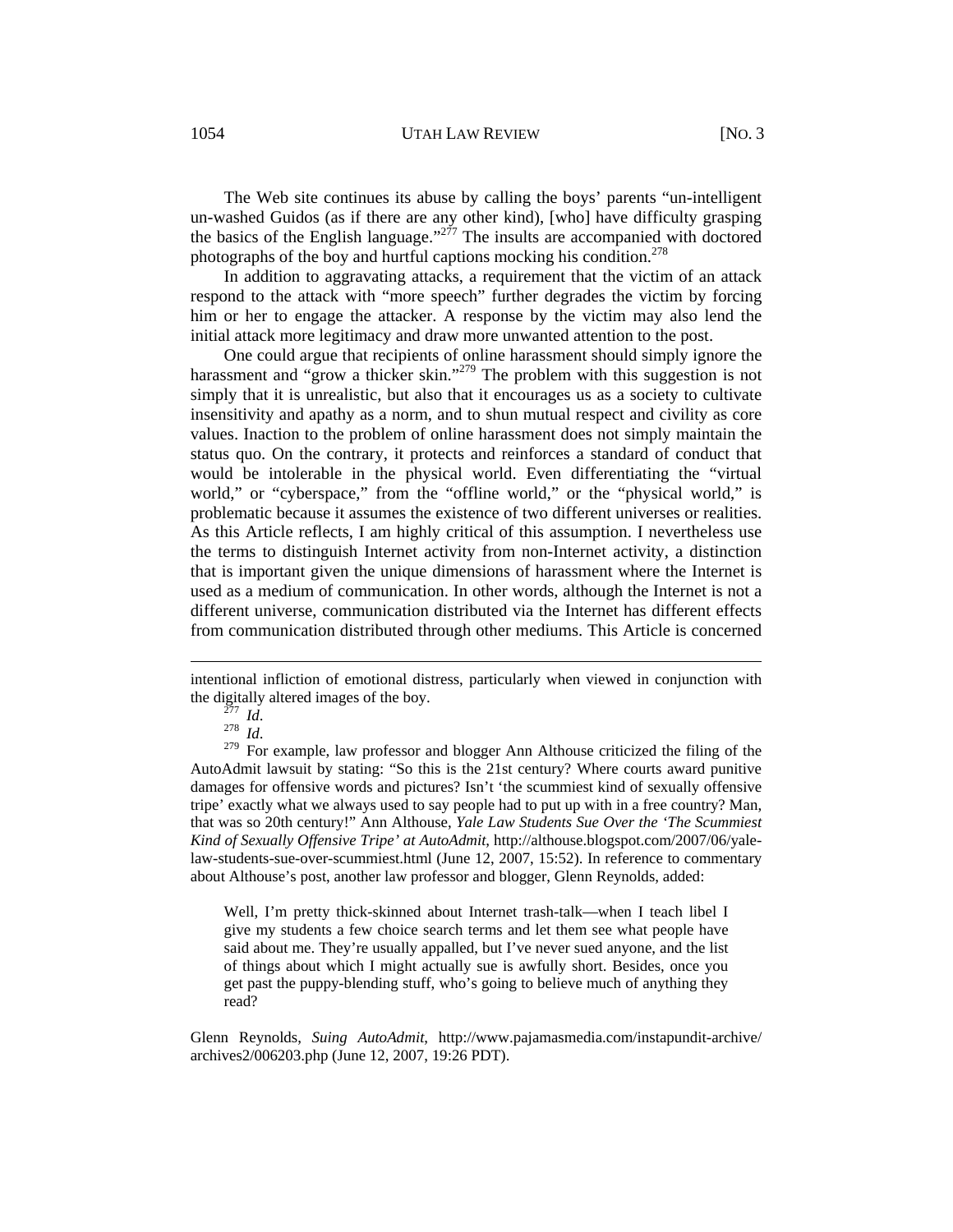with the effects of Internet communication without meaning to suggest that those effects are confined to the Internet. The remainder of Part VI explains how and why the strategies proposed in Part IV, with a few modifications, survive constitutional scrutiny.

#### *B. Contractual and Architectural Constraints are Content-Neutral*

The contractual and architectural constraints proposed in Part IV are intended to curb impulsive and regrettable behavior by forcing the poster to think before pressing send. The effect may be to evaluate and filter speech, but it is the poster, and not a government actor, who is censoring communication. These contractual and architectural constraints serve some of the same functions as time, place, and manner restrictions and structural barriers. They provide an opportunity for contemplation without imposing a ban on speech, leaving the decision whether to post the communication in the hands of the poster. A state-mandated policy might arguably adopt even more onerous content-neutral restrictions without violating free speech principles.280 I do not advocate broader restriction, but raise the possibility simply as a point of comparison—as an example of how far the government could go in the absence of self-imposed regulation on the part of both Web site sponsors and users.<sup>281</sup> My proposed contractual and architectural constraints, by contrast, merely encourage the exercise of best judgment and selfcontrol.

### *C. Easy Unmasking Proposals Can Be Limited to Survive Constitutional Scrutiny*

Although the Supreme Court has recognized that the First Amendment protects a general right to anonymity, it has done so in limited contexts and only after weighing governmental interests against individual interests.<sup>282</sup> The Supreme Court has never ruled on an absolute right to anonymity, $^{283}$  nor has it ruled on the

 <sup>280</sup> *See* Perry Educ. Ass'n v. Perry Local Educators' Ass'n, 460 U.S. 37, 44–55 (1983).<br><sup>281</sup> Content-neutral government regulations are subject to a less rigorous analysis than

content-based regulations. *See* Turner Broad. Sys., Inc. v. F.C.C., 520 U.S. 180, 213–15 (1997).<br><sup>282</sup> Talley v. California, 362 U.S. 60, 64–65 (1960) (striking down as unconstitutional

a city ordinance prohibiting the distribution of handbills without identifying the sponsors); McIntyre v. Ohio Elections Comm'n, 514 U.S. 334, 357 (1995) (holding that Ohio statute banning distribution of anonymous political campaign literature was not justified by state interest in preventing fraud and libel and informing voters). 283 In *Talley v. California*, the city ordinance prohibited all anonymous leafleting. 362

U.S. at 60. In *McIntyre v. Ohio Elections Commission*, the text of the state statute contained no language limiting its application to fraudulent, false, or libelous statements, and therefore the Court held it was overbroad. 514 U.S. at 357.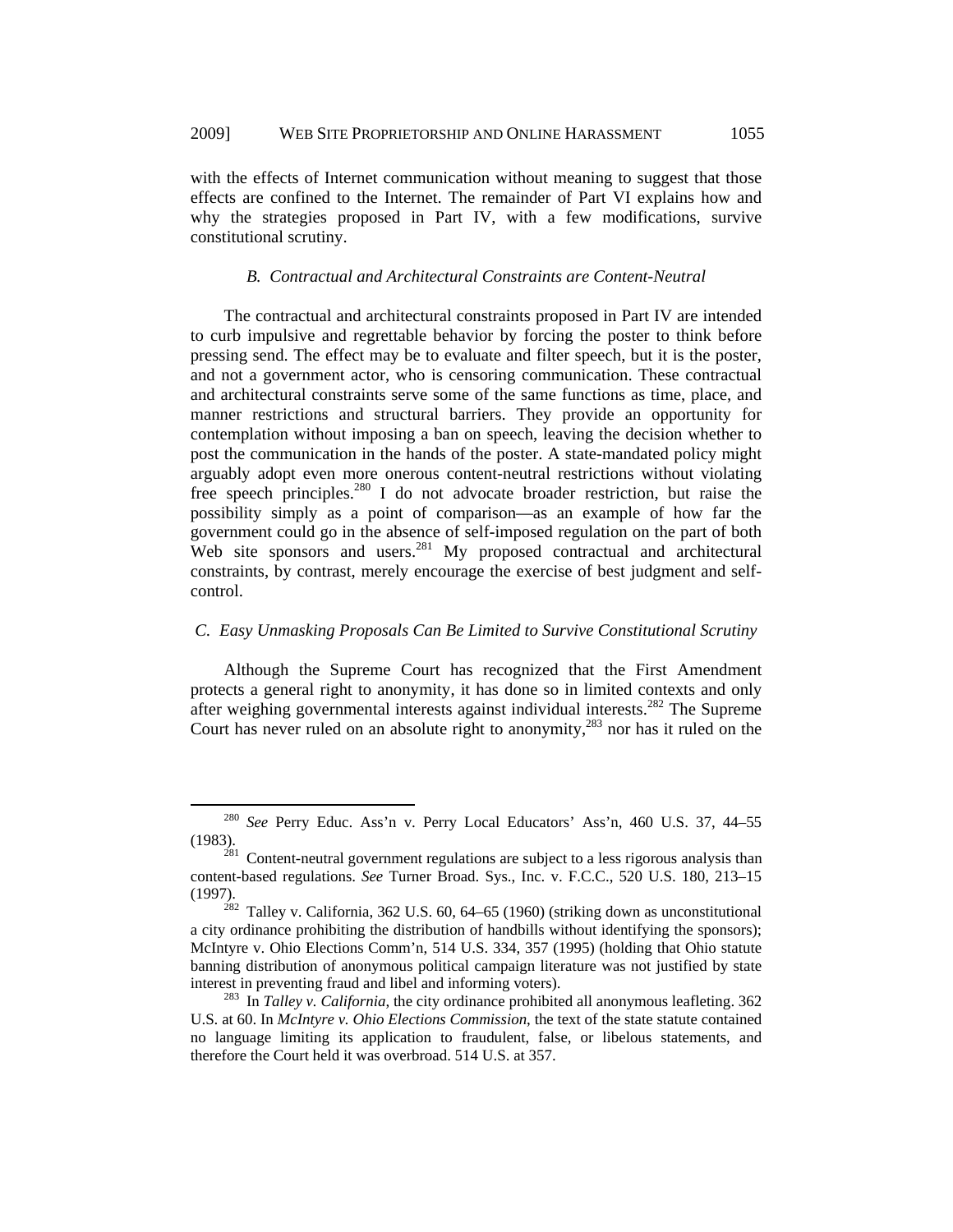issue of anonymous speech regarding nonpublic matters.<sup>284</sup> In fact, language in the two Supreme Court cases recognizing a constitutionally protected right to anonymity suggest it would not extend to false or fraudulent speech. $^{285}$ Furthermore, although Internet anonymity has been recognized by lower courts,  $286$ the Supreme Court has never addressed the issue of whether anonymity on the Internet is constitutionally protected, much less decided upon the parameters of any such presumed right.

"Easy unmasking" policies do not mandate identification as a precondition to posting, nor do they prohibit anonymous speech. Furthermore, policies where unmasking is limited to cases of online threats, gossip, and confessionals typically would not involve protected speech.<sup>287</sup> Easy unmasking in these three situations is unlikely to affect protected speech because they involve threats or defamatory statements. Even if the gossip or confessionals involve events or facts that are true, they may be invasive of privacy because they publicly disseminate private information about private individuals. Finally, governmental regulations or court decisions may avoid First Amendment challenges by making easy unmasking policies voluntary, but also encouraging their adoption. For example, the adoption of an unmasking policy may be evidence of reasonable care, but a failure to adopt such a policy in and of itself would not constitute negligence.

## *D. Prohibition on Certain Digital Images is Narrowly Tailored to a Legitimate Government Interest*

There are anticipated objections to the outright prohibition of digital images of non-public figure children and of nude individuals. The first objection is that they limit the expression of the poster. In the case of images of nude individuals, many of these images would not be considered fully protected speech because they would be obscene or pornographic and could be regulated under the government's police power.288 The expressive nature is debatable as the poster is not the subject

 <sup>284</sup> The decision in *Talley* addressed an economic boycott, 362 U.S. at 60, and the decision in *McIntyre* dealt with political speech, 514 U.S. at 334. *See also* Strickland, *supra*  note 80, at 1558 (asserting that a "thorough examination of both *McIntyre*'s facts and the Court's analysis indicates that the assumption that the case extends to all anonymous Internet speech is conclusory and may be incorrect," and that "wholesale application of *McIntyre* in the context of a cybersmear claim is misapplied").<br><sup>285</sup> *See McIntyre*, 514 U.S. at 1523 (noting that the right to anonymity may be abused

when it shields fraudulent conduct and that the state may punish fraud directly); *Talley*, 362 U.S. at 538 (expressly noting that the Court was not deciding on ordinances limited to

prevent fraud).<br><sup>286</sup> *See* Doe v. 2TheMart.com Inc., 140 F. Supp. 2d 1088, 1097 (W.D. Wash. 2001).<br><sup>287</sup> Of course, Web site sponsors could apply unmasking strategies to a wider range of conduct. 288 *See* Heideman v. S. Salt Lake City, 348 F.3d 1182, 1195–96, 1183 (10th Cir.

<sup>2003) (</sup>holding ordinance banning nudity within sexually oriented business was not subject to strict scrutiny because prohibition was on a form of conduct and applied to all such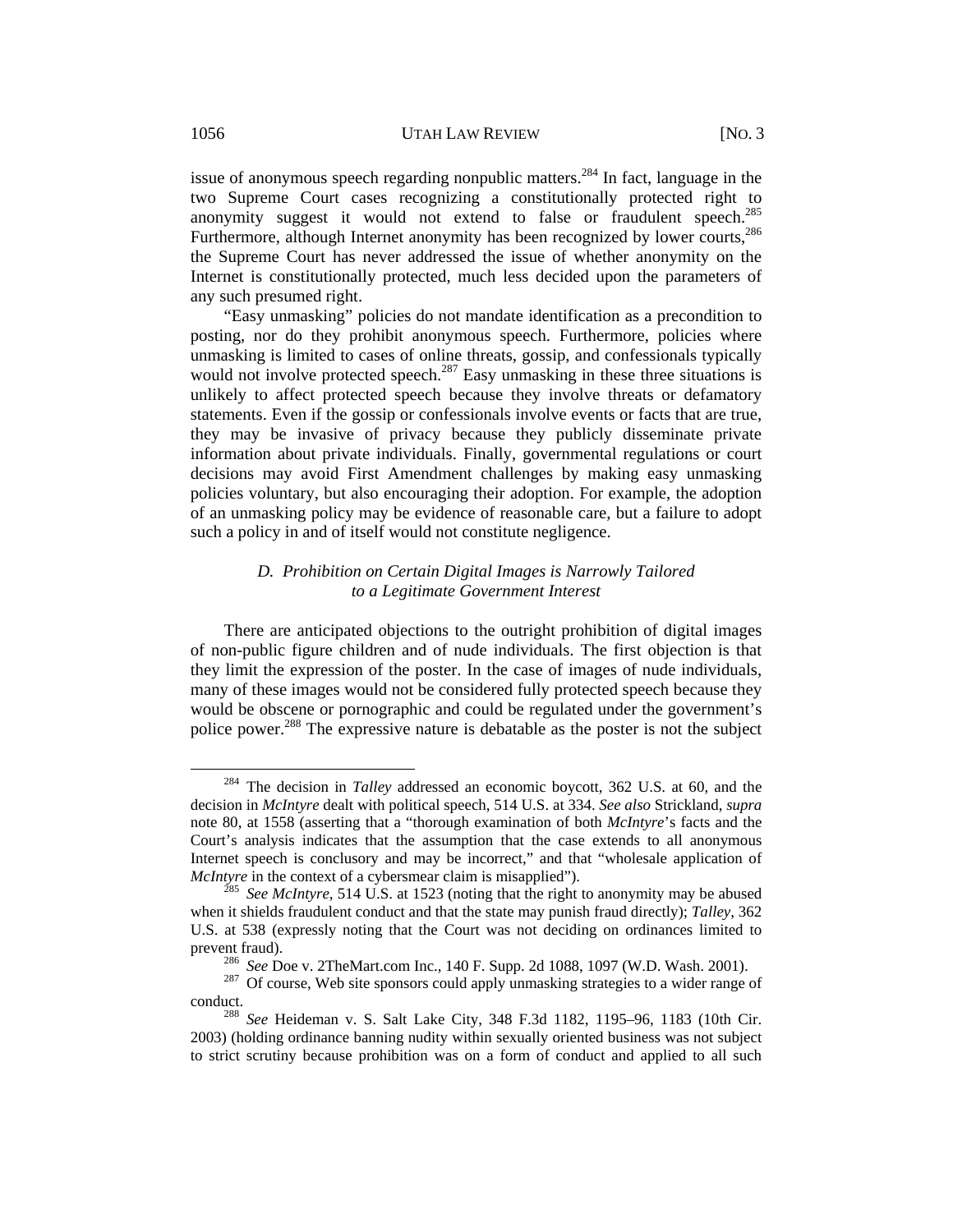in the photograph; the act of expression then is the uploading of another's image.<sup>289</sup> Even where speech is affected, the government has a compelling state interest in protecting citizens' most basic privacy. There is indisputably a privacy interest at stake where unauthorized, widespread distribution of nude images is concerned, especially where the subject is not a public figure.

The government has a compelling state interest in protecting minors from abuse and exploitation. Some Missouri lawmakers are considering an outright ban on sex offenders' permission to take photographs of children primarily because of the ease with which such photographs can be shared with other sex offenders on social networking sites.<sup>290</sup> Georgia lawmakers have also considered a similar measure.<sup>291</sup> Yet recent studies indicate that online harassment of teens by their peers is a bigger threat than sexual predation online.<sup>292</sup> Cyberharassment by peers includes not just images taken without the consent of the subject, but images taken by the subject him or herself, which are then misused by the recipient.

According to a recent study, one in five teenagers and one in three young adults use cell phones and online technology to send or post nude or seminude images of themselves.<sup>293</sup> Seventy percent of those who admitted to sending sexual images of themselves sent them to a boyfriend or a girlfriend.<sup>294</sup> A teenager sending a sexy image to a significant other is not thinking the relationship might meet an unpleasant end. In the aftermath of a breakup, teenagers and young adults may not be thinking rationally. Raging hormones, a bruised ego, and a brain not yet fully formed in the crucial ability to empathize and control emotions make possession of an ex's naked digital image a powerful and dangerous weapon. With a few clicks of a mouse, a jilted and heartbroken teen can get the type of revenge that was unimaginable a few years ago. Although young love does not last forever, a digital image of one's naked teen self might, haunting someone like a digital

290 Keith Chrostowski, *Missouri Lawmakers Ponder a Ban on Sex Offenders Photographing Children*, PRIMEBUZZ, Feb. 12, 2008, http://primebuzz.kcstar.com/ ?q=node/10022.<br> $^{291}$  *Id.* 

 $\overline{a}$ 

<sup>291</sup>*Id*. 292 *See* INTERNET SAFETY TECHNICAL TASK FORCE, ENHANCING CHILD SAFETY AND ONLINE TECHNOLOGIES, (2008), *available at* http://cyber.law.harvard.edu/sites/cyber.law. harvard.edu/files/ISTTF\_Final\_Report-Executive\_Summary.pdf; *see also* Melissa Healy, *My Pal, My Bully; Kids' Online 'Friends' Can Be Far from Friendly*, L.A. TIMES, Jan. 26, 2009, at F1 (describing the finding of a Harvard University-led task force that children on social networking Web sites are relatively safe from adult predators but more likely to experience psychological trauma from online harassment by peers).

 $293$  Survey, National Campaign to Prevent Teen and Unwanted Pregnancy & Cosmogirl.com, Sex and Tech: Results from a Survey of Teens and Young Adults 1, http://www.thenationalcampaign.org/sextech/PDF/SexTech\_Summary.pdf.

294 *Id.* at 4.

businesses, including those not engaged in expressive activity). In fact, section 230 expressly does not apply to statutes criminalizing obscenity and child pornography. *See* 47 U.S.C. § 230(e) (2006).

<sup>289</sup> Furthermore, nudity is not in and of itself expressive. *See* City of Erie v. Pap's A.M., 529 U.S. 277, 294 (2000).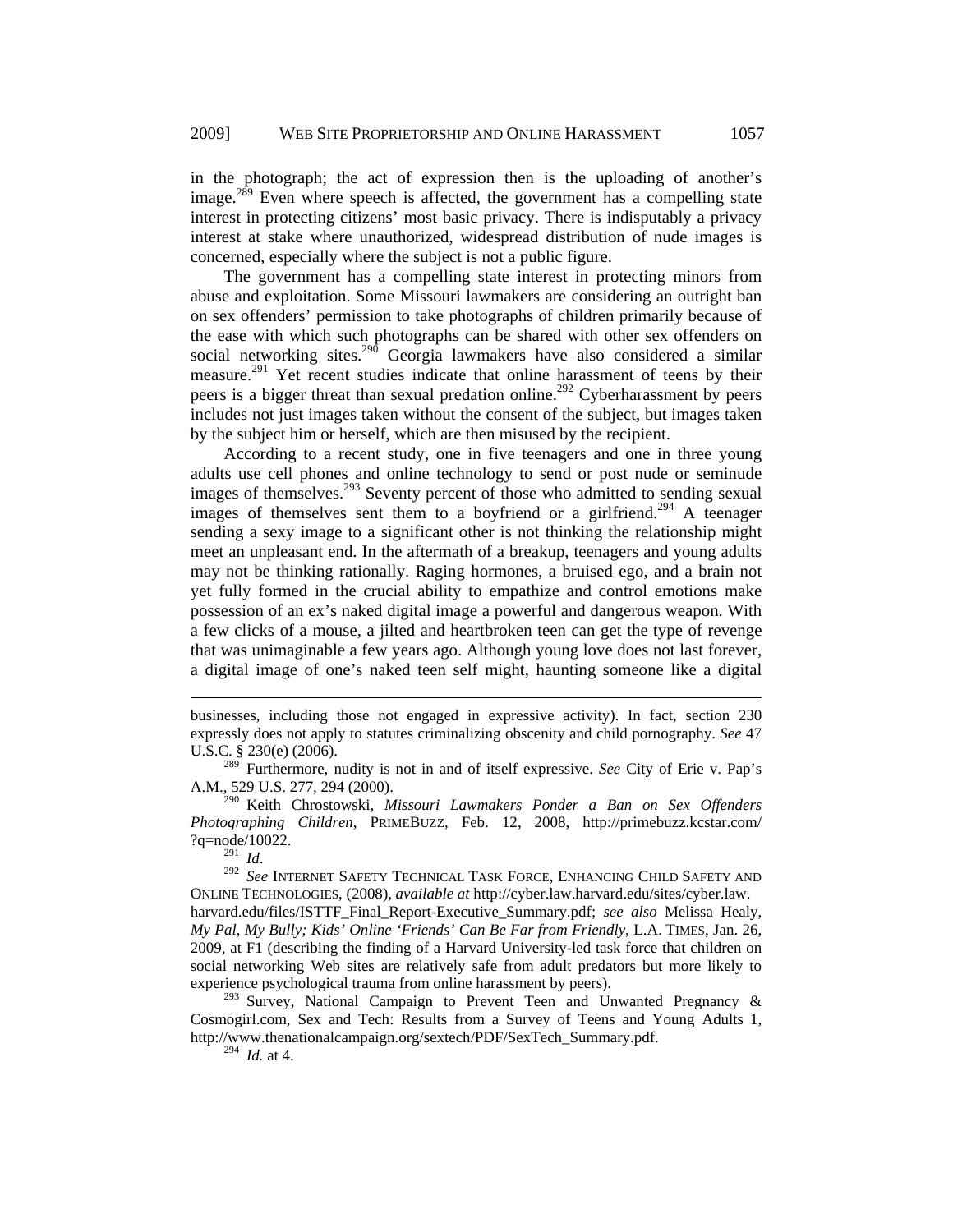scarlet letter and limiting one's future career choices and life opportunities. News stories and court cases indicate young men are more likely to exact this type of revenge upon their ex-girlfriends.<sup>295</sup> In addition, more than 80 percent of survey respondents said they thought the reason girls send sexy images is to get a guy's attention (compared with 60 percent who thought guys did so to get a girl's attention) and about 40 percent said they thought girls sent sexy images under pressure from a guy (compared with 18 percent who thought guys did so under pressure from a girl).<sup>296</sup>

The restriction on speech imposed by this Article's proposed ban on these two categories of digital images is narrowly tailored to the specific harms created by widespread and easy Internet distribution. It does not prohibit existing avenues for distribution, such as print publication. It is also limited to publicly accessible Web sites and would not preclude someone from posting photographs to an invitationonly, password-required, photo-sharing Web site. The restriction on speech—if these images would qualify as protected speech—applies only where the necessary consent is missing. As previously mentioned, the poster can always digitally alter or crop out an objecting subject's image in an otherwise permissible image, such as a group picture. Clear parameters could be established on response times or the number of requests required before determining that the Web site sponsor has acted unreasonably. Concerns that a Web site might be inundated with illegitimate takedown requests might be tempered if requestors were fined for failing to provide verification of their identities and standing to request the takedown. Finally, a court might conclude that reasonable conduct entails only taking down images of nude nonpublic figures, rather than any unauthorized nude image.<sup>297</sup>

 <sup>295</sup> *See Laure Manaudou*, CHI. TRIB., Aug. 11, 2008, http://www.chicagotribune.com/ sports/olympics/chi-laure-manaudou-080811-ht,0,6552632.story (describing how nude photos of Laure Manaudou, an Olympic swimmer from France, appeared on Web sites after a tempestuous break-up with her boyfriend). The photos appeared to have been taken by a lover in "an intimate moment," but her boyfriend disclaimed any responsibility. *Id.* Manaudou reported that, "[w]henever I typed Laure Manaudou on the Internet, it was horrible. I felt humiliated." *Id.*; *see also* Barnes v. Yahoo!, No. Civ. 05-926-AA, 2005 WL 3005602 (D. Or., Nov. 8, 2005), *rev'd*, No. 05-36189, 2009 WL 1232367 (9th Cir., May 7, 2009) (addressing plaintiff's complaint over ex-boyfriend posting nude pictures of plaintiff to Yahoo's online profiles).

<sup>296</sup> *Id*. at 2.

<sup>&</sup>lt;sup>297</sup> Constitutional law scholar Erwin Chemerinsky has noted U.S. Supreme Court cases "try to strike a balance: They give more weight to speech that is relevant to the political process and of public interest; they give more weight to reputation when a person has not voluntarily entered the public domain and when the matter is not of public concern." CHEMERINSKY, *supra* note 150, at 1055. Another potential objection to a ban is that the image is the property of the individual who captured it, since that individual owns the copyright. This argument should also be dismissed because copyright ownership should not be allowed to trump the privacy and security interests at stake in these two limited circumstances. Copyright is granted to encourage creators to create for the benefit of society; yet it is not socially beneficial to have unauthorized pictures of minors or unauthorized pictures of naked children or adults circulating on the Internet. It is unlikely